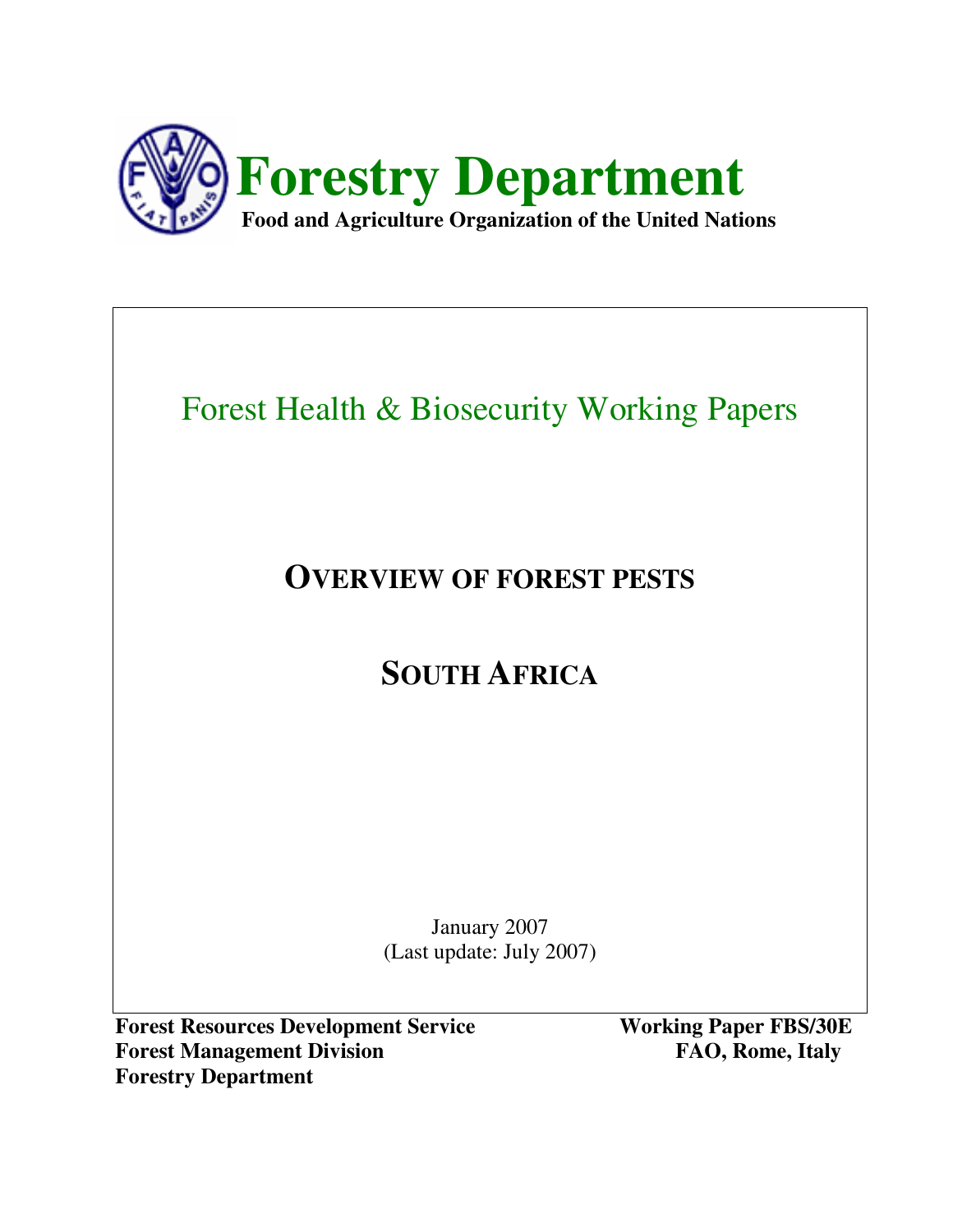#### **DISCLAIMER**

The aim of this document is to give an overview of the forest pest<sup>1</sup> situation in South Africa. It is not intended to be a comprehensive review.

The designations employed and the presentation of material in this publication do not imply the expression of any opinion whatsoever on the part of the Food and Agriculture Organization of the United Nations concerning the legal status of any country, territory, city or area or of its authorities, or concerning the delimitation of its frontiers or boundaries.

© FAO 2007

<sup>&</sup>lt;sup>1</sup> Pest: Any species, strain or biotype of plant, animal or pathogenic agent injurious to plants or plant products (FAO, 2004).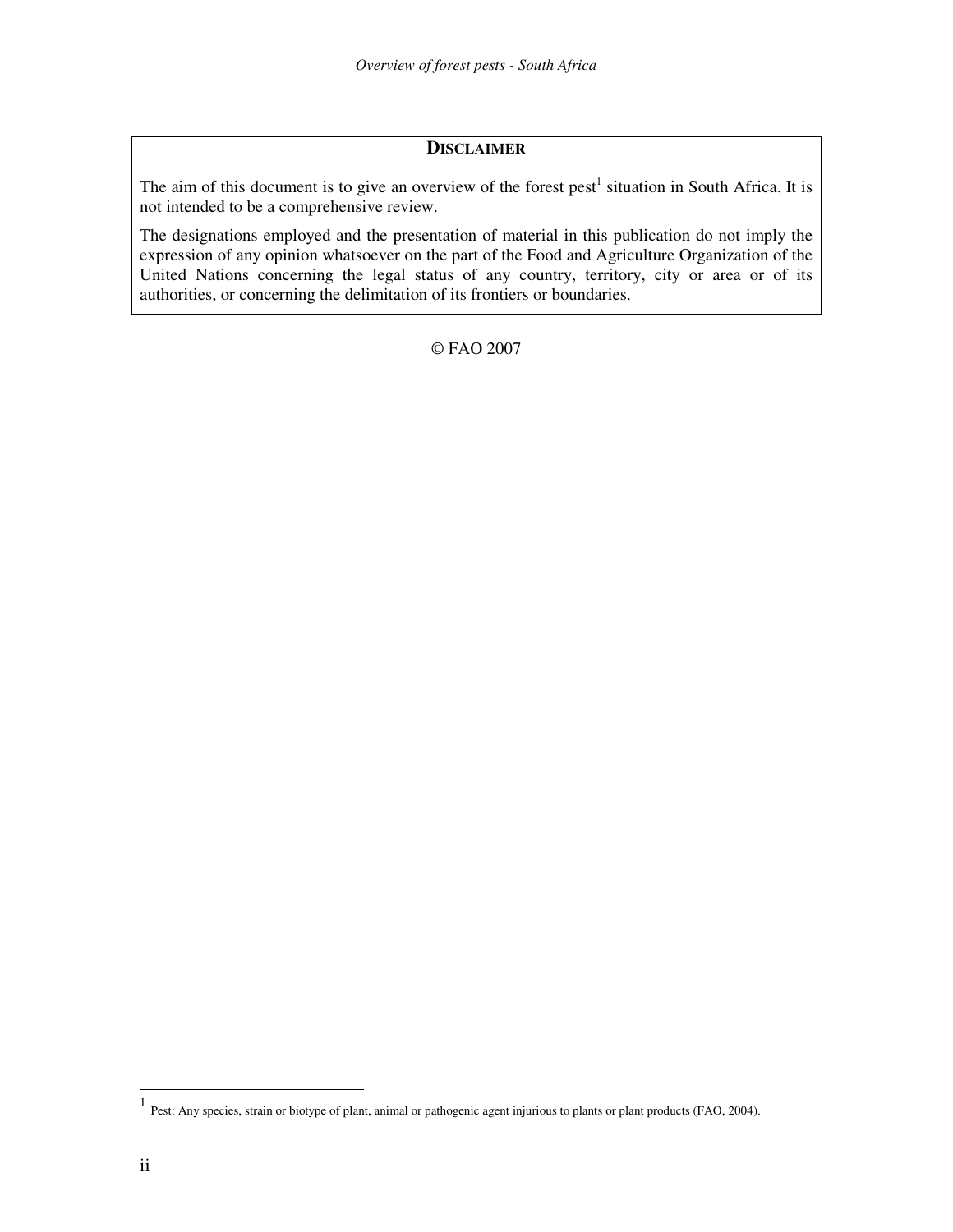# **TABLE OF CONTENTS**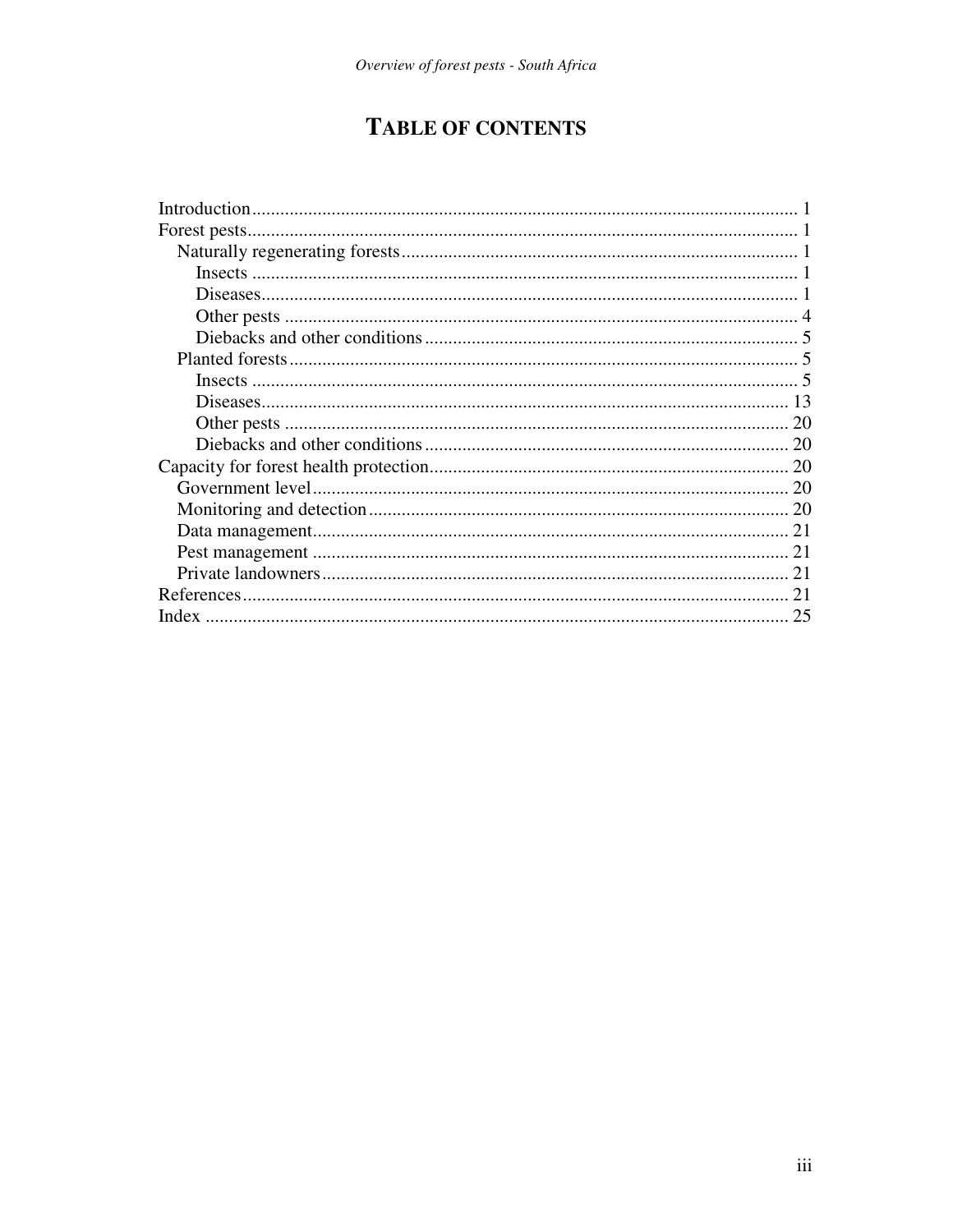# **Background**

This paper is one of a series of FAO documents on forest-related health and biosecurity issues. The purpose of these papers is to provide early information on on-going activities and programmes, and to stimulate discussion.

In an attempt to quantify the impacts of the many factors that affect the health and vitality of a forest, the Global Forest Resources Assessment 2005 (FRA 2005) asked countries to report on the area of forest affected by disturbances, including forest fires, insects, diseases and other disturbances such as weather-related damage. However, most countries were not able to provide reliable information because they do not systematically monitor these variables.

In order to obtain a more complete picture of forest health, FAO continues to work on several follow-up studies. A review of forest pests in both naturally regenerating forests and planted forests was carried out in 25 countries representing all regions of the world. This *Overview of forest pests* represents one paper resulting from this review. Countries in this present series include Argentina, Belize, Brazil, Chile, China, Cyprus, Colombia, Ghana, Honduras, India, Indonesia, Kenya, Kyrgyz Republic, Malawi, Mauritius, Mexico, Moldova, Mongolia, Morocco, South Africa, Sudan, Thailand, Romania, Russian Federation, Uruguay; this list will be continuously updated.

Comments and feedback are welcome. For further information or if you are interested in participating in this process and providing information on insect pests, diseases and mammals affecting forests and the forest sector in your country, please contact:

Gillian Allard Forestry Officer (Forest Protection and Health) Forest Resources Development Service Forest Management Division Forestry Department FAO Viale delle Terme di Caracalla 00153 Rome, Italy Telephone: +39 06 570 53373 Fax: + 39 06 570 55137 E-mail: gillian.allard@fao.org

All contributions will be fully acknowledged.

# **Acknowledgements**

Information from South Africa was provided and validated by Prof. Jolanda Roux and Mr. Brett Hurley of the DST/NRF Centre of Excellence in Tree Health Biotechnology, Tree Protection Cooperative Programme (TPCP), Forestry and Agricultural Biotechnology Institute (FABI) at the University of Pretoria. The information was compiled by G. Maynard and B. Moore.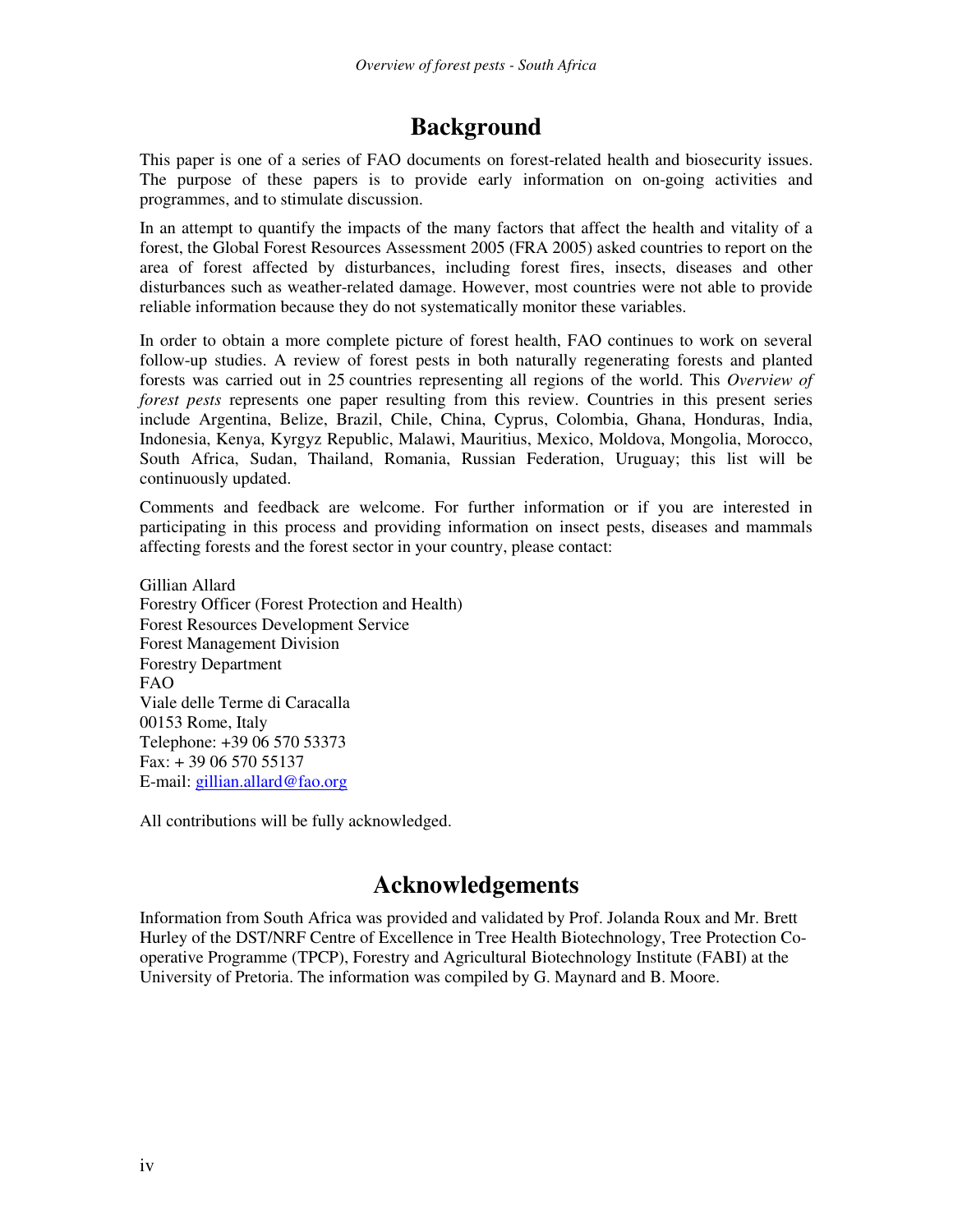# **SOUTH AFRICA**

# *Introduction*

South Africa is reported to have approximately 9.2 million hectares of forests representing 7.6 percent of the total land area and a further 21.4 million hectares of other wooded lands (FAO, 2006). Most of the forest occurs in the humid areas of the country, but in arid regions some forests are found on the banks of rivers or within protected sites. Planted forests cover about 1.4 million hectares, approximately 1.2 percent of the total land area and 15.5 percent of the total forest area (FAO, 2006). Planted forests are mostly comprised of *Pinus patula*, *P. elliottii*, *P. taeda* and *Eucalyptus grandis*. In colder areas *Eucalyptus nitens*, *E. dunnii*, and *E. smithii* are planted, while *Acacia mearnsii* is also planted widely in KwaZulu-Natal and Southern Mpumalanga. *Pinus* spp. are used for pulp and crates with older trees (20-30 year old) being used for construction and furniture veneers. *Eucalyptus* spp. are used for pulp, mining timber, transmission poles and furniture. *Acacia* spp. are used for pulp, tannins, and fuel. *Acacia* chips are also exported and used in the manufacture of higher quality papers.

Fire, weeds, insects and disease cause significant problems in production areas. The area of plantations seriously damaged by weather, diseases, insects, animals and rodents was estimated at 919 ha (FAO, 2005). Weeds include *Solanum mauritianum*, *Rubus cuneifolius*, *Lantana camara*, *Setaria megaphylla* and *Acacia mearnsii*. Significant amounts of resources are involved in weed control. Of special note is that although *A. mearnsii*, like some pine species, is classified as an invasive weed in South Africa, it is also one of the major components of the commercial forest industry and thus very important to this sector.

# *Forest pests*

# **Naturally regenerating forests**

## **Insects**

## *Indigenous insects*

No information was available on indigenous insects in South Africa's naturally regenerating forests.

## *Introduced insects*

No information was available on introduced insects impacting the naturally regenerating forests of South Africa.

# **Diseases**

## *Indigenous diseases*

*Armillaria fuscipes* **Petch (1909)**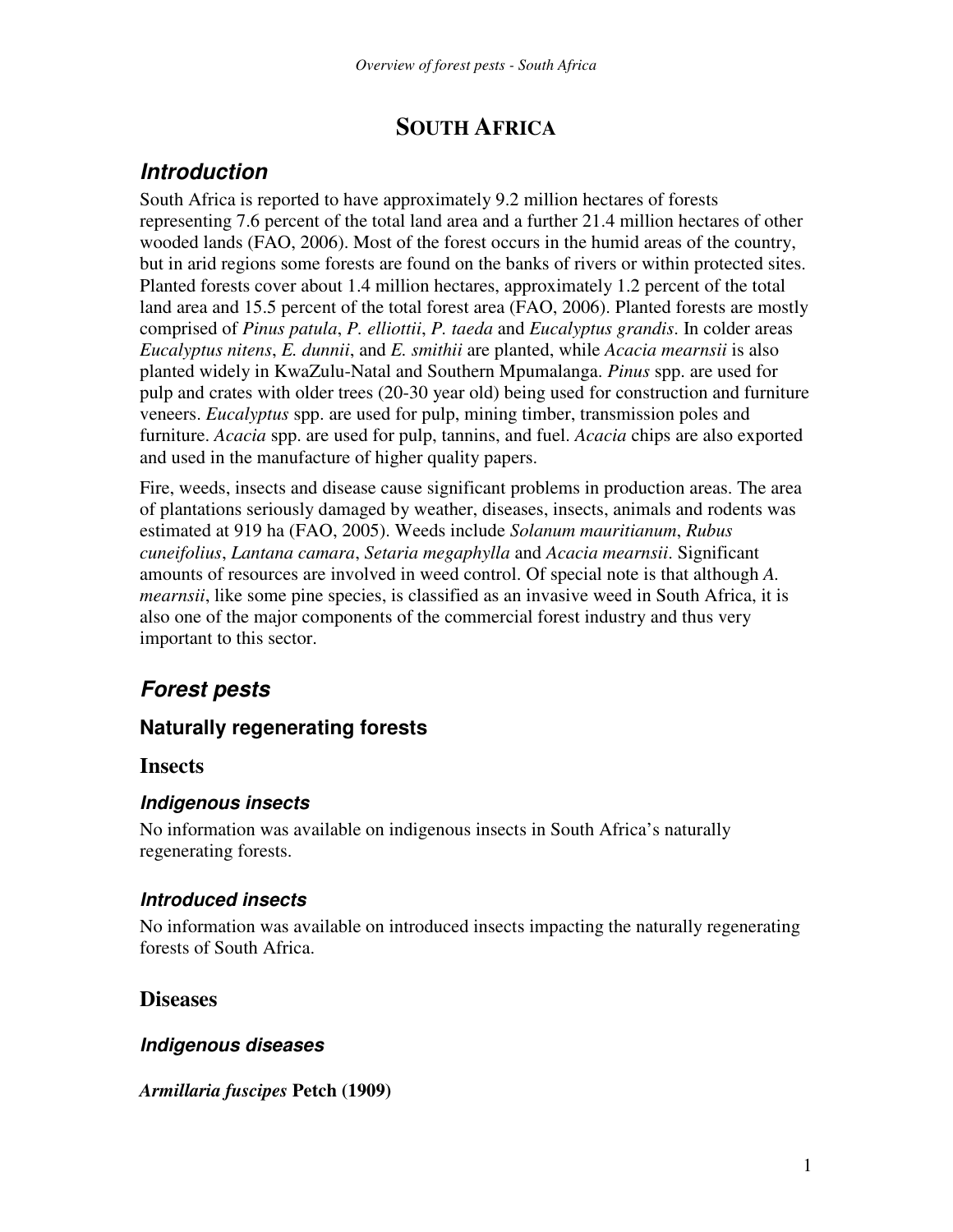Other scientific names: Basidiomycota: Marasmiaceae Common names: Armillaria root rot Host type: broadleaf and conifer Hosts: *Eucalyptus* spp.; *Pinus* spp.

The genus *Armillaria* causes root rot and death to woody plants in both natural and planted forests in boreal, temperate and tropical regions of the world. Armillaria root rot has been described from various parts of Africa on many different hosts. In South Africa, Armillaria root rot has been reported on economically important *Pinus* and *Eucalyptus* species grown in plantations since the early 1900s (Coetzee *et al*., 2000).

Most reports of Armillaria root rot in South Africa suggest that *A. mellea* is the causal agent. However, it has recently been suggested that the causal species in South Africa is actually *Armillaria fuscipes* (Coetzee *et al*., 2000; Coetzee *et al*., 2005). http://www.indexfungorum.org/Names/SynSpecies.asp?RecordID=145388

#### *Ceratocystis albifundus* **M.J. Wingf., De Beer & M.J. Morris (1996)**

Other scientific names: Ascomycota: Ceratocystidaceae Common names: Ceratocystis wilt Host type: broadleaf Hosts: *Acacia mearnsii*; *A. decurrens*; *A. caffra*; *Burkea africana*; *Combretum molle*; *C. apiculatum*; *C. zeyherii*; *Faurea saligna*; *Ochna pulchra*; *Ozoroa paniculata*; *Protea* spp.; *P. gaguedii*; *Terminalia sericea*

*Ceratocystis albifundus* causes a serious wilt disease of Australian *Acacia mearnsii* trees in South Africa. It has also been reported infesting *A. mearnsii* trees in Uganda and Kenya (Roux *et al*., 2001). In addition to exotic tree species, *C. albifundus* has also been reported on native South African trees including *Protea gaguedii*, *Burkea africana*, *Combretum molle*, *C. apiculatum* and *C. zeyherii*, *Terminalia sericea*, *Ochna pulchra*, *Ozoroa paniculata*, *Acacia caffra* and *Faurea saligna* (Roux *et al.*, 2004).

*C. albifundus* causes considerable damage in plantings of *Acacia mearnsii* and is considered the most important pathogen of these trees in South Africa (Roux and Wingfield, 1997). The disease causes swellings, blisters and lesions on stems, as well as discolouration of the wood, and has been known to kill one year old trees within six weeks after inoculation (Roux *et al*., 1999). Trees of all ages are affected however, with infection most commonly resulting in rapid wilt and death. The fungus needs wounds to be able to initiate an infection and thus often causes disease after hail wounds, weeding damage and corrective pruning practices. An insect association, although not yet proven, is very likely, as this has been proven for other species in the genus *Ceratocystis*.

It has previously been suggested that *C. albifundus* is native to Southern Africa. This hypothesis was based on the fact that the fungus has been reported only from Africa and that herbarium specimens from a native South African *Protea* sp. contain a fungus resembling *C. albifundus*. Various population diversity studies have supported the hypothesis that *C. albifundus* is native to South Africa (Roux *et al.*, 2001; Roux *et al.*, 2004; Barnes *et al*., 2005).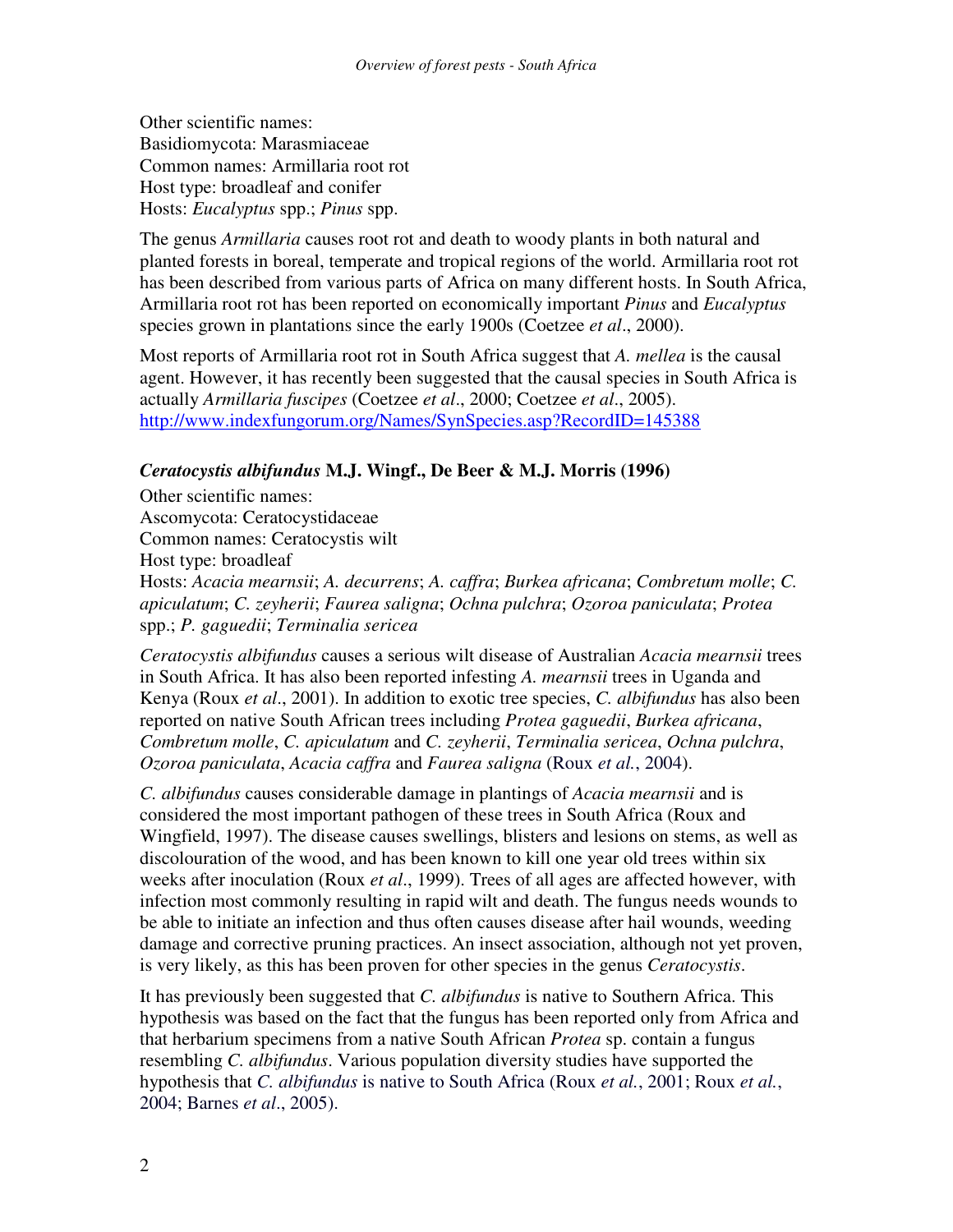http://fabinet.up.ac.za/tpcp/pamphlets/pdf/ceratocystis.pdf http://www.indexfungorum.org/Names/NamesRecord.asp?RecordID=437121

#### *Chrysoporthe austroafricana* **Gryzenhout & M.J. Wingf. sp. nov. (2004)**

Other scientific names: Ascomycota: Chryphonectriaceae Common names: Chrysoporthe canker Host type: broadleaf Hosts: Myrtaceae; *Eucalyptus* spp.; *Tibouchina* spp.; *Syzygium cordatum*; *S. guineense*

Chrysoporthe canker is one of the most important diseases of *Eucalyptus* spp. planted in tropical and subtropical regions worldwide. For many years, the disease was reported to be caused by the fungal pathogen *Cryphonectria cubensis* however recent studies have shown that the fungus in South Africa is not conspecific with *C. cubensis* and it was recently described as a new genus and species, *Chrysoporthe austroafricana* (Gryzenhout *et al*., 2004).

*C. austroafricana* is known only from Africa, where it causes severe cankers on *Eucalyptus* spp. and on ornamental *Tibouchina* trees, both of which have been introduced into South Africa (Wingfield, Swart and Abear, 1989; Conradie, Swart and Wingfield, 1990; Myburg *et al*., 2002; Wingfield, 2003; Roux *et al*., 2005; Nakabonge *et al*., 2006). The origin of *Chr. austroafricana* is unknown, but it is possible that it expanded its host range from native trees related to *Eucalyptus* and *Tibouchina* spp. to these exotic hosts. Subsequent surveys of some indigenous South African Myrtales led to the discovery of *C. austroafricana* on native *Syzygium cordatum* and *S. guineense* (Heath *et al*., 2006). Pathogenicity trials showed that *C. austroafricana* is more virulent on exotic *Eucalyptus* spp. than on native *S. cordatum*.

http://fabinet.up.ac.za/tpcp/pamphlets http://www.indexfungorum.org/Names/NamesRecord.asp?RecordID=500035

## *Introduced diseases*

### *Phanerochaete salmonicolor* **(Berk. & Broome) Jülich**

Other scientific names: *Botryobasidium salmonicolor* (Berk. & Broome) Venkatar.; *Corticium salmonicolor* Berk. & Broome; *Erythricium salmonicolor* (Berk. & Broome) Burds.; *Pellicularia salmonicolor* (Berk. & Broome) Dastur; *Terana salmonicolor* (Berk. & Broome) Kuntze Basidiomycota: Phanerochaetaceae Common names: pink disease Host type: broadleaf Hosts: *Acacia mearnsii*; *Dais cotonifolia*; *Ekebergia capensis*; *Eucalyptus* spp.; *Maesa lanceolata*; *Podocarpus henkellii*; *P. latifolius*

*Phanerochaete salmonicolor* causes a canker and dieback disease, commonly known as pink disease, on many tree species. It is widely distributed in the tropics where it causes branch and stem cankers on a wide variety of woody hosts, primarily hardwoods. Pink disease is potentially important in South Africa because it affects a wide range of native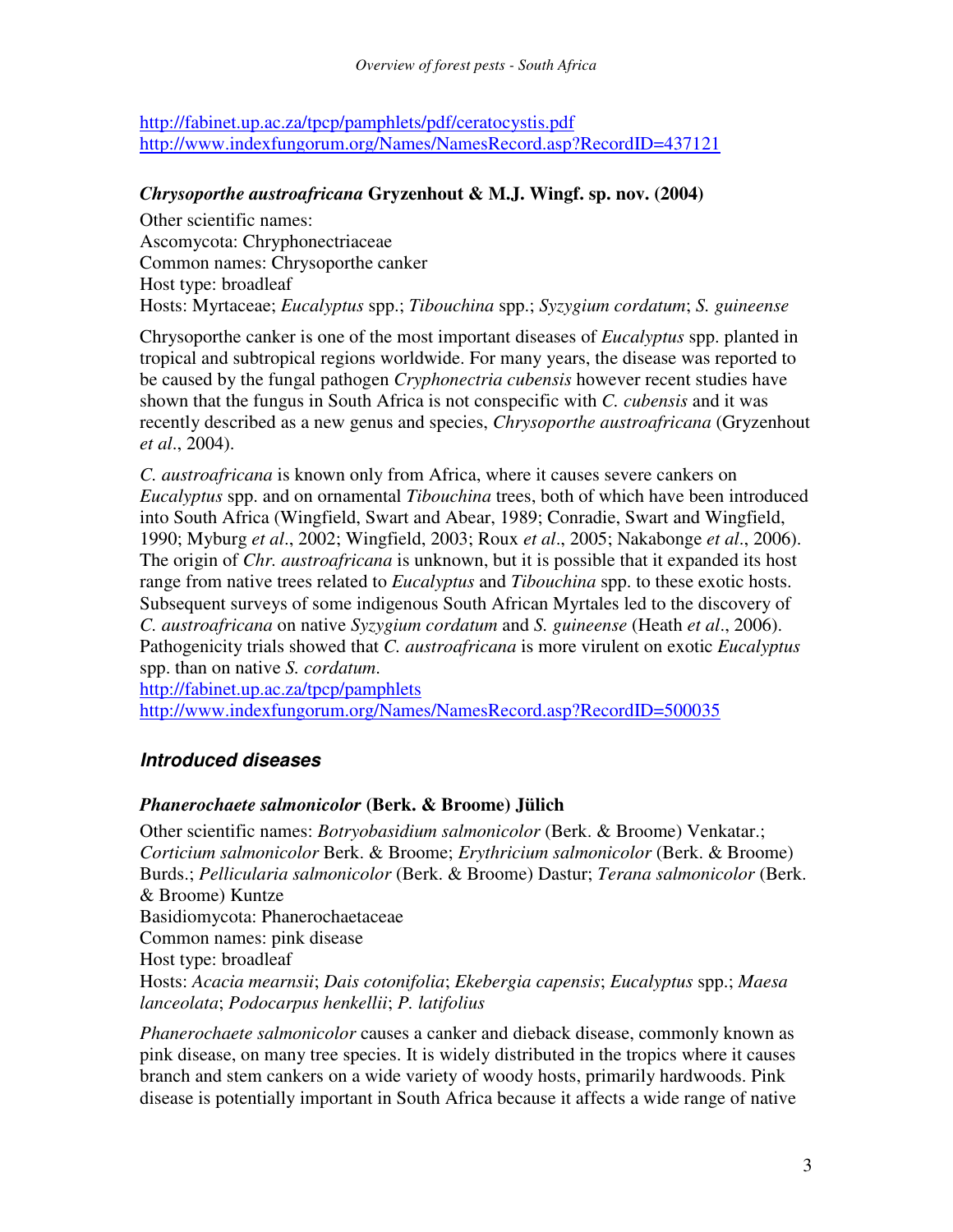and exotic tree species. The fungus is able to penetrate intact bark usually through lenticels where it may then kill the cambium or, the cambium may be infected directly through wounds. Small branches or stems may be quickly girdled and distal portions are killed. Epicormic branches may be formed below girdling cankers and keep the tree alive. However, these may be infected and killed in future infection cycles, resulting in eventual death of the tree.

During an investigation of diseases of *Podocarpus henkellii* and *P. latifolius* in the Mpumalanga Province of South Africa, typical symptoms of pink disease were observed on the branches of these trees (Roux and Coetzee, 2005). Stem and branch cankers covered with cracked bark and abundant pink mycelial growth were common on the affected trees. In subsequent surveys, the disease was also found on native *Dais cotonifolia* in the same area, and on native *Ekebergia capensis* and *Maesa lanceolata* in the KwaZulu-Natal Midlands. It has also been recorded from exotic *Eucalyptus* sp. and *Acacia mearnsii* (Nicol, Kemp and Wingfield, 1993; Crous, Phillips and Baxter, 2000; Roux and Coetzee, 2005)*.*

http://spfnic.fs.fed.us/exfor/data/pestreports.cfm?pestidval=51&langdisplay=english http://www.indexfungorum.org/Names/NamesRecord.asp?RecordID=319725

#### *Phytophthora cinnamomi* **Rands**

Other scientific names: Oomycota: Pythiaceae Common names: Phytophthora rot Host type: broadleaf and conifer Hosts: Myrtaceae; Proteaceae; *Eucalyptus* spp.; *Pinus* spp.; *Pinus radiata ss radiata*

*Phytophthora cinnamomi* causes root and collar rot in a broad range of plants including monocots and dicots such as chestnuts, avocados, eucalypts and pines. Myrtaceae and Proteaceae are particularly susceptible to this fungus. *P. cinnamomi* has been reported from 130 hosts in South Africa, mostly indigenous plants from nurseries, cultivated areas or natural vegetation (Von Broembsen, 1984). The disease causes the roots or collar to rot. If the disease does not kill the trees, then weakened trees frequently lodge. It is usually associated with humid conditions and poorly drained soils. This fungus overwinters as spores or mycelia in the roots or soil and germinates when conditions become favourable.

http://www.indexfungorum.org/Names/SynSpecies.asp?RecordID=260884 http://fabinet.up.ac.za/tpcp/pamphlets/pdf/phytophthora.pdf

## **Other pests**

### *Indigenous other pests*

No information was available on indigenous other pests (i.e. nematodes, mites, mammals, etc.) impacting the naturally regenerating forests of South Africa.

### *Introduced other pests*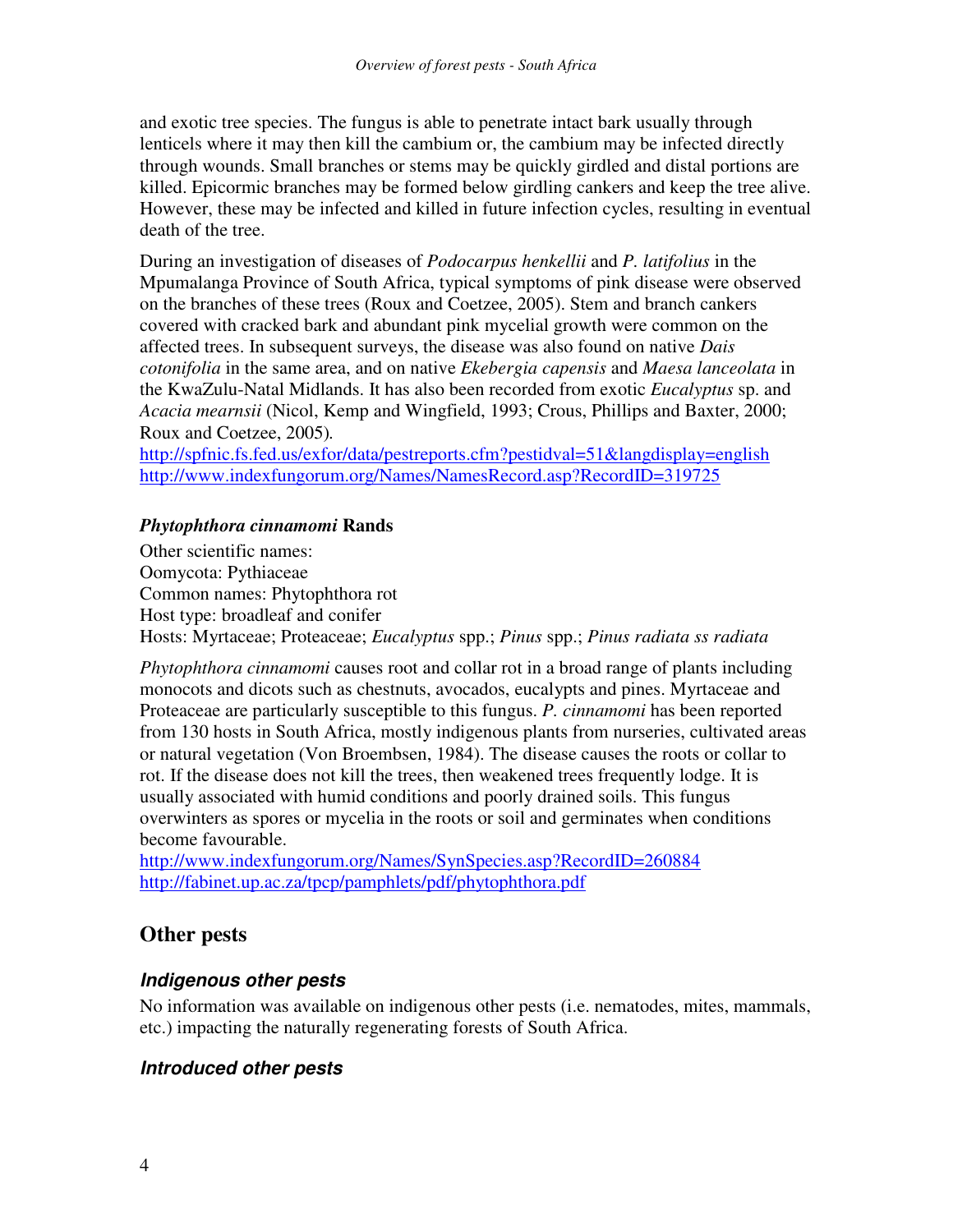No information was available on introduced other pests (i.e. nematodes, mites, mammals, etc.) impacting the naturally regenerating forests of South Africa.

## **Diebacks and other conditions**

No records were available for diebacks and other conditions affecting South Africa's naturally regenerating forests.

# **Planted forests**

#### **Insects**

#### *Indigenous insects*

In addition to the pests described below, South Africa's planted forests are also subject to other indigenous pests of establishment such as white grubs (Coleoptera: Scarabaeidae), cutworms (Lepidoptera: Noctuidae) and *Macrotermes* termites (Isoptera: Macrotermitidae).

#### *Coryphodema tristis*

Other scientific names: Lepidoptera: Cossidae Common names: cossid moth; goat moth Host type: broadleaf Hosts: *Eucalyptus nitens*; Combretaceae; Malvaceae; Myoporaceae; Myrtaceae; Rosaceae; Scorphulariaceae; Ulmaceae; Vitaceae

*Coryphodema tristis* is native to South Africa and is a well known pest of fruit trees, vines and some native trees. It is a wood-boring insect with a wide host range including species in the Combretaceae, Malvaceae, Myoporaceae, Rosaceae, Scorphulariaceae, Ulmaceae and Vitaceae.

This species has recently been found feeding on *Eucalyptus nitens* trees in plantations growing in the Lothair/Carolina area in South Africa where it has caused extensive damage (Gebeyehu, Hurley and Wingfield, 2005). This is the first report of the cossid moth feeding on *Eucalyptus* spp. or any other member of the family Myrtaceae. This is of significant concern since intensively managed *Eucalyptus* plantations form an important component of the forest sector. Infestations range from less than 1 percent to nearly 80 percent of stands. The extent of its distribution and whether or not it attacks other eucalypt species is currently unknown.

http://www.fao.org/forestry/foris/webview/common/media.jsp?mediaId=8388&langId=1

#### *Ellimenistes laesicollis* **Fåhraeus, 1871**

Other scientific names: Coleoptera: Curculionidae Common names: grey weevil Host type: broadleaf Hosts: *Eucalyptus* spp.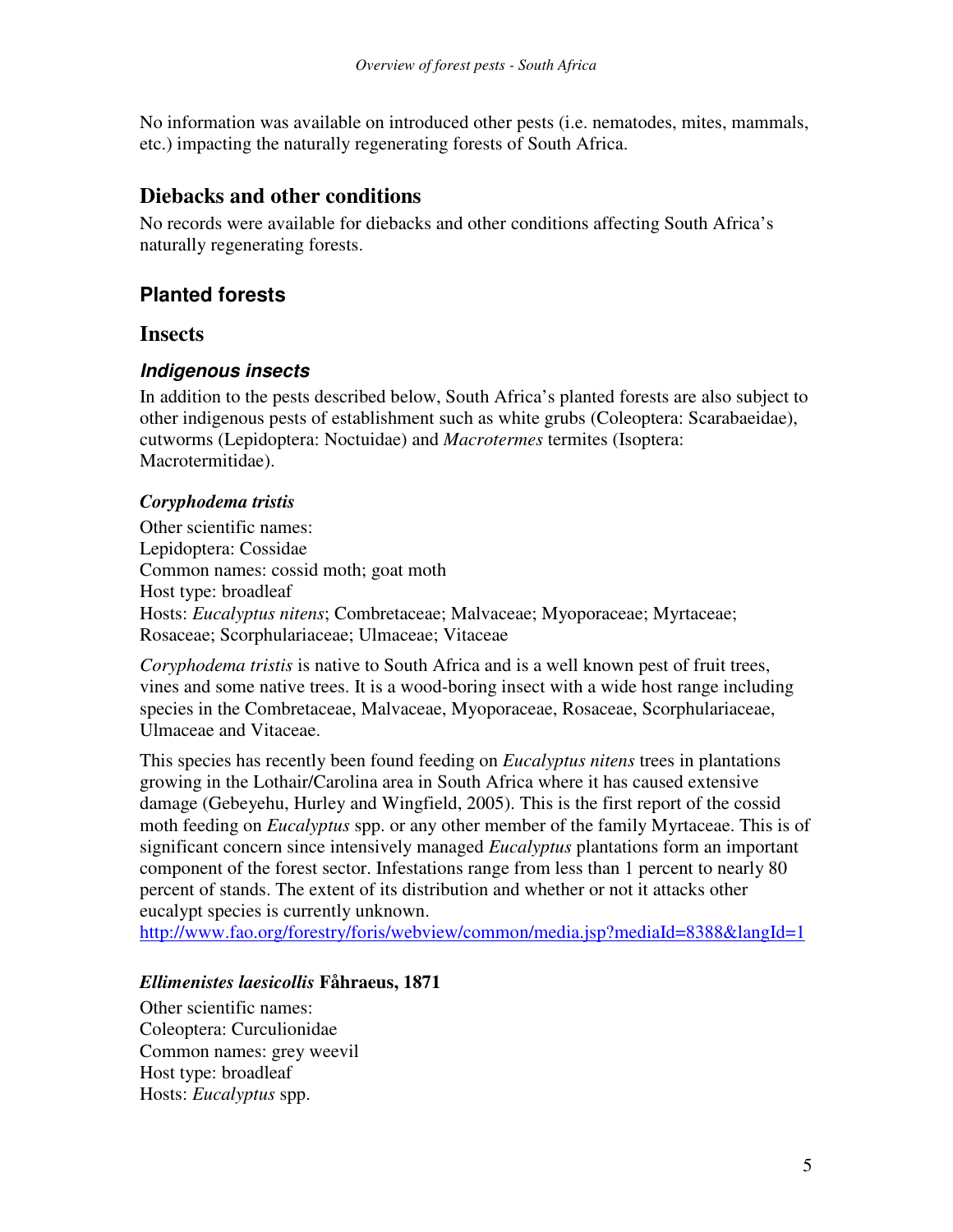*Ellimenistes laesicollis* feeds on a variety of indigenous plants and eucalypts but mainly feeds on newly planted eucalypts, where the adults feed on the root collar and branches. This species is especially a problem in previous sugarcane areas that have been replanted with eucalypts.

#### *Euproctis terminalis* **Walker**

Other scientific names: Lepidoptera: Lymantriidae Common names: pine brown tail moth Host type: conifer Hosts: *Pinus* spp.

*Euproctis terminalis* is an indigenous species of moth that has been able to move onto introduced host plants. This species causes defoliation of *Pinus* spp. which sometimes causes economic damage or tree mortality (Govender, 1998). The hairs of the larvae can cause intense irritation to human skin and can therefore be dangerous to the health of forestry workers (Kirsten *et al.*, 2000).

#### *Imbrasia cytherea* **(Fabricius, 1775)**

Other scientific names: Lepidoptera: Saturnidae Common names: pine emperor moth Host type: conifer Hosts: *Pinus* spp.; *Watsonia* spp.

This native emporer moth is an indigenous species that has become a pest of exotic pine species. The larvae feed on pine needles, at times causing sufficiently high defoliation such that die back and tree mortality occur. Native hosts include *Watsonia* spp. http://www.museums.org.za/bio/insects/lepidoptera/saturniidae/

#### *Kotochalia junodi* **(Heylaerts)**

Other scientific names: *Chaliopsis junodi* Lepidoptera: Psychidae Common names: wattle bagworm Host type: broadleaf Hosts: *Acacia* spp.; *A. mearnsii*

This bagworm is a significant pest of acacias – both native and planted in South Africa. It has a single generation in a year; however in some areas the population levels can be sufficiently high that whole trees are defoliated. This affects the rate of growth and productivity of the trees in timber and bark production. Outbreaks of these catepillars is usually periodical over five to seven years depending on nutrition, climatic conditions etc. The population levels of this species generally tend to be controlled by a large range of natural enemies (parasites and predators) and diseases.

http://www.worldagroforestry.org/sea/Products/AFDbases/af/asp/SpeciesInfo.asp?SpID= 58

http://www.rirdc.gov.au/reports/AFT/csf-52a.doc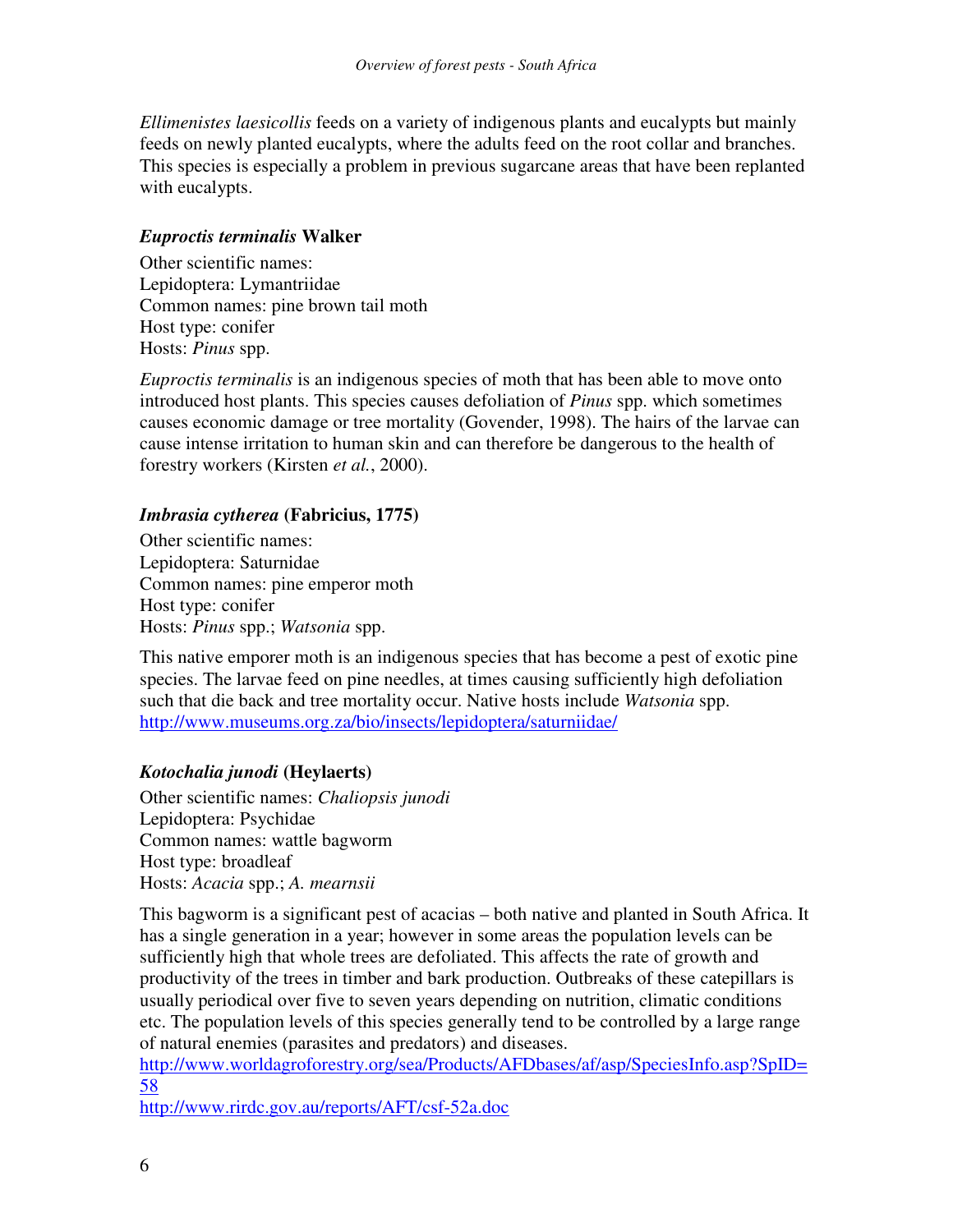#### *Lygidolon laevigatum* **Reuter, 1907**

Other scientific names: Hemiptera: Miridae Common names: brown wattle mirid Host type: broadleaf Hosts: *Acacia* spp.; *Acacia mearnsii*

This sap-sucking bug feeds on the tips of acacias. It affects the growth rate and productivity of the trees. When the tips of trees are killed, the replacement growth results in a 'witches broom' effect with many small, short branches formed. These bugs have a more significant affect on stressed trees than healthy trees; and have a tendency to feed on younger plants. This bug has a short life cycle of 4-6 weeks, and thus has the potential for rapid build up of populations.

http://www.rirdc.gov.au/reports/AFT/csf-52a.doc

#### *Pachypasa capensis* **(Linnaeus, 1767)**

Other scientific names: Lepidoptera: Lasiocampidae Common names: brown lappet moth Host type: broadleaf and conifer Hosts: *Pinus* spp.; *P. patula*; *Acacia* spp.; *Chrysanthemoides monilifera*

The brown lappet moth is an indigenous species of moth that feeds on introduced conifers. Native hosts of this moth include broadleaf plants such as Bitou bush (*Chrysanthemoides monilifera*) and *Acacia* spp. They are defoliators of *Pinus* spp., with its main host being *P. patula* (Kirsten *et al.*, 2000). The damage caused can be sufficient at times for them to considered pests. They form clusters of fairly large numbers at times.

#### *Introduced insects*

#### *Cinara cronartii* **Tissot & Pepper, 1967**

Other scientific names: Hemiptera: Aphididae Common names: black pine aphid Host type: conifer Hosts: *Pinus* spp.; *P. teada*; *P. patula*; *P. elliottii*

The black pine aphid, *Cinara cronartii* was discovered damaging plantations of *Pinus teada, P. patula* and *P. elliottii* in South Africa during the 1970s. The hosts of this aphid are *Pinus* spp. In South Africa it feeds on stems and roots hoever in its native range, the southeastern USA, it feeds on bark lesions or cankers caused by the fusiform rust *Cronartium quercuum* (Kfir, Kirsten and van Rensburg, 1985; Mills, 1990). The black pine aphid causes significant damage to plantation of pines, particularly when trees are stressed such as during drought. It causes yellowing of crowns, dieback and at times tree mortality. A second problem caused by aphids is the production of honey dew, on which sooty moulds grow. In South Africa a parasitic wasp (*Pauesia* sp.) has been introduced for biological control of this aphid.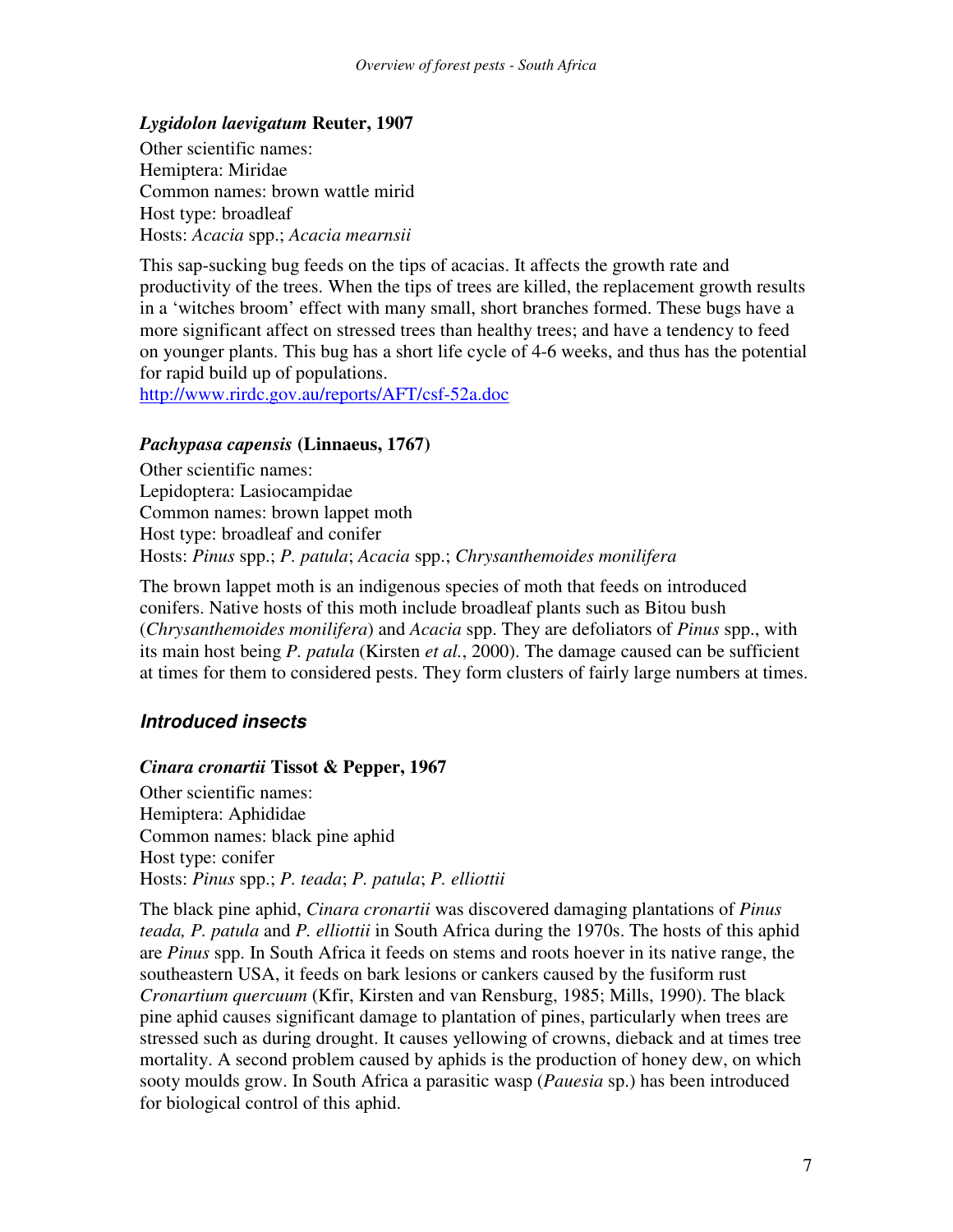http://www.easternarc.org/html/99-201.html http://www.ipgri.cgiar.org/publications/pdf/828.pdf

#### *Gonipterus scutellatus* **Gyllenhal, 1833**

Other scientific names: Coleoptera: Curculionidae Common names: eucalyptus weevil; eucalyptus snout beetle; gum tree weevil Host type: broadleaf Hosts: *Eucalyptus* spp.

*Gonipterus scutellatus* is a leaf-feeding beetle that is is a major defoliator of *Eucalyptus* spp. It is indigenous to Australia but occurs in many countries throughout the world where eucalypts are grown. Infestations of this beetle are known to cause serious damage, both in Australia and where it has been introduced. Attack by this beetle can cause tree mortality, reduction in growth, coppicing, and stunting of trees. Some *Eucalyptus* spp. are more susceptible to damage than others.

The females lay eggs in batches on both surfaces of new leaves; the eggs are covered by excrement to form a capsule. The larvae emerge and feed on fresh foliage and pupate in the soil. Adults also feed on leaves and growing shoots. There is usually more than one generation per year, with females living for about three months and larval development taking between 30 and 80 days. In some places there are continuous generations. Dispersal is by adult flight, adults hitch-hiking on non-plant material, and movement of infested plant material or soil.

http://www.eppo.org/QUARANTINE/insects/Gonipterus\_gibberus/DSGONPSP.pdf http://acwm.co.la.ca.us/pdf/Eucalyptusweevileng\_pdf.pdf http://webs.uvigo.es/adolfo.cordero/PDF/Forestry\_vol\_73\_pp\_21-29\_(2000).pdf http://www.ajol.info/viewarticle.php?id=20100&jid=23&layout=abstract http://www.forestry.sa.gov.au/privateforestry/insect\_fact\_sheets/Fact\_Sheet\_html/FHS% 2007%20Eucalyptus%20Weevil.htm http://fabinet.up.ac.za/biennialreport/docs/report1.pdf

### *Hylastes angustatus* **(Herbst)**

Other scientific names: Coleoptera: Curculionidae Common names: pine bark beetle; pine root-infesting bark beetle Host type: conifer Hosts: *Pinus* spp.

*Hylastes angustatus* is native to Europe and Russia. The beetles feed on the green bark of the roots and root collars of seedlings, killing the seedlings by ring barking. More information on this pest in South Africa can be found in Kirsten *et al.* (2000). http://www.forestryimages.org/browse/subimages.cfm?SUB=4132 http://www.padil.gov.au/viewPestDiagnosticImages.aspx?id=515

## *Hylurgus ligniperda* **(Fabricius, 1787)**

Other scientific names: *Hylesinus ligniperda*; *Hylurgus elongatus*; *Hylurgus flavipes*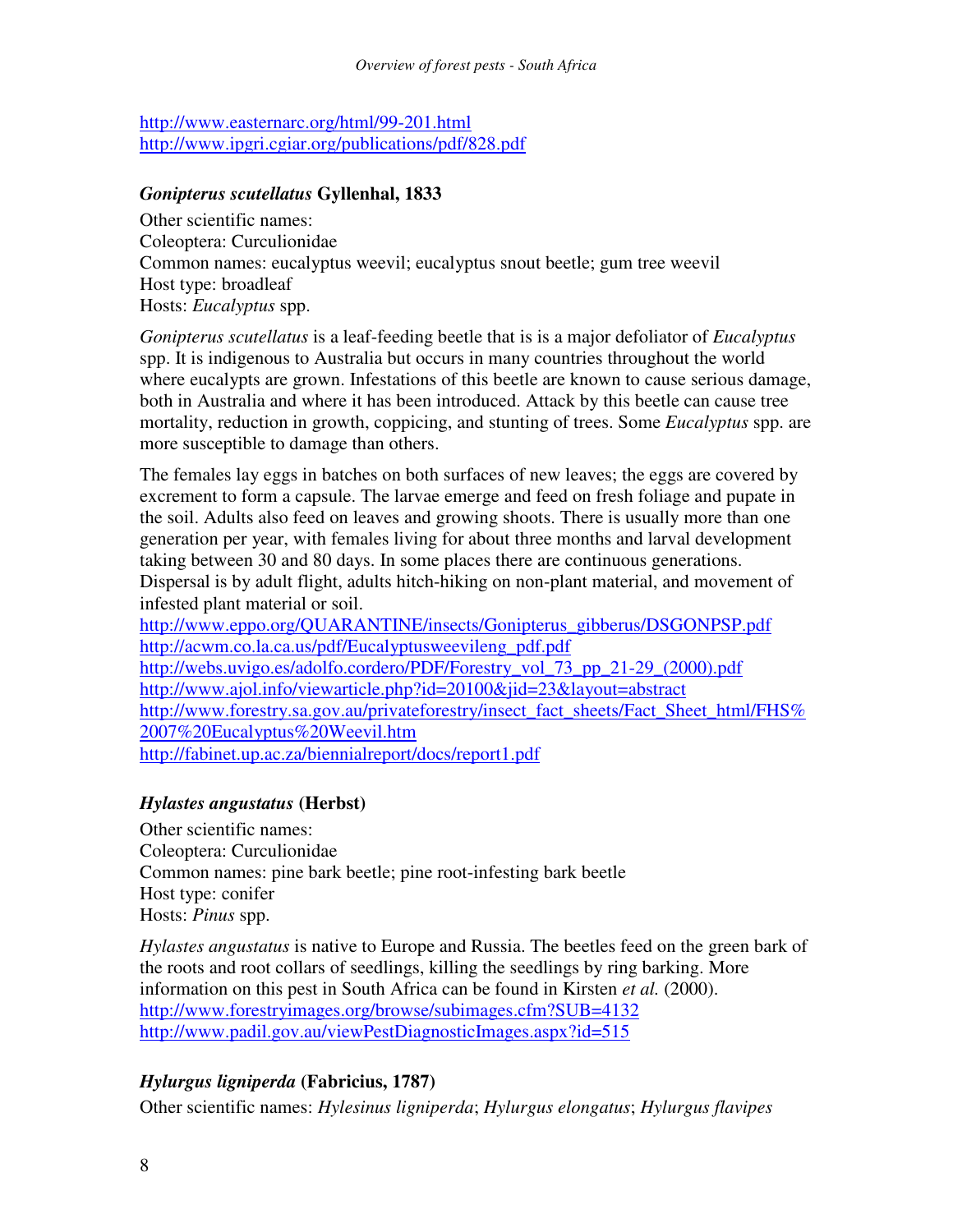Coleoptera: Curculionidae

Common names: bark beetle; golden haired beetle; red haired pine bark beetle Host type: conifer

Hosts: *Pinus* spp.

*Hylurgus ligniperda* infests freshly cut stumps, freshly cut branches, logs in contact with soil, and stressed or weakened trees. As well during maturation, adults are known to strip the bark of young seedlings. The females bore through the bark and form galleries under the bark where they lay eggs. Individual females can lay up to 500 eggs. There is usually more than one generation per year, with adults present throughout most of the year. The adults are strong fliers and capable of flying several kilometers to initiate attack on fresh hosts. The other main means of dispersal is the movement of infested material that has not been debarked and contains either immatures or adults.

Damage is caused directly by the beetles creating galleries in the timber as well as indirectly by the introduction of black stain root rot fungi. Hosts are *Pinus* spp. This bark beetle is a vector of several species of root disease fungi in the genus *Leptographium*. This beetle occurs in Africa, Europe Asia, North America, Australia, New Zealand, Uruguay, Brazil and Chile.

http://spfnic.fs.fed.us/exfor/data/pestreports.cfm?pestidval=59&langdisplay=english

### *Phoracantha recurva* **Newman, 1840**

Other scientific names: Coleoptera: Cerambycidae Common names: longicorn beetle Host type: broadleaf Hosts: *Eucalyptus* spp.

Native to Australia, *Phoracantha recurva* was reported from Tunisia in 1999 and has also been recorded in Argentina, Brazil, Chile, Greece, Malawi, New Zealand, South Africa, Spain, the United States, Uruguay and Zambia. This insect is a large black and yellow longicorn beetle that lay eggs under loose bark of *Eucalyptus* spp. It is primarily a pest of stressed trees, particularly water stressed trees or freshly felled timber; it rarely attacks healthy trees. The larvae tunnel under the bark and in the cambium layer and effectively ring barks the trees. The larval feeding can rapidly kill the trees or cause significant damage to the timber of affected trees. The adults live for several weeks and the larvae take 2 to 6 months to develop depending on moisture conditions in the logs.

Pathways of introduction include nursery stock, freshly cut timber, and timber and wood with high moisture content. It is suspected that *P. recurva* entered South Africa in freshly-cut railway sleepers imported from Australia. The adults are moderately long lived and are strong fliers that are thus capable of naturally dispersing a fair distance. http://www.metla.fi/iufro/iufro95abs/d2pap105.htm http://www.ipm.ucdavis.edu/PMG/PESTNOTES/pn7425.html http://www.invasive.org/browse/subject.cfm?sub=394 http://www.eppo.org/QUARANTINE/Alert\_List/insects/phoracantha.htm

*Phoracantha semipunctata* **(Fabricius, 1775)**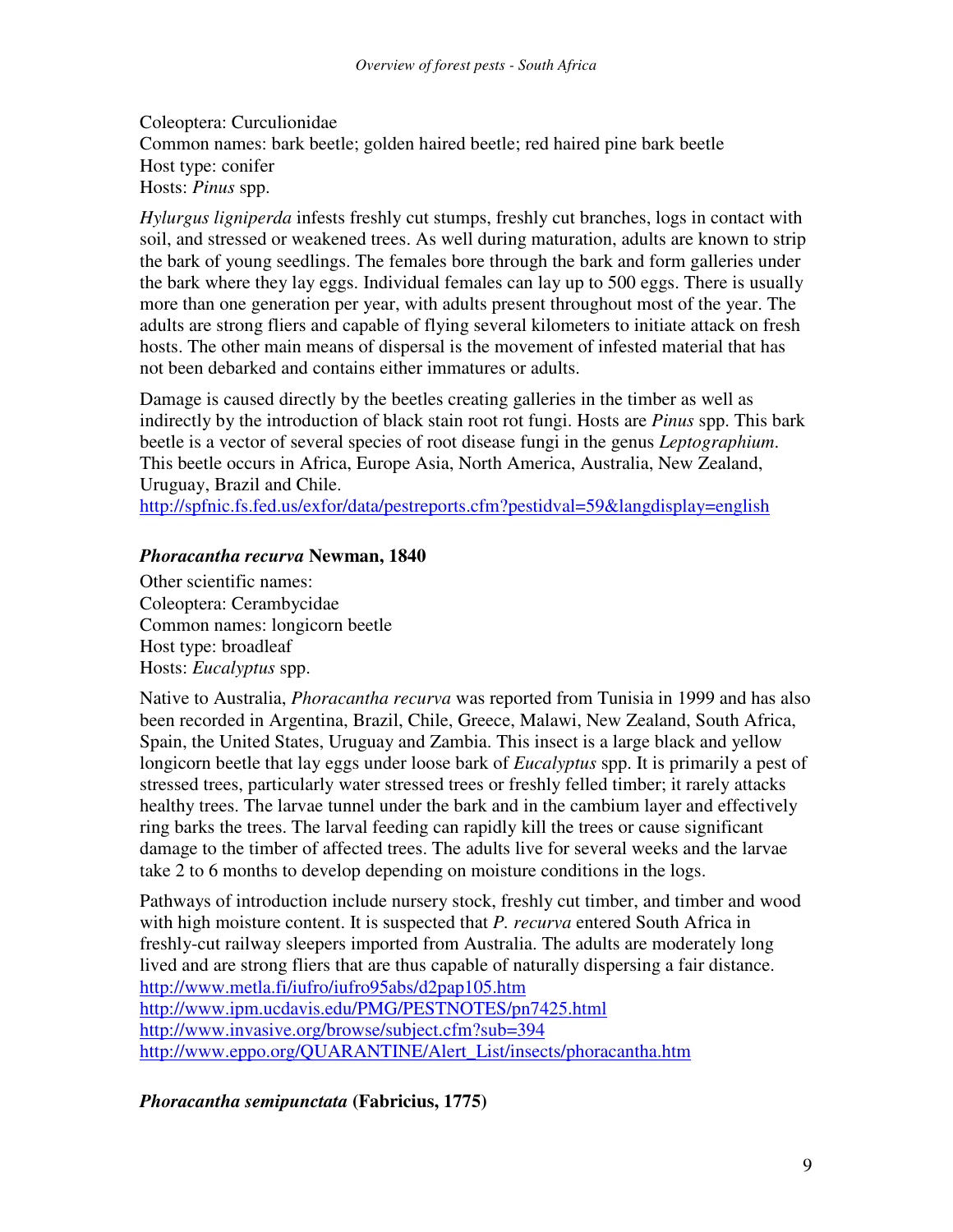Other scientific names: Coleoptera: Cerambycidae Common names: common eucalypt longhorn; eucalypt longhorn; eucalyptus longhorned borer; longicorn beetle Host type: broadleaf Hosts: *Eucalyptus* spp.

Native to Australia, *Phoracantha semipunctata* is a large black and yellow longicorn beetle that lays eggs under loose bark of *Eucalyptus* spp. This species tends to attack unhealthy or stressed trees (particularly drought stressed trees) or freshly felled timber. The larvae tunnel deep into the trees and form galleries. The larval feeding can girdle trees killing them. They cause significant damage to the timber of affected trees, hence affecting the quality of salvaged materials. The adults live for several weeks and larvae take 2 to 6 months to develop depending on moisture conditions in the logs.

The adults of this species are strong fliers, hence can disperse significant distances. However movement over greater distances occurs in infested timber. It is suspected that *P. semipunctata* entered South Africa in freshly-cut railway sleepers imported from Australia.

http://www.ento.csiro.au/aicn/system/c\_616.htm http://www.metla.fi/iufro/iufro95abs/d2pap105.htm http://www.ipm.ucdavis.edu/PMG/PESTNOTES/pn7425.html http://www.invasive.org/browse/subject.cfm?sub=394 http://www.eppo.org/QUARANTINE/Alert\_List/insects/phoracantha.htm

#### *Pineus pini* **(Gmelin, 1789)**

Other scientific names: *Pineus laevis* (Maskell, 1885) Börner, 1907; *Aphis pini* Gmelin, 1790; *Kermes pini* Macquart, 1819; *Anisophleba pini* Koch, 1857; *Kermaphis pini* var. *laevis* Maskell, 1885; *Pineus pini* (Macquart, 1819) Börner, 1907; *Pineus sylvestris* Annand, 1928; *Pineus havrylenkoi* Blanchard, 1944; *Pineus simmondsi* Yaseen & Ghani, 1971; *Pineus boerneri* Annand, 1928 Hemiptera: Adelgidae Common names: Eurasian pine adelgid; pine woolly aphid; red pine adelgid; common pine aphid; pine adelgid Host type: conifer Hosts: *Pinus* spp.

A pest of *Pinus* spp., this aphid feeds on shoots at times causing tip dieback. It occurs in Africa, Australia, Europe, New Zealand and North and South America. This aphid was first detected in Kenya in 1969 in pine plantations at the Kenya Forest Research Centre arboretum near Muguga. Attempts to eradicate infestations by destroying infested pines were unsuccessful (Odera, 1974; Odera and Arap Sang, 1975; Odera and Arap Sang, 1980). Control of this pest by biological control is variable - in some areas this method has been highly successful and significantly less so in others. This aphid has been moved into new areas mostly by movement of infested planting stock. http://www.insectimages.org/browse/subimages.cfm?SUB=8092 http://www.cabicompendium.org/NamesLists/FC/Full/PINEPI.htm http://www.fzi.uni-freiburg.de/InsectPestKey-long%20version/pineus.htm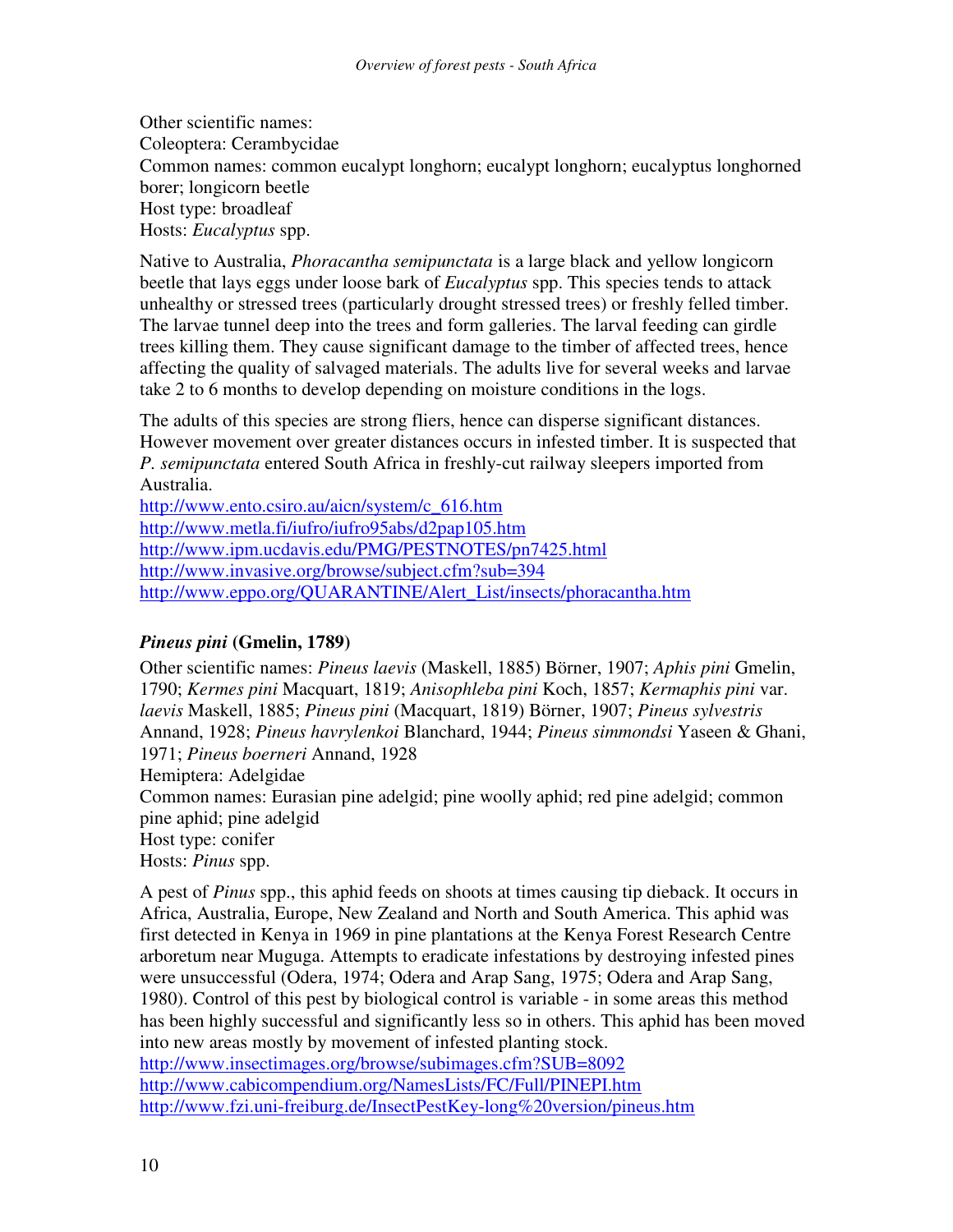#### http://www.ento.csiro.au/aicn/name\_s/b\_3293.htm

#### *Pissodes nemorensis* **Germar, 1824**

Other scientific names: *Pissodes approximatus*; *Pissodes canadensis*; *Pissodes deodarae* Coleoptera: Curculionidae Common names: eastern pine weevil; northern pine weevil; deodar weevil Host type: conifer Hosts: *Pinus* spp.; *Cedrus* spp.; *Picea* spp.

*Pissodes nemorensis* is a weevil that is polyphagous on conifers such as *Pinus* spp., *Picea* spp. and *Cedrus* spp. The primary damage caused by *P. nemorensis* is the ring-barking of the growing tips of young pine trees causing tip dieback resulting in growth retardation and poor form of the tree. Although it seldom kills the tree, the stress it induces in the tree makes the tree more susceptible to other pests and diseases. It also infests dying and dead trees and logs.The weevils breed in the cambium layer. *Pissodes nemorensis* is also a potential vector of *Fusarium circinatum* when this fungus becomes established in mature pine stands. They disperse by means of flight or transport of infested logs.

This species is native to North America and was discovered in South Africa in 1942 (Gebeyehu and Wingfield, 2003). It has since caused significant damage to local pine plantations. *P. nemorensis* is present throughout all pine-growing areas in the country and is often associated with stressed trees (Gebeyehu and Wingfield, 2003). http://www.eppo.org/QUARANTINE/insects/Pissodes\_nemorensis/PISONE\_ds.pdf http://www.cfl.scf.rncan.gc.ca/collections-cfl/ficheinsecte\_e.asp?id=1837 http://www.forestpests.org/southern/deodarweevil.html http://www.nrf.ac.za/sajs/abnov03h.stm http://fabinet.up.ac.za/tpcp/pamphlets/pdf/pissodes.pdf

#### *Scolytus kirschii* **Skalitzky, 1876**

Other scientific names: Coleoptera: Scolytidae Common names: Host type: broadleaf Hosts: *Ulmus* spp.; *U. procera*

In February 2005, the exotic bark beetle, *Scolytus kirschii*, was detected infesting English elms (*Ulmus procera*) growing on a farm in Stellenbosch, South Africa (Six *et al*., 2005). This appeared to be the first report of an infestation of *Scolytus* species in this country and it also appeared to be the first account of the establishment of *S. kirschii* outside southern and central Europe, the Mediterranean region, and Central Asia.

The beetle's presence in South Africa is of considerable concern owing to its ability to kill ornamental elms resulting in considerable economic impact, the potential that it may switch hosts from exotic elms to related indigenous trees, and its potential impact as a vector of the causal agents of Dutch elm disease (DED), *Ophiostoma ulmi* and *O. novoulmi* (Six *et al*., 2005)*.* While none of the attacked trees were infested with DED, the damage to the trees by the beetles alone was sufficient to cause tree death.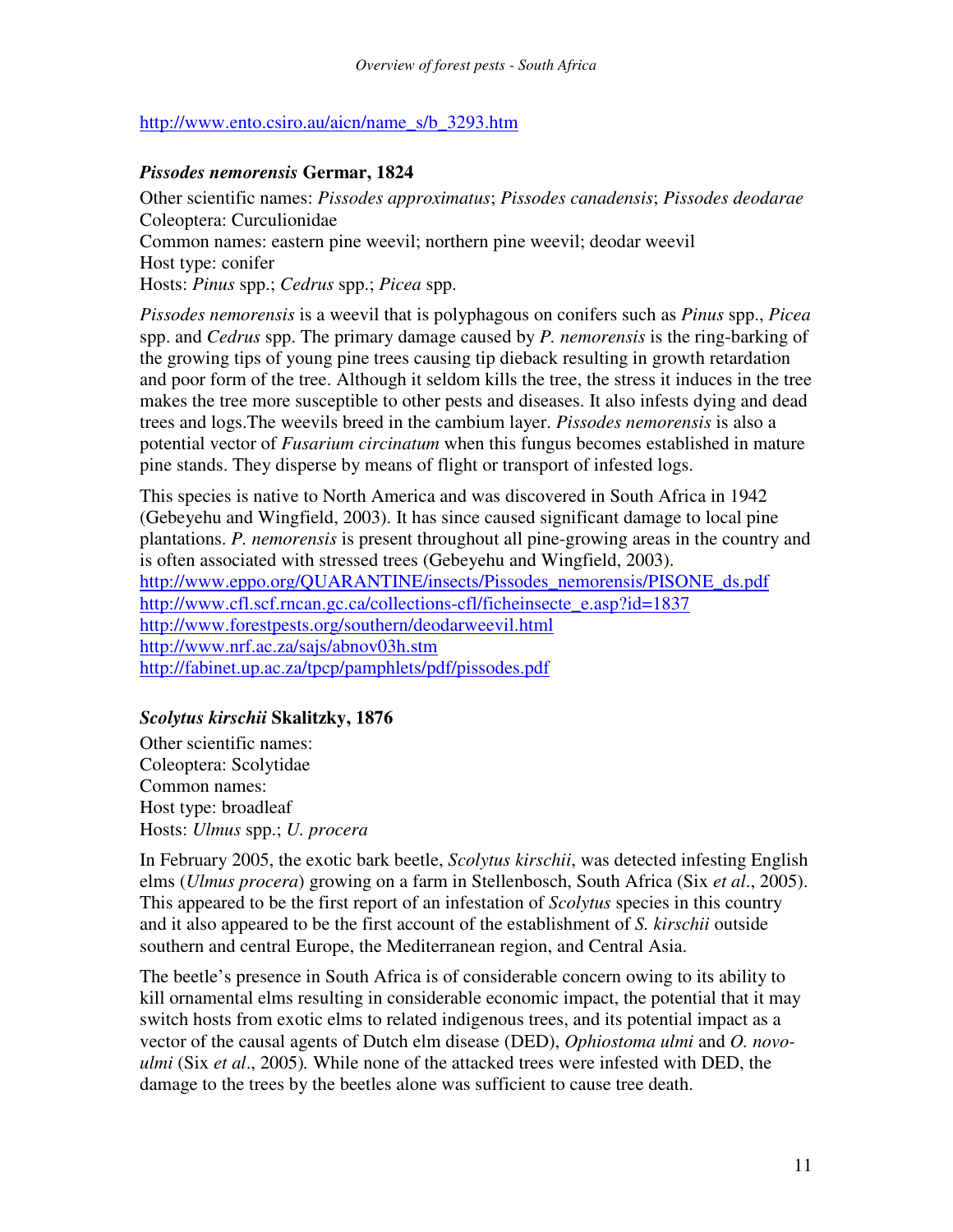*Scolytus kirschii* is monogamous. Females attack the trees and initiate galleries in the phloem layer just beneath the outer bark, where breeding occurs. Egg galleries are constructed following the grain of the wood and larval galleries extend at right angles away from the egg galleries, typically, but not always, directed against the grain. http://fabinet.up.ac.za/personnel/docs/2005%20Six,%20de%20Beer,%20Beaver,%20Viss er,%20Wingfield%20SA%20J%20Sci.pdf

#### *Sirex noctilio* **Fabricius, 1793**

Other scientific names: *Sirex melanocerus* Thomson, 1871; *Paururus noctilio* Hymenoptera: Siricidae

Common names: European wood wasp; sirex; sirex woodwasp; steel-blue horntail Host type: conifer

Hosts: *Pinus radiata*; *P. taeda*; *P. pinaster*; *P. sylvestris*; *P. nigra*; *P. pinea*; *P. elliottii*; *P. echinata*; *P. palustris*; *P. patula*; *P. caribaea*; *P. kesiya*; *P. strobes*; *Abies* spp.; *Larix* spp.; *Picea* spp.; *Pseudotsuga menziesii*

The European woodwasp is native to Europe and northern Africa, where it infests various species of conifers including *Abies* spp., *Larix* spp., *Picea* spp., *Pinus* spp. and *Pseudotsuga* spp. Adult females lay eggs in stressed or dying trees. Each generation takes between one and two years. When the females lay eggs in trees they also insert a fungus (*Amylostereum areolatum*) and a toxic mucus which usually kill the trees, thus making a suitable habitat for the larvae. The larvae feed on the fungus causing degradation in the quality of timber.

This insect has been accidentally introduced into many Southern Hemisphere countries, including Argentina, Australia, Brazil, Chile, New Zealand, South Africa and Uruguay (Ciesla, 2003). In these countries, the wasp has become a major pest in pine plantations, causing up to 70 and 80 percent mortality in certain areas of Uruguay and Australia respectively. In 1994, *Sirex noctilio* was introduced into South Africa and it is causing considerable damage in the Cape and is now spreading to new areas. http://spfnic.fs.fed.us/exfor/data/pestreports.cfm?pestidval=33&langdisplay=english http://www.na.fs.fed.us/spfo/pubs/pest\_al/sirex\_woodwasp/sirex\_woodwasp.htm

http://www.invasive.org/browse/subimages.cfm?sub=4093

http://fabinet.up.ac.za/tpcp/pamphlets/pdf/sirex.pdf

http://fabinet.up.ac.za/biennialreport/docs/report1.pdf

http://www.metla.fi/iufro/iufro95abs/d2pos86.htm

http://www.forestrytas.com.au/forestrytas/pdf\_files/forest\_health\_leaflets/insect\_pests/pe stsinfosheet7sirexwasp.pdf

http://www.maine.gov/agriculture/pi/pestsurvey/pestinfo/woodwasp.htm

### *Thaumastocoris peregrinus* **Carpintero and Dellapé, 2006**

Other scientific names: Hemiptera: Thaumastocoridae Common names: bronze bug Host type: broadleaf Hosts: *Eucalyptus viminalis*; *E. camaldulensis*; *E. grandis*; *E. tereticornis*; *E. smithii*; *E. grandis* x *camaldulensis*; *E. grandis* x *urophylla*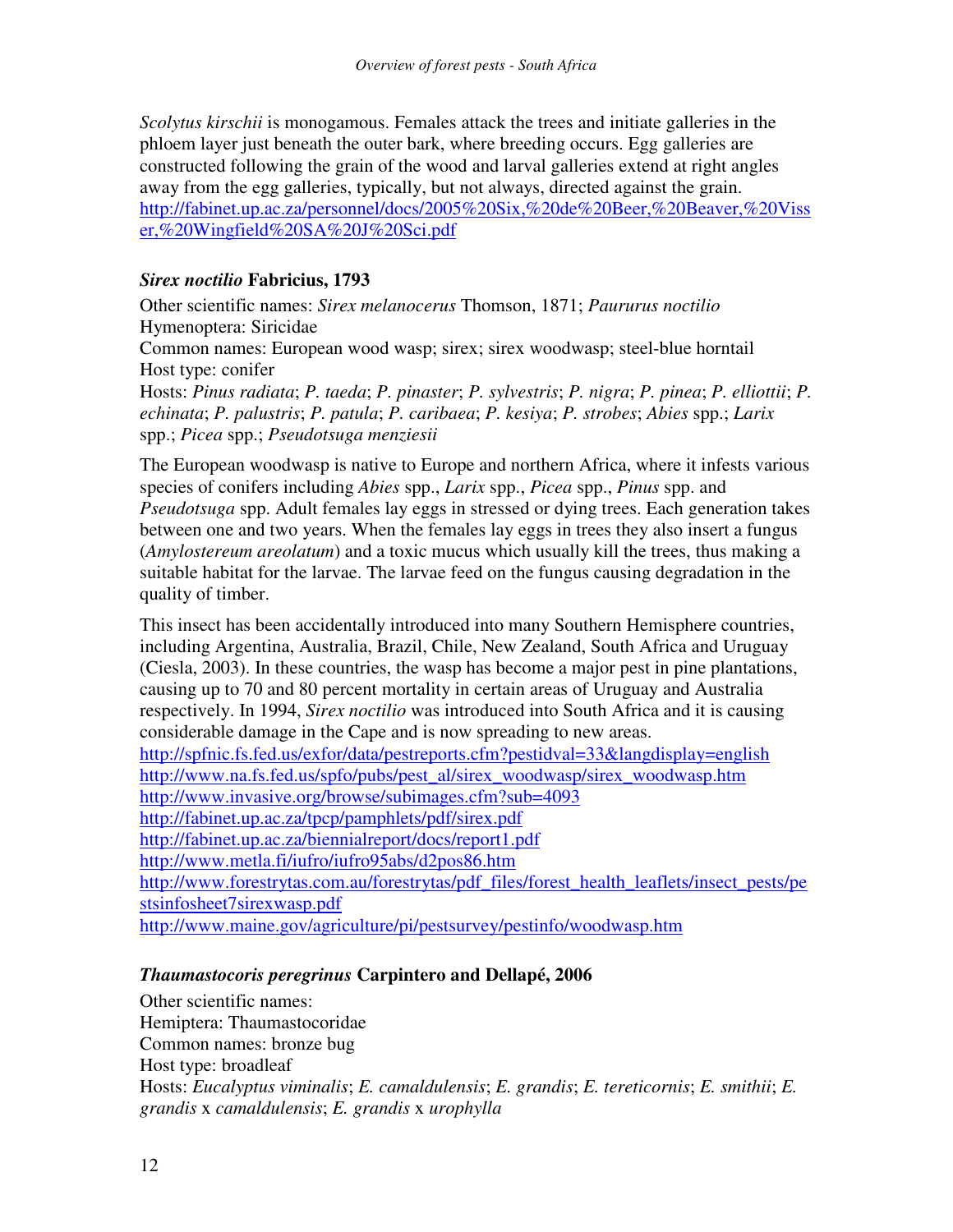Originating from the eastern regions of Australia, *Thaumastocoris peregrinus* is a gregarious, sap-sucking bug that has become a significant pest in commercially important exotic *Eucalyptus* plantations of South Africa. It poses a major threat to the forest sector by reducing the photosynthetic ability of the tree, resulting in stunted growth and even death of severely infested trees. It infests many eucalypt species and their hybrids, including *Eucalyptus camaldulensis*, *E. grandis, E. smithii*, *E. tereticornis*, *E. viminalis*, *E. grandis* x *camaldulensis* and *E. grandis* x *urophylla* (Wood Southern Africa and Timber Times, 2007).

After the discovery of *T. peregrinus* in South African plantations, intensive, nationwide surveys were conducted by researchers at the Tree Protection Co-operative Programme (TPCP). The surveys looked at several eucalyptus species, hybrids and their clones and covered various geological and climatic regions. These surveys, along with reports from other researchers in the country, have shown that the bronze bug occurs in all eucalypt growing areas from Tzaneen in the north to Cape Town in the south (Wood Southern Africa and Timber Times, 2007).

This pest was originally identified as *Thaumastocoris australicus* (Jacobs and Neser, 2005) until Carpintero and Dellapé (2006) described a new species, *T. peregrinus*, which is morphologically very similar to *T. australicus*. They also reported that the *Thaumastocoris* pest in South Africa showed unique morphological characteristics only found on *T. peregrinus.* The identification of the *Thaumastocoris* pest in South Africa as *Thaumastocoris peregrinus* has since been confirmed through genetic testing and in consultation with a taxonomic specialist of the genus *Thaumastocoris* (Nadel, pers. comm.)*.*

http://www.fao.org/forestry/site/26061/en

http://fabinet.up.ac.za/personnel/showperson.php?id=rnadel

http://fabinet.up.ac.za/tpcp/pamphlets/pdf/Thaumastocoris%20symptoms%20photos.pdf http://fabinet.up.ac.za/tpcp/pamphlets/pdf/Thaumastocoris%20symptoms%20photos2.pdf http://www.fabinet.up.ac.za/pdfs/tpcp-news/WoodSA%20May%202007%20P10-11.pdf http://www.nctforest.com/showpage.asp?id=44&contentid=423&catid=24

### **Diseases**

#### *Indigenous diseases*

#### *Armillaria fuscipes* **Petch (1909)**

Other scientific names: Basidiomycota: Marasmiaceae Common names: Armillaria root rot Host type: broadleaf and conifer Hosts: *Eucalyptus* spp.; *Pinus* spp.

The genus *Armillaria* causes root rot and death to woody plants in both natural and planted forests in boreal, temperate and tropical regions of the world. Armillaria root rot has been described from various parts of Africa on many different hosts. In South Africa,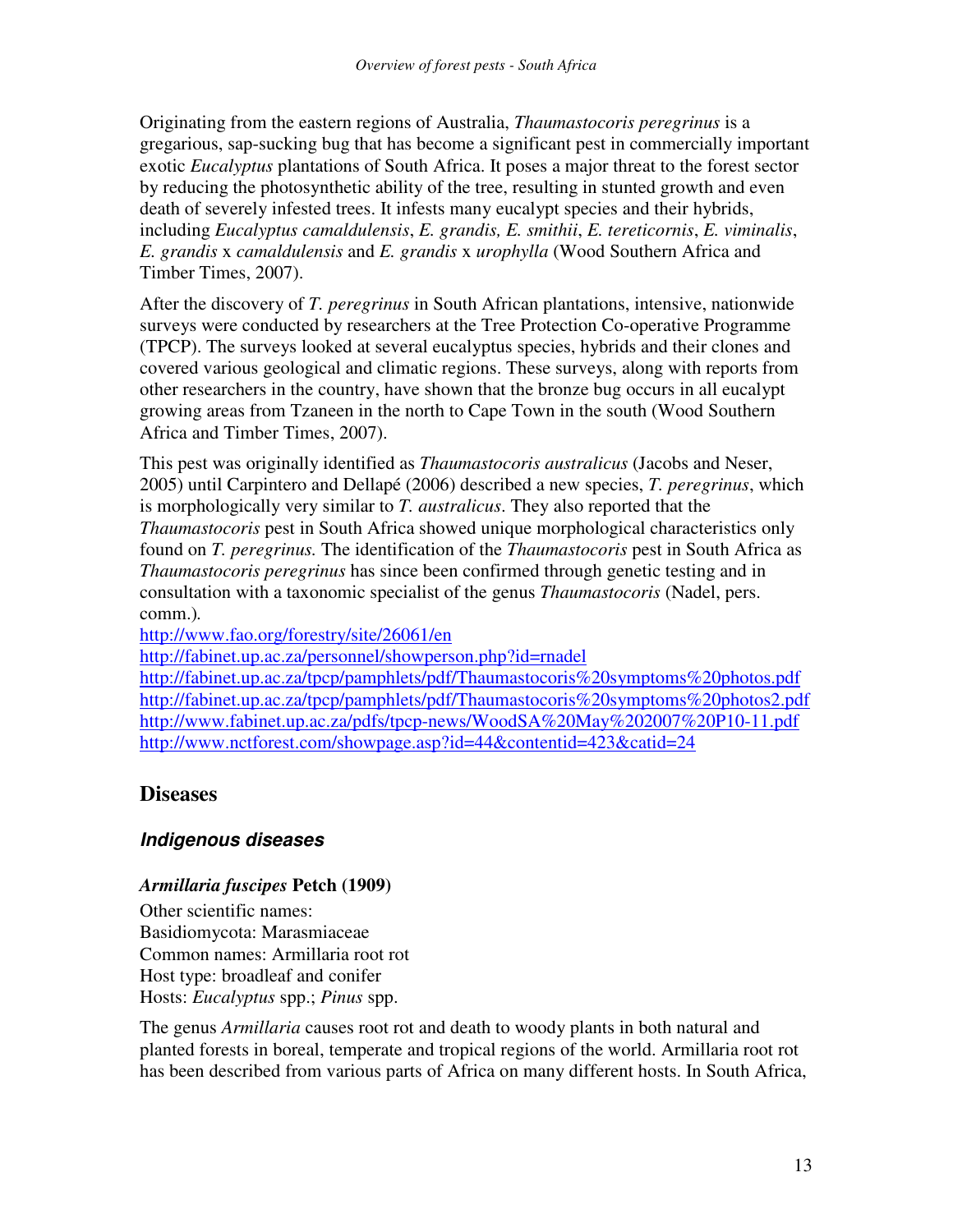Armillaria root rot has been reported on economically important *Pinus* and *Eucalyptus* species grown in plantations since the early 1900s (Coetzee *et al*., 2000).

Most reports of Armillaria root rot in South Africa suggest that *A. mellea* is the causal agent. However, it has recently been suggested that the causal species in South Africa is actually *Armillaria fuscipes* (Coetzee *et al*., 2000; Coetzee *et al*., 2005). http://www.indexfungorum.org/Names/SynSpecies.asp?RecordID=145388

#### *Ceratocystis albifundus* **M.J. Wingf., De Beer & M.J. Morris (1996)**

Other scientific names:

Ascomycota: Ceratocystidaceae Common names: Ceratocystis wilt Host type: broadleaf

Hosts: *Acacia mearnsii*; *A. decurrens*; *A. caffra*; *Burkea africana*; *Combretum molle*; *C. apiculatum*; *C. zeyherii*; *Faurea saligna*; *Ochna pulchra*; *Ozoroa paniculata*; *Protea* spp.; *P. gaguedii*; *Terminalia sericea*

*Ceratocystis albifundus* causes a serious wilt disease of Australian *Acacia mearnsii* trees in South Africa. It has also been reported infesting *A. mearnsii* trees in Uganda and Kenya (Roux *et al*., 2001). In addition to exotic tree species, *C. albifundus* has also been reported on native South African trees including *Protea gaguedii*, *Burkea africana*, *Combretum molle*, *C. apiculatum* and *C. zeyherii*, *Terminalia sericea*, *Ochna pulchra*, *Ozoroa paniculata*, *Acacia caffra* and *Faurea saligna* (Roux *et al.*, 2004).

*C. albifundus* causes considerable damage in plantings of *Acacia mearnsii* and is considered the most important pathogen of these trees in South Africa (Roux and Wingfield, 1997). The disease causes swellings, blisters and lesions on stems, as well as discolouration of the wood, and has been known to kill one year old trees within six weeks after inoculation (Roux *et al*., 1999). Trees of all ages are affected however, with infection most commonly resulting in rapid wilt and death. The fungus needs wounds to be able to initiate an infection and thus often causes disease after hail wounds, weeding damage and corrective pruning practices. An insect association, although not yet proven, is very likely, as this has been proven for other species in the genus *Ceratocystis*.

It has previously been suggested that *C. albifundus* is native to Southern Africa. This hypothesis was based on the fact that the fungus has been reported only from Africa and that herbarium specimens from a native South African *Protea* sp. contain a fungus resembling *C. albifundus*. Various population diversity studies have supported the hypothesis that *C. albifundus* is native to South Africa (Roux *et al.*, 2001; Roux *et al.*, 2004; Barnes *et al*., 2005).

http://fabinet.up.ac.za/tpcp/pamphlets/pdf/ceratocystis.pdf http://www.indexfungorum.org/Names/NamesRecord.asp?RecordID=437121

#### *Chrysoporthe austroafricana* **Gryzenhout & M.J. Wingf. sp. nov. (2004)**

Other scientific names: Ascomycota: Chryphonectriaceae Common names: Chrysoporthe canker Host type: broadleaf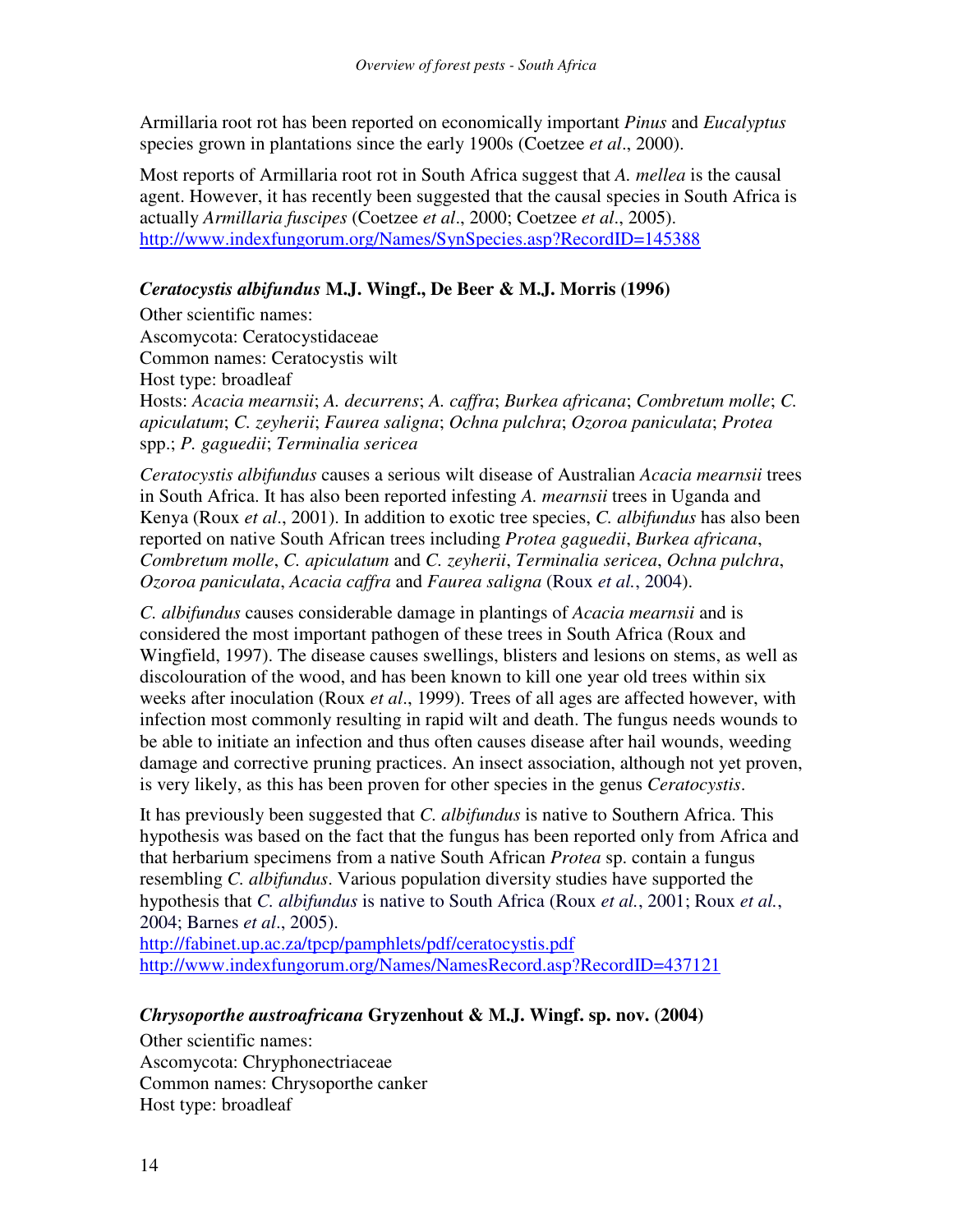Hosts: Myrtaceae; *Eucalyptus* spp.; *Tibouchina* spp.; *Syzygium cordatum*; *S. guineense*

Chrysoporthe canker is one of the most important diseases of *Eucalyptus* spp. planted in tropical and subtropical regions worldwide. For many years, the disease was reported to be caused by the fungal pathogen *Cryphonectria cubensis* however recent studies have shown that the fungus in South Africa is not conspecific with *C. cubensis* and it was recently described as a new genus and species, *Chrysoporthe austroafricana* (Gryzenhout *et al*., 2004).

*C. austroafricana* is known only from Africa, where it causes severe cankers on *Eucalyptus* spp. and on ornamental *Tibouchina* trees, both of which have been introduced into South Africa (Wingfield, Swart and Abear, 1989; Conradie, Swart and Wingfield, 1990; Myburg *et al*., 2002; Wingfield, 2003; Roux *et al*., 2005; Nakabonge *et al*., 2006). The origin of *Chr. austroafricana* is unknown, but it is possible that it expanded its host range from native trees related to *Eucalyptus* and *Tibouchina* spp. to these exotic hosts. Subsequent surveys of some indigenous South African Myrtales led to the discovery of *C. austroafricana* on native *Syzygium cordatum* and *S. guineense* (Heath *et al*., 2006). Pathogenicity trials showed that *C. austroafricana* is more virulent on exotic *Eucalyptus* spp. than on native *S. cordatum*.

http://fabinet.up.ac.za/tpcp/pamphlets

http://www.indexfungorum.org/Names/NamesRecord.asp?RecordID=500035

#### *Introduced diseases*

#### *Botryosphaeria dothidea* **(Moug.) Ces. & De Not.**

Other scientific names: *Caumadothis dothidea*; *Dothiorella mali*; *Sphaeria dothidea* Ascomycota: Botryosphaeriaceae Common names: Botryosphaeria canker Host type: broadleaf Hosts: *Eucalyptus* spp.; *E. grandis*; *E. nitens*; *Acacia mearnsii*

*Botryosphaeria dothidea* causes dieback and canker in *Eucalyptus* spp. This species was first reported from South Africa in 1994 as the cause of dieback of *Acacia mearnsii* (Smith, Kemp and Wingfield, 1994). It tends to attack trees that have been stressed by such factors as drought, late frosts, cold winds, hot winds, insect damage or pruning. The infection often leads to discolouration of the wood, which can extend throughout the tree. Infection by this fungus can lead to the development of cankers on stems and branches. The stems and branches often break at the site of the cankers. There is a significant degree of variability in susceptibility to disease amongst *Eucalyptus* spp. *B. dothidea* was found to occur as a latent symptomless endophyte in healthy leaves of *E. grandis* and *E. nitens* in South Africa (Smith, Wingfield and Pertini, 1996).

The entire taxonomy of the genus *Botryosphaeria* has undergone major changes in the last few years. (See Crous *et al*., 2006 for more information). http://fabinet.up.ac.za/tpcp/pamphlets/pdf/botryosphaeria.pdf http://www.forestryimages.org/browse/bimages.cfm?SUB=545&area=13

#### *Botryosphaeria eucalypticola* **Slippers, Crous & M.J. Wingf. (2004)**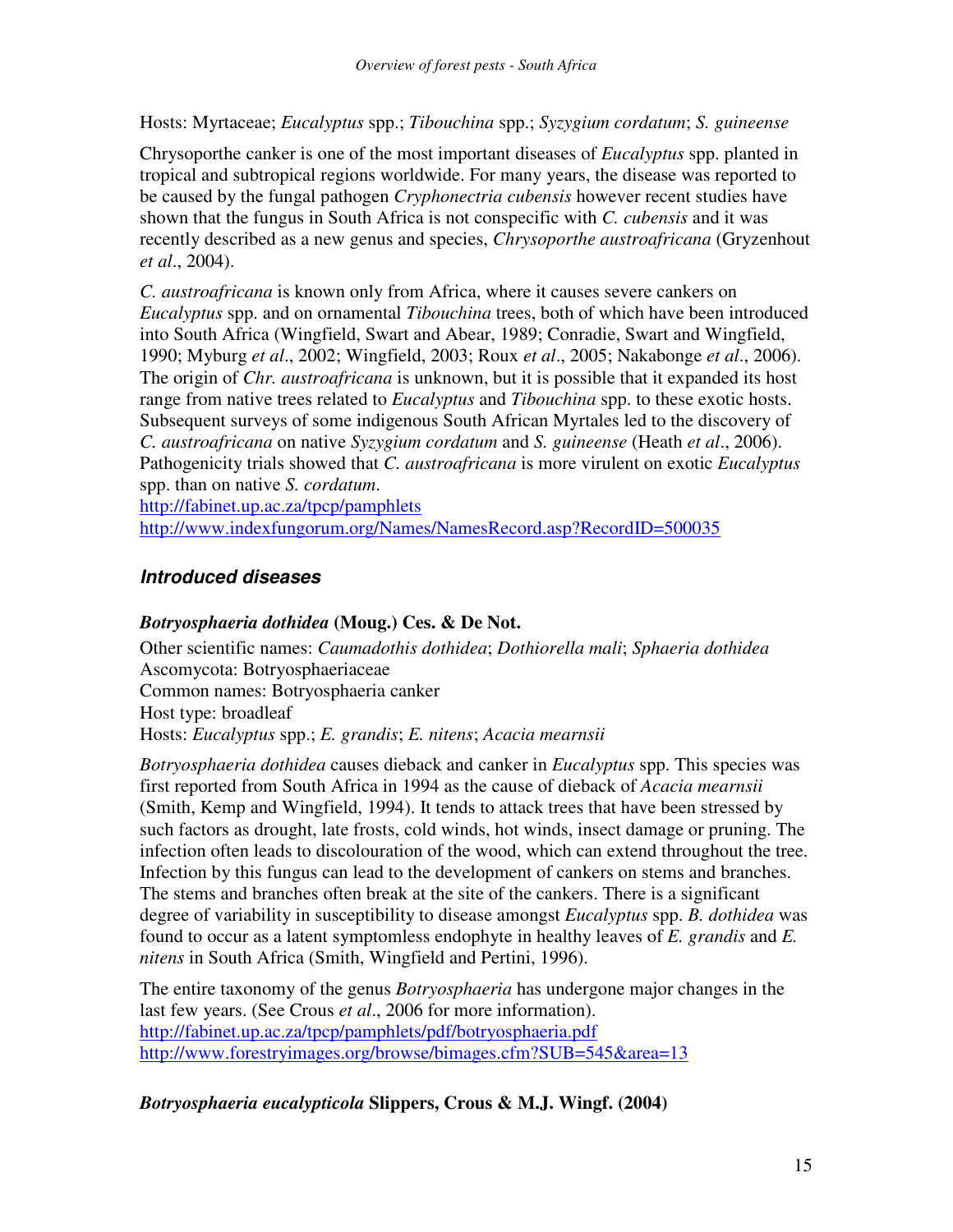Other scientific names: *Fusicoccum eucalypticola* Slippers, Crous & M.J. Wingf. sp. nov. (anamorph) Ascomycota: Botryosphaeriaceae Common names: Botryosphaeria canker Host type: broadleaf Hosts: *Eucalyptus* spp.

*Botryosphaeria eucalypticola* was recently reported to be common in South Africa (Slippers *et al*., 2004). It infests eucalypt species causing canker and dieback. It is believed that this fungus, as with *B. eucalyptorum*, was introduced into this area with planting stock or seed from Australia which is not surprising given its common occurrence in Australia from where *Eucalyptus* planting material and seed is commonly obtained for plantation development (Slippers *et al*., 2004). http://www.indexfungorum.org/Names/NamesRecord.asp?RecordID=500089

#### *Botryosphaeria eucalyptorum* **Crous, H. Smith & M.J. Wingf. (2001)**

Other scientific names: *Fusicoccum eucalyptorum* Crous, H. Sm. ter & M.J. Wingf. 1998 (anamorph) Ascomycota: Botryosphaeriaceae Common names: Botryosphaeria canker Host type: broadleaf Hosts: *Eucalyptus* spp.

*Botryosphaeria eucalyptorum* was first described from South Africa associated with canker and dieback of eucalypts in planted forests (Smith *et al.*, 2001). It is believed that this fungus was introduced into this area with planting stock or seed from Australia which is not surprising given its common occurrence in Australia from where *Eucalyptus* planting material and seed is commonly obtained for plantation development (Slippers *et al*., 2004).

http://www.indexfungorum.org/Names/NamesRecord.asp?RecordID=467783

#### *Holocryphia eucalypti*

Other scientific names: Ascomycota: Valsaceae Common names: Host type: broadleaf Hosts: *Eucalyptus* spp; *E. grandis*

The fungus *Holocryphia eucalypti* (previously known as *Cryphonectria gyrosa*) is associated with cankers in the bark of *Eucalyptus* spp. In South Africa the fungus is not considered to be of much economic importance, however, in Western Australia it has been described as the cause of tree mortality.

http://fabinet.up.ac.za/tpcp/pamphlets/pdf/botryosphaeria.pdf http://www.indexfungorum.org/Names/SynSpecies.asp?RecordID=229590

### *Gibberella circinata* **Nirenberg & O'Donnell (1998)**

Other scientific names: *Fusarium circinatum* Nirenberg & O'Donnell 1998 (anamorph)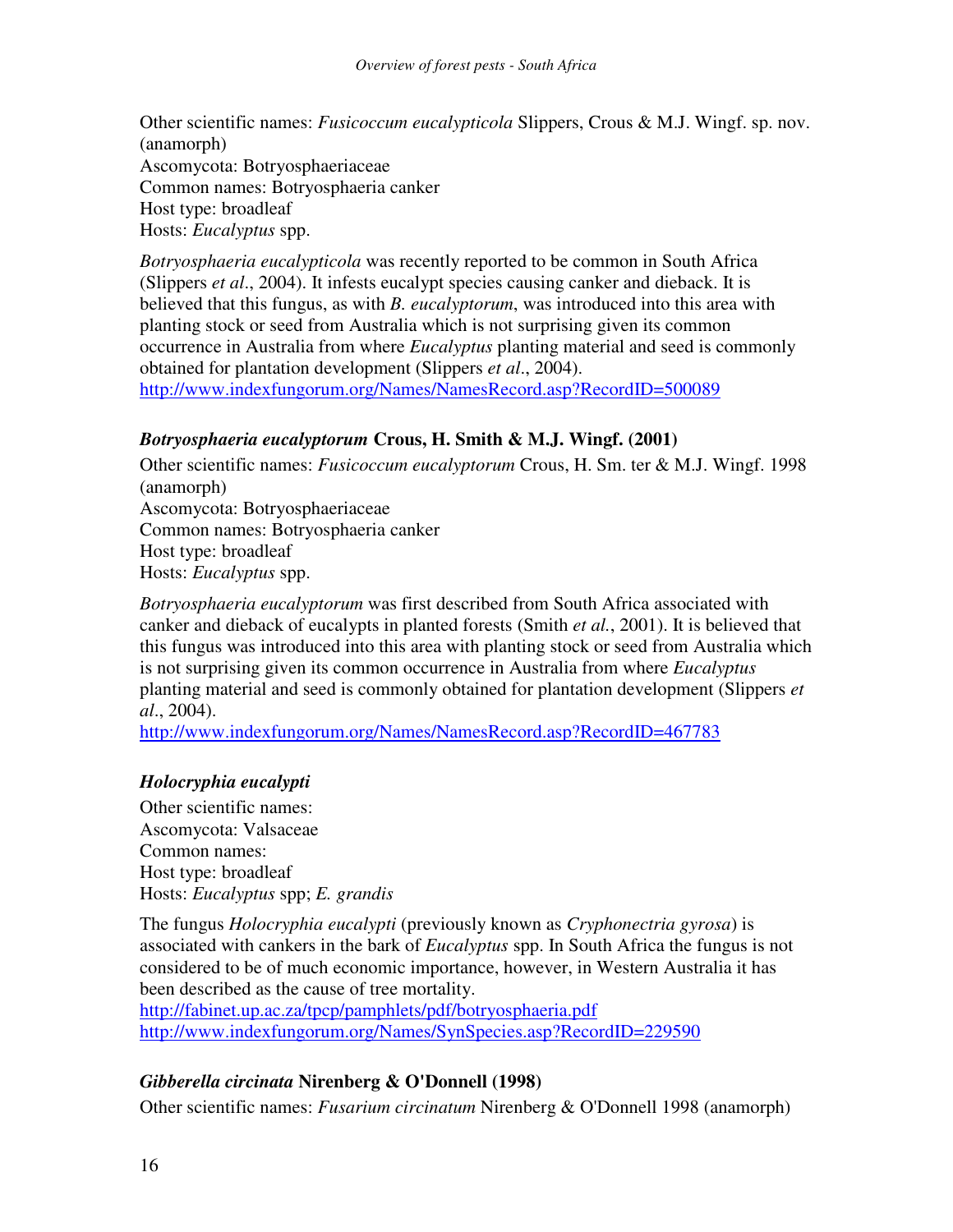Ascomycota: Nectriaceae Common names: pine pitch canker Host type: conifer Hosts: *Pinus* spp.; *P. patula*

*Gibberella circinata* [anamorph *Fusarium circinatum* (=*F. subglutinans* f.sp. *pini*)] causes serious root and root collar disease in seedlings (Viljoen, Wingfield and Marasas, 1994) and is also the causal agent of pine pitch canker in mature trees. The fungal spores are airborne and the greatest level of dispersal occurs during windy, wet weather. The fungal infections occur via wounds caused by either mechanical damage or insect injury and are higher under conditions of stress.

This fungus was first discovered in South Africa in 1988 causing disease in seedlings and has not yet been found causing pitch canker in mature trees (Viljoen *et al*., 1995). It was first found in a single nursery and has since rapidly spread to all South African pine nurseries (Wingfield *et al*., 2002). It has significantly complicated pine propagation and is resulting in substantial losses in plantation establishment. In South Africa, populations of this fungus have been shown to be genetically diverse due to either multiple introductions of genotypes of the fungus or active sexual recombination (Wingfield *et al*., 1999). One of the vectors (*Pissodes nemorensis*) of pine pitch canker is already established in South Africa (Viljoen, Wingfield and Marasas, 1994).

http://www.indexfungorum.org/Names/NamesRecord.asp?RecordID=444883 http://fabinet.up.ac.za/tpcp/pamphlets/pdf/pitchcanker.pdf

#### *Mycosphaerella pini* **Rostr. (1957)**

Other scientific names: *Cytosporina septospora*; *Dothistroma pini*; *Dothistroma septosporum*; *Eruptio pini*; *Mycosphaerella pini*; *Scirrhia pini*; *Septoria septospora* Ascomycota: Mycosphaerellaceae

Common names: pine needle blight; Dothistroma needle blight; red band needle blight Host type: conifer

Hosts: *Pinus* spp.

Dothistroma needle blight causes premature loss of needles and defoliation apart from the needles at the tips of shoots. Infection of the same trees in successive years can lead to stunting of growth and eventually death of the trees. The fungus is spread by movement of infected plants or rain splash.

http://fabinet.up.ac.za/tpcp/pamphlets/pdf/dothistroma.pdf http://www.eppo.org/OUARANTINE/fungi/Mycosphaerella\_dearnessii/SCIRSP\_ds.pdf http://www.indexfungorum.org/Names/SynSpecies.asp?RecordID=282775

#### *Phanerochaete salmonicolor* **(Berk. & Broome) Jülich**

Other scientific names: *Botryobasidium salmonicolor* (Berk. & Broome) Venkatar.; *Corticium salmonicolor* Berk. & Broome; *Erythricium salmonicolor* (Berk. & Broome) Burds.; *Pellicularia salmonicolor* (Berk. & Broome) Dastur; *Terana salmonicolor* (Berk. & Broome) Kuntze Basidiomycota: Phanerochaetaceae Common names: pink disease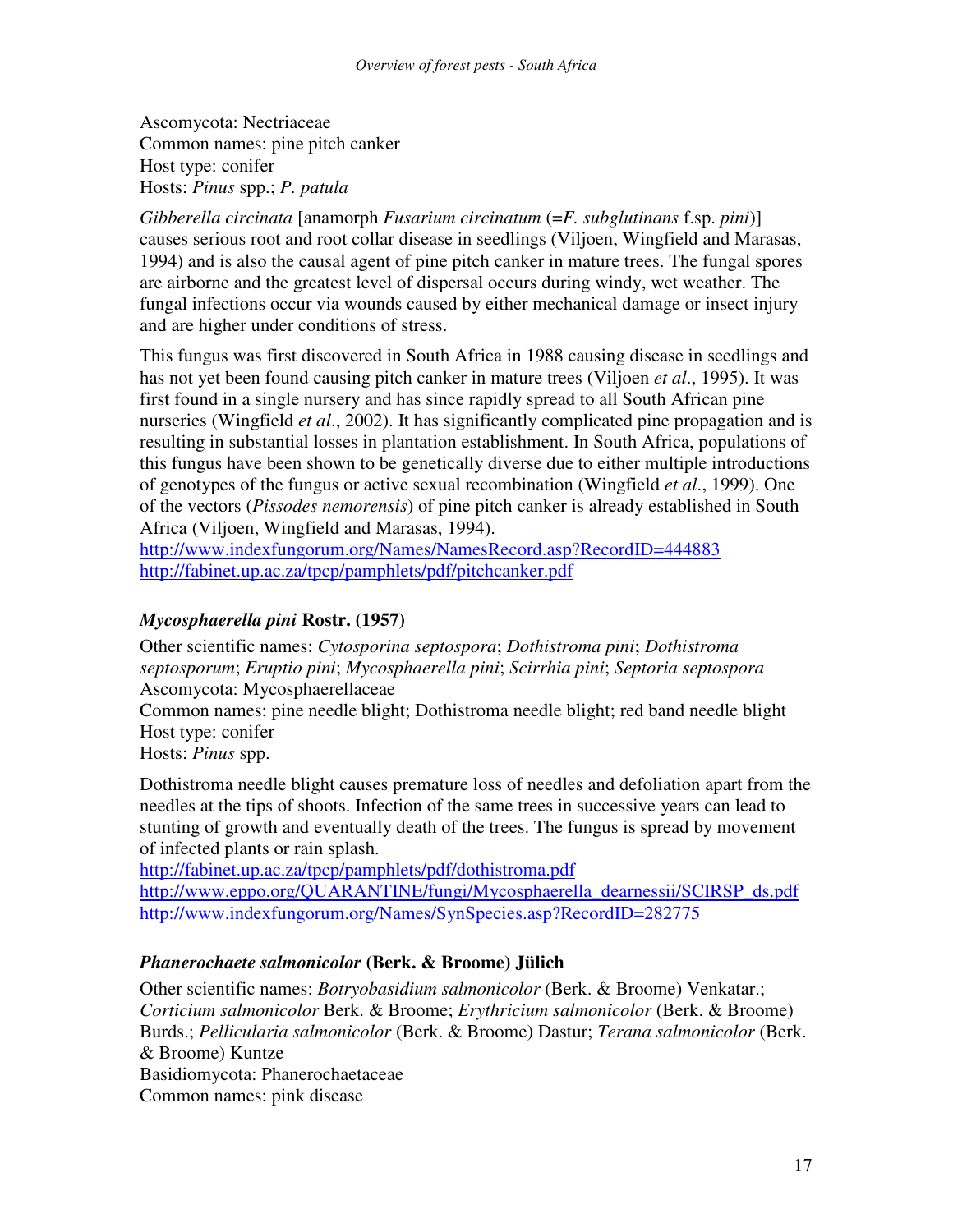#### Host type: broadleaf Hosts: *Acacia mearnsii*; *Dais cotonifolia*; *Ekebergia capensis*; *Eucalyptus* spp.; *Maesa lanceolata*; *Podocarpus henkellii*; *P. latifolius*

*Phanerochaete salmonicolor* causes a canker and dieback disease, commonly known as pink disease, on many tree species. It is widely distributed in the tropics where it causes branch and stem cankers on a wide variety of woody hosts, primarily hardwoods. Pink disease is potentially important in South Africa because it affects a wide range of native and exotic tree species. The fungus is able to penetrate intact bark usually through lenticels where it may then kill the cambium or, the cambium may be infected directly through wounds. Small branches or stems may be quickly girdled and distal portions are killed. Epicormic branches may be formed below girdling cankers and keep the tree alive. However, these may be infected and killed in future infection cycles, resulting in eventual death of the tree.

During an investigation of diseases of *Podocarpus henkellii* and *P. latifolius* in the Mpumalanga Province of South Africa, typical symptoms of pink disease were observed on the branches of these trees (Roux and Coetzee, 2005). Stem and branch cankers covered with cracked bark and abundant pink mycelial growth were common on the affected trees. In subsequent surveys, the disease was also found on native *Dais cotonifolia* in the same area, and on native *Ekebergia capensis* and *Maesa lanceolata* in the KwaZulu-Natal Midlands. It has also been recorded from exotic *Eucalyptus* sp. and *Acacia mearnsii.*

http://spfnic.fs.fed.us/exfor/data/pestreports.cfm?pestidval=51&langdisplay=english http://www.indexfungorum.org/Names/NamesRecord.asp?RecordID=319725

#### *Phytophthora cinnamomi* **Rands**

Other scientific names: Oomycota: Pythiaceae Common names: Phytophthora rot Host type: broadleaf Hosts: Myrtaceae; Proteaceae; *Eucalyptus* spp.

*Phytophthora cinnamomi* causes root and collar rot in a broad range of plants including monocots and dicots such as chestnuts, avocados and *Eucalyptus* spp. Myrtaceae and Proteaceae are particularly susceptible to this fungus. *P. cinnamomi* has been reported from 130 hosts in South Africa, mostly indigenous plants from nurseries, cultivated areas or natural vegetation (Von Broembsen, 1984). The disease causes the roots or collar to rot. If the disease does not kill the trees, then weakened trees frequently lodge. It is usually associated with humid conditions and poorly drained soils. This fungus overwinters as spores or mycelia in the roots or soil and germinates when conditions become favourable.

http://www.indexfungorum.org/Names/SynSpecies.asp?RecordID=260884 http://fabinet.up.ac.za/tpcp/pamphlets/pdf/phytophthora.pdf

#### *Phytophthora nicotianae*

Other scientific names: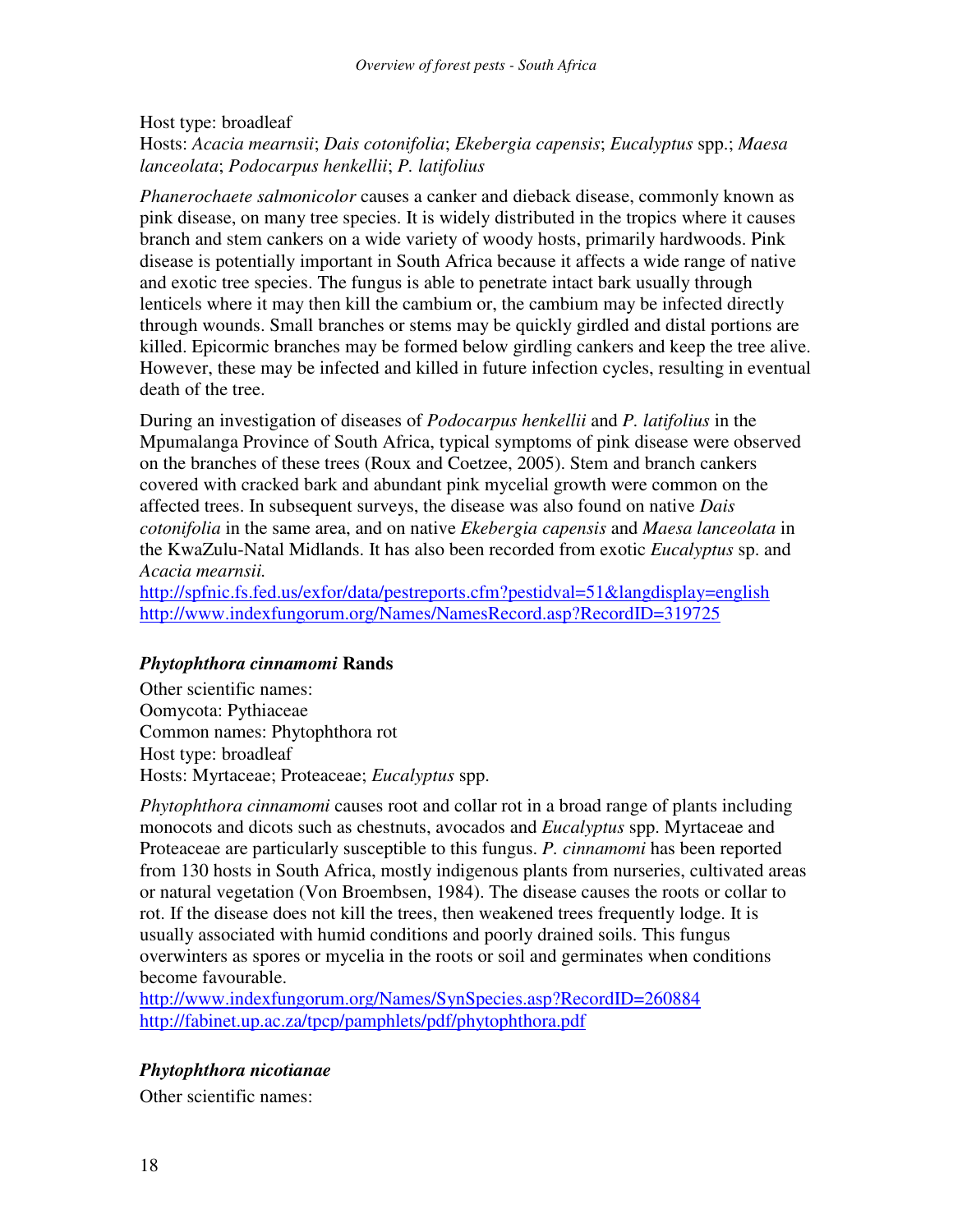Oomycota: Pythiaceae Common names: Phytophthora rot Host type: broadleaf Hosts: *Eucalyptus* spp.; *E*. *fastigata*; *E*. *elata*; *E*. *smithii*

*Phytophthora nicotianae* has been recovered from dead and dying *Eucalyptus* spp. including *E*. *fastigata*, *E*. *elata* and *E*. *smithii* (Maseko *et al*., 2001). It is believed that this is the causative agent in cooler areas of root and collar rot. It has a very wide host range that includes other tree species and crops.

http://www.bspp.org.uk/ndr/jan2001/2000-14.asp

### *Rhizina undulata* **Fr.**

Other scientific names: *Helvella inflata* Schaeff.; *Rhizina inflata* (Schaeff.) Quél.; *Rhizina inflata* var. *rhizophora* Massee; *Rhizina laevigata* Fr. Ascomycota: Rhizinaceae Common names: rhizina root rot Host type: conifer Hosts: *Pinus* spp.

Rhizina root rot occurs in commercial pine plantations across South Africa. This fungus colonizes the roots of previously harvested trees and then infects seedlings when they are planted in the same area. Infected seedlings frequently die and the disease is capable of causing death in mature trees. It is spread or exacerbated by insects such as *Hylastes angustatus*.

http://fabinet.up.ac.za/tpcp/pamphlets/pdf/rhizina.pdf http://www.indexfungorum.org/Names/NamesRecord.asp?RecordID=196051

### *Sphaeropsis sapinea* **(Fr.) Dyko & B. Sutton**

Other scientific names: *Botryodiplodia pinea*; *Diplodia conigena*; *Diplodia pinastri*; *Diplodia pinea*; *Diplodia sapinea*; *Granulodiplodia pinea*; *Granulodiplodia sapinea*; *Macrophoma pinea*; *Macrophoma sapinea*; *Phoma pinastri*; *Sphaeria pinea*; *Sphaeria sapinea*; *Sphaeropsis ellisii*; *Sphaeropsis pinastri*

Ascomycota: Incertae sedis

Common names:

Host type: conifer

Hosts: *Pinus* spp.

*Sphaeropsis sapinea* causes a number of different types of diseases and conditions in conifers including dieback of shoots, stem cankers, root diseases and blue stain fungi. It often exists reasonably benignly on healthy mature trees, however if the trees become damaged, stressed or injured, the fungus then causes disease; it is an opportunistic pathogen. It can also infect shoots of young trees that have not been stressed or injured. Hosts of this fungus include *Pinus* spp.

http://fabinet.up.ac.za/tpcp/pamphlets/pdf/sphaeropsis.pdf

http://www.indexfungorum.org/Names/SynSpecies.asp?RecordID=116379 http://www.crem.fct.unl.pt/botryosphaeria\_site/diplodia\_pinea\_2.htm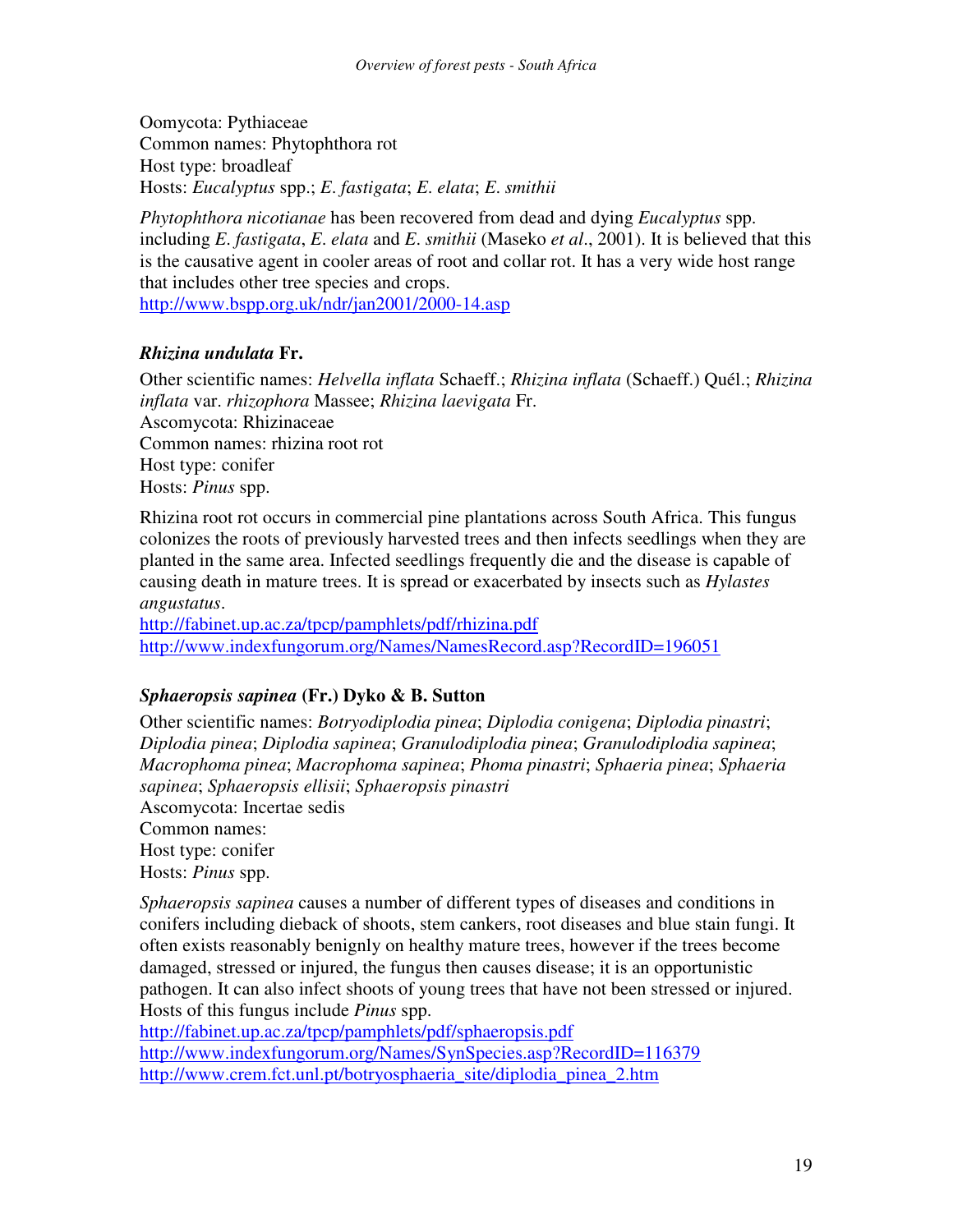# **Other pests**

### *Indigenous other pests*

No information was available for indigenous other pests (e.g. mites, nematodes, mammals, etc.) impacting South Africa's planted forests.

### *Introduced other pests*

No information was available for introduced other pests (e.g. mites, nematodes, mammals, etc.) impacting South Africa's planted forests.

# **Diebacks and other conditions**

No records were available for diebacks and other conditions affecting South Africa's planted forests.

# *Capacity for forest health protection*

# **Government level**

At the national level, the Department of Water Affairs and Forestry (DWAF) is responsible for forest sector implementation and coordination. Forestry research is done at several institutes including the Forestry and Agriculture Biotechnology Institute at the University of Pretoria (FABI) and the Institute for Commercial Forestry Research (ICFR) in Pietermaritzburg. The ICFR does not deal with forest diseases. FABI was established in 1997 on the foundation of the highly successful and internationally acclaimed Tree Protection Co-operative Programme (TPCP). This programme, initiated in 1990 has supported South African Forestry for more than a decade and has become an institution of that industry. The TPCP provides the entire forestry industry of South Africa with support in the field of tree health, and more particularly Forest Pathology and Forest Entomology. The group includes projects not only in South Africa, but also in other parts of Africa, South America, South East Asia, Europe, Australia and North America. The Centre of Excellence in Tree Health Biotechnology (CTHB) was established in 2004 to investigate pest and disease problems of native trees (http://www.fabinet.up.ac.za/cthb/index)

Forestry South Africa (FSA) plays a major role in South African forestry.

# **Monitoring and detection**

An important component of the TPCP and CTHB is to monitor disease development in plantations in permanent sampling plots and through countrywide surveys. Data derived from these studies ensure the early discovery of new diseases and also lead to a long-term perspective on the importance of various diseases. They also lead to the evaluation of the impact of diseases and thus their relative importance.

Companies have permanent sampling plots and monitor them. FABI trains them in disease recognition and when they are unsure, do site visits to consult for them. FABI is responsible for research and student training, which has been adapted to provide a service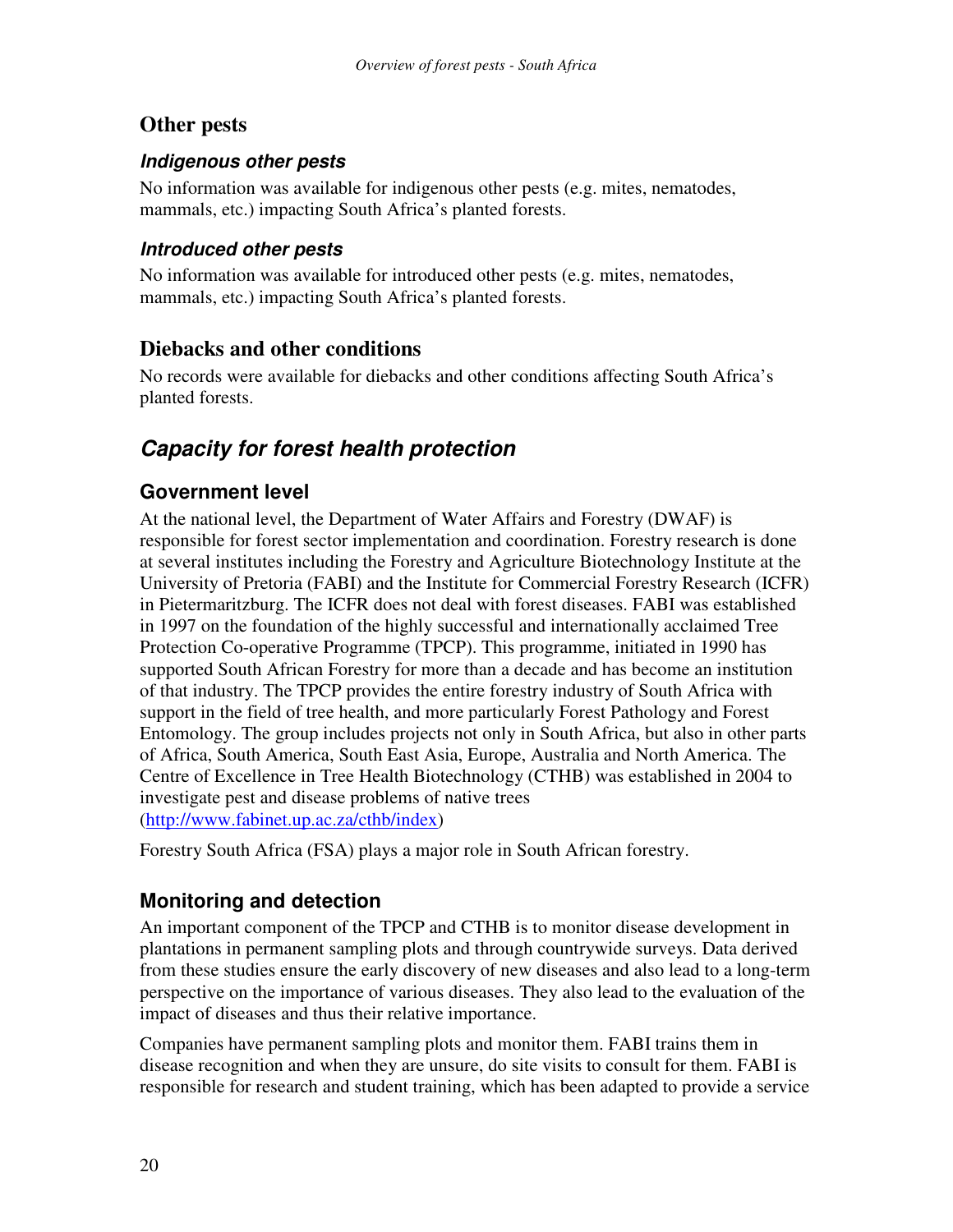to the industry and address some of their problems, however, they are responsible for implementation.

## **Data management**

No reports on diseases and insects affecting indigenous forest are available at national level. However data are available on the area affected by insects, diseases and other damaging agents in forest plantations (FAO, n.d.; FAO, 2004). The TPCP has prepared a number of illustrated leaflets on a number of important diseases to be used as diagnostic aids (http://fabinet.up.ac.za/tpcp/pamphlets/).

# **Pest management**

A variety of tactics are used to reduce losses caused by insects and disease. The introduction of the black pine aphid, *Cinara cronartii*, was addressed by a classic biological control program, which involved the introduction and establishment of a parasitic wasp, *Pauesia bicolor* (Hymenoptera: Braconidae). This caused a collapse of the aphid population (Kfir, Kirsten and van Rensburg, 1985; Mills, 1990). The microbial insecticide, *Bacillus thuringiensis* has been tested for control of native defoliators of pine plantations (Murphy, 1998).

# **Private landowners**

Pest management in industrial forest plantations are carried out by private landowners with technical support from institutes such as FABI.

# *References*

**Carpintero, D.L. & Dellapé, P.M.** 2006. A new species of *Thaumastocoris* Kirkaldy from Argentina (Heteroptera: Thaumastocoridae: Thaumastocorinae). *Zootaxa*, 1228: 61- 68.

**Ciesla, W.M.** 2003. European woodwasp, a potential threat to North America's conifer forests. *Journal of Forestry*, 101(3): 18-23.

**Coetzee, M.P.A., Wingfield, B.D. Coutinho, T.A. & Wingfield, M.J.** 2000. Identification of the causal agent of Armillaria root rot of *Pinus* species in South Africa. *Mycologia*, 92(4): 777–785.

**Coetzee**, **M.P.A., Wingfield, B.D. Bloomer, P. & Wingfield, M.J**. 2005. Phylogenetic analyses of DNA sequences reveal species partitions amongst isolates of *Armillaria* from Africa. *Mycological Research*, 109(11): 1223-1234.

**Conradie, E., Swart, W.J. & Wingfield, M.J.** 1990. Cryphonectria canker of *Eucalyptus*, an important disease in plantation forestry in South Africa. *S. Afr. For. J*., 152: 43-49.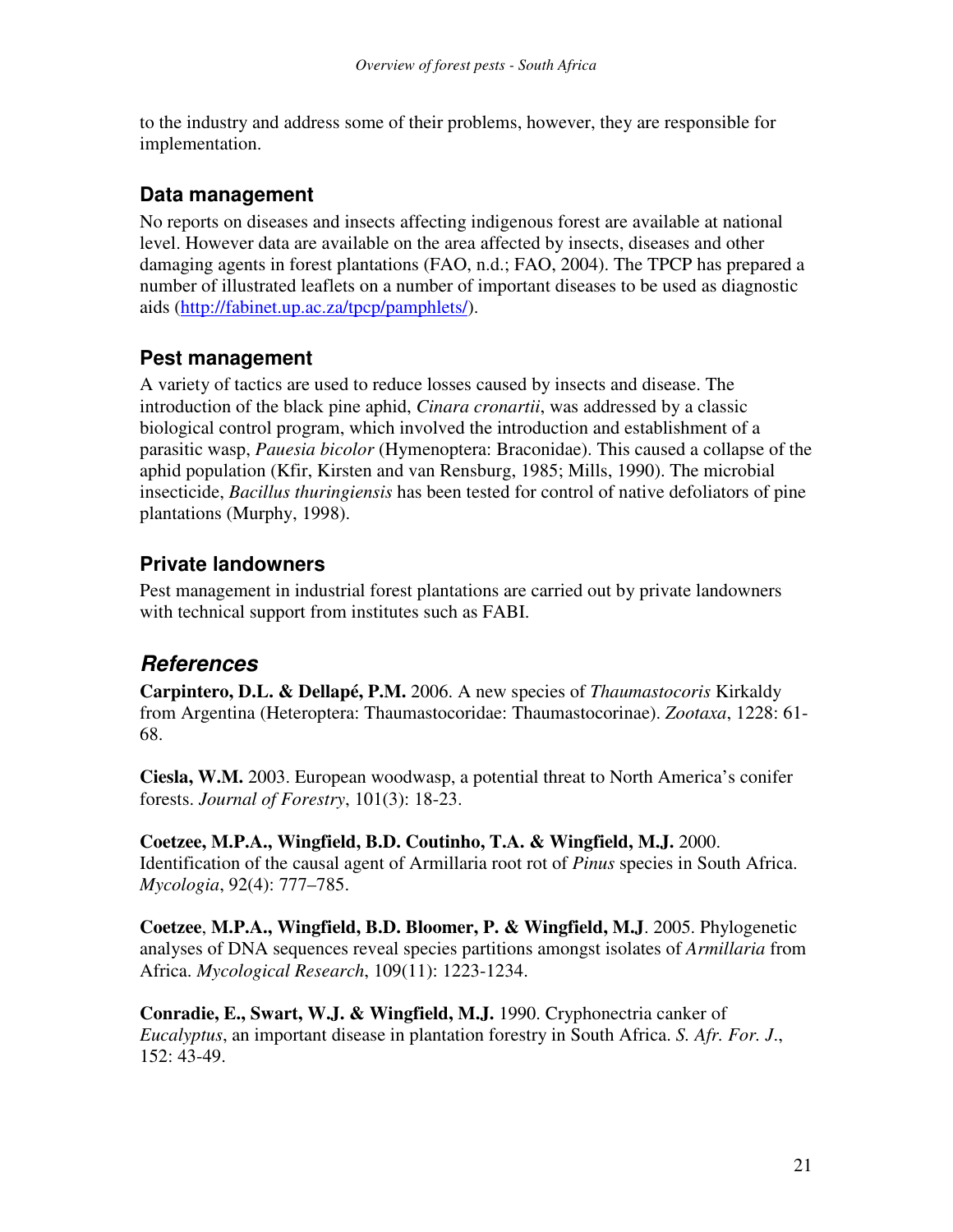**Crous, P.W., Phillips, A.J.L. & Baxter, A.P.** 2000. *Phytopathogenic fungi from South Africa.* University of Stellenbosch, Department of Plant Pathology Press, University of Stellenbosch Printers, Stellenbosch, South Africa, 358 pp.

**Crous, P.W., Slippers, B., Wingfield, M.J., Rheeder, J., Marasas, W.F.O., Philips, A.J.L., Alves, A., Burgess, T., Barber, P. & Groenewald, J.Z.** 2006. Phylogenetic lineages in the Botryosphaeriaceae. *Studies in Mycology*, 55: 235-253.

**Food and Agriculture Organization of the United Nations (FAO).** 2004. *International Standards for Phytosanitary Measures #5: Glossary of phytosanitary terms (2004): terms, definitions and supplements (ISPM#5).* Rome, Italy. Available at: https://www.ippc.int/id/13399?language=en https://www.ippc.int/servlet/BinaryDownloaderServlet/76431\_ISPM\_05\_2004\_English.p df?filename=1118414766488\_English\_final\_c.pdf&refID=76431

**FAO.** 2005. *Global Forest Resources Assessment 2005 – Country Report – South Africa*. Country Report 004, FAO, Rome. Available at: http://www.fao.org/forestry/site/28699/en

**FAO.** 2006. *Global Forest Resources Assessment 2005 – progress towards sustainable forest management*. Forestry Paper No. 147. FAO, Rome. Available at: http://www.fao.org/docrep/008/a0400e/a0400e00.htm

**Gebeyehu, S. & Wingfield, M.J.** 2003. Pine weevil *Pissodes nemorensis*: threat to South African pine plantations and options for control. *South African Journal of Science*, 99: 531-536.

**Gebeyehu, S., Hurley, B.P. & Wingfield, M.J.** 2005. A new lepidopteran insect pest discovered on commercially grown *Eucalyptus nitens* in South Africa: research in action. *South African Journal of Science*, 101(1/2): 26-28.

**Govender, P.** 1998. *Forest protection research in South Africa: a national perspective.* Solving forest insect problems through research, IUFRO 1998, San Juan, Puerto Rico, 1- 4 June 1998. Available at: http://iufrodown.boku.ac.at/iufro/iufronet/d7/wu70303/puertorico/iufro98\_titlepage.html

**Gryzenhout, M., Myburg, H., van der Merwe, N.A., Wingfield, B.D. & Wingfield, M.J.** 2004. *Chrysoporthe*, a new genus to accommodate *Cryphonectria cubensis*. *Studies in Mycology*, 50: 119–142.

**Heath, R.N., Gryzenhout, M., Roux, J. & Wingfield, M.J.** 2006. Discovery of the canker pathogen *Chrysoporthe austroafricana* on native *Syzygium* spp. in South Africa. *Plant disease*, 90(4): 433-438.

**Jacob, D.H. & Neser, S.** 2005. *Thaumastocoris australicus* (Heteroptera: Thaumastocoridae): a new insect arrival in South Africa, damaging to *Eucalyptus* trees. *Research in Action, South African Journal of Science*, 101: 233-236.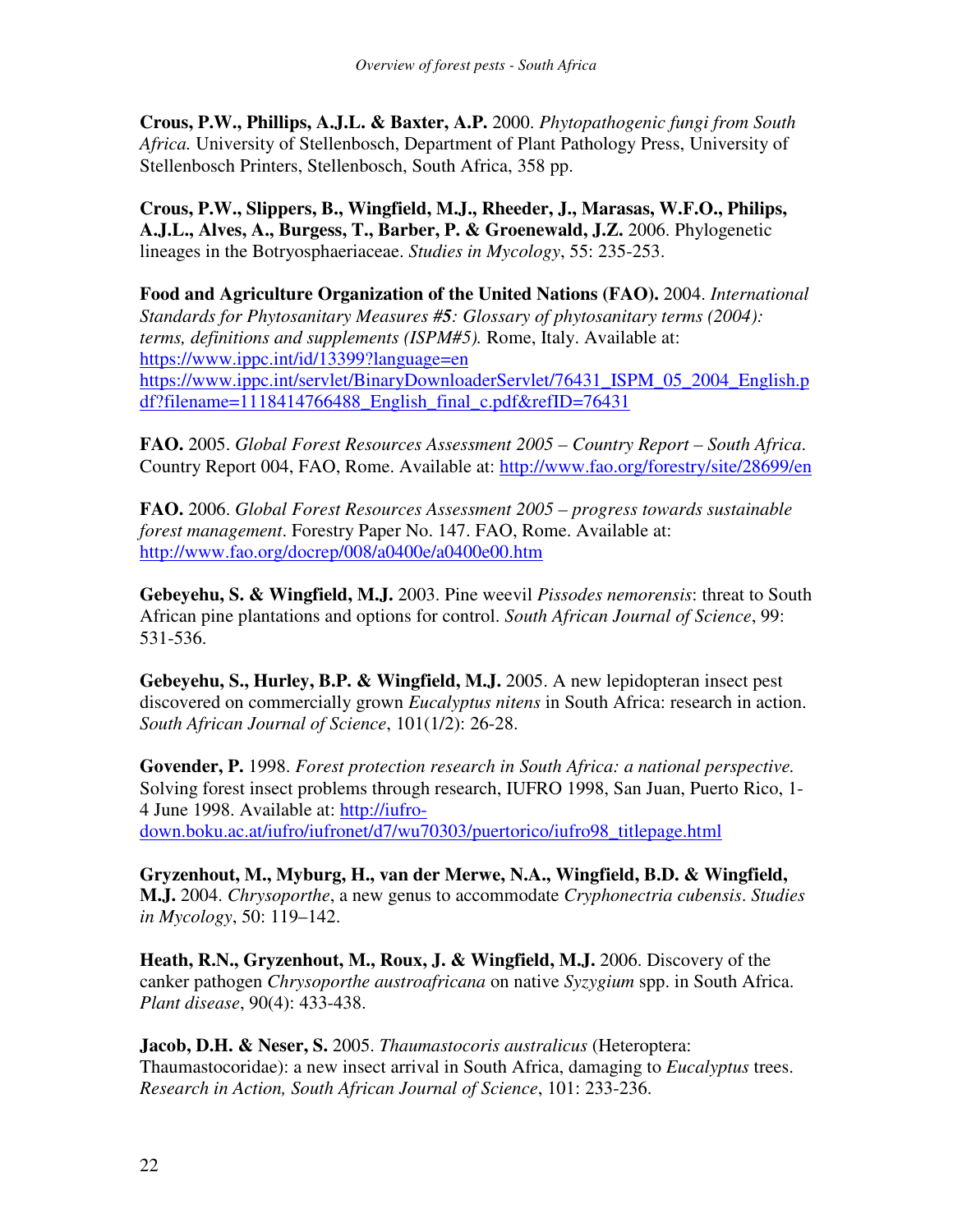**Kfir, R., Kirsten, F. & van Rensburg, N.J.** 1985. *Pauesia* sp. (Hymenoptera: Aphidiidae), a parasite introduced into South Africa for control of the black pine aphid, *Cinara cronartii* (Homoptera: Aphididae). *Environmental Entomology*, 14: 597-601.

**Kirsten, J.F., Tribe, G.D., van Rensburg, N.J. & Atkinson, P.R.** 2000. Insect pests in South African forest plantations. *In* Owen, D.L., ed. *South African Forestry Handbook 2000*, South African Institute of Forestry, pp. 221-239.

**Maseko, B., Burgess, T., Coutinho, T. & Wingfield, M.** 2001. First report of *Phytophthora nicotianae* associated with *Eucalyptus* dieback in South Africa. *Plant Pathology*, 50: 413.

**Mills, N.J.** 1990. Biological control of forest aphid pests in Africa. *Bulletin of Entomological Research*, 80: 31-36.

**Murphy, S.T.** 1998. Native and alien invasives in pine and eucalypt forestry: prospects for biological control. *In Proceedings: Congresso Internacional de Plagas Forestales, 18-20 de Agosto de 1997, Pucon, IX Region, Chile*. Corporacion Nacional Forestal, pp. 4- 14.

**Myburg, H., Gryzenhout, M., Heath, R., Roux, J., Wingfield, B.D. & Wingfield, M.J.** 2002. Cryphonectria canker on *Tibouchina* in South Africa. *Mycol. Res*., 106: 1299- 1306.

**Nakabonge, G., Roux, J., Gryzenhout, M. & Wingfield, M.J.** 2006. Distribution of Chrysoporthe canker pathogens on *Eucalyptus* and *Syzygium* species in Eastern and Southern Africa. *Plant Disease*, 90: 734-740.

**Nicol, N., Kemp, G.H.J. & Wingfield, M. J.** 1993. *Corticium salmonicolor* associated with a serious canker disease of *Eucalyptus* in South Africa. *Phytophylactic*a, 25: 198.

**Odera, J.A.** 1974. The incidence and host trees of the pine woolly aphid, *Pineus pini* (L.) in East Africa. *Commonwealth Forestry Review*, 53: 128-136.

**Odera, J.A. & Arap Sang, F.K.** 1975. Damaging insect pests and diseases of softwood in Kenya. Paper presented at the Second FAO/IUFRO World Technical Consultation on Forest Insects and Diseases, New Delhi, India.

**Odera, J.A. & Arap Sang, F.K.** 1980. Quarantine as a tool of pest and disease control with reference to the Kenya situation. Paper presented at the Commonwealth Forestry Congress, Trinidad and Tobago.

**Roux, J**. **& Coetzee, M.P.A.** 2005. First report of pink disease on native trees in South Africa and phylogenetic placement of *Erythricium salmonicolor* in the Homobasidiomycetes. *Plant Disease*, 89(11): 1158-1163.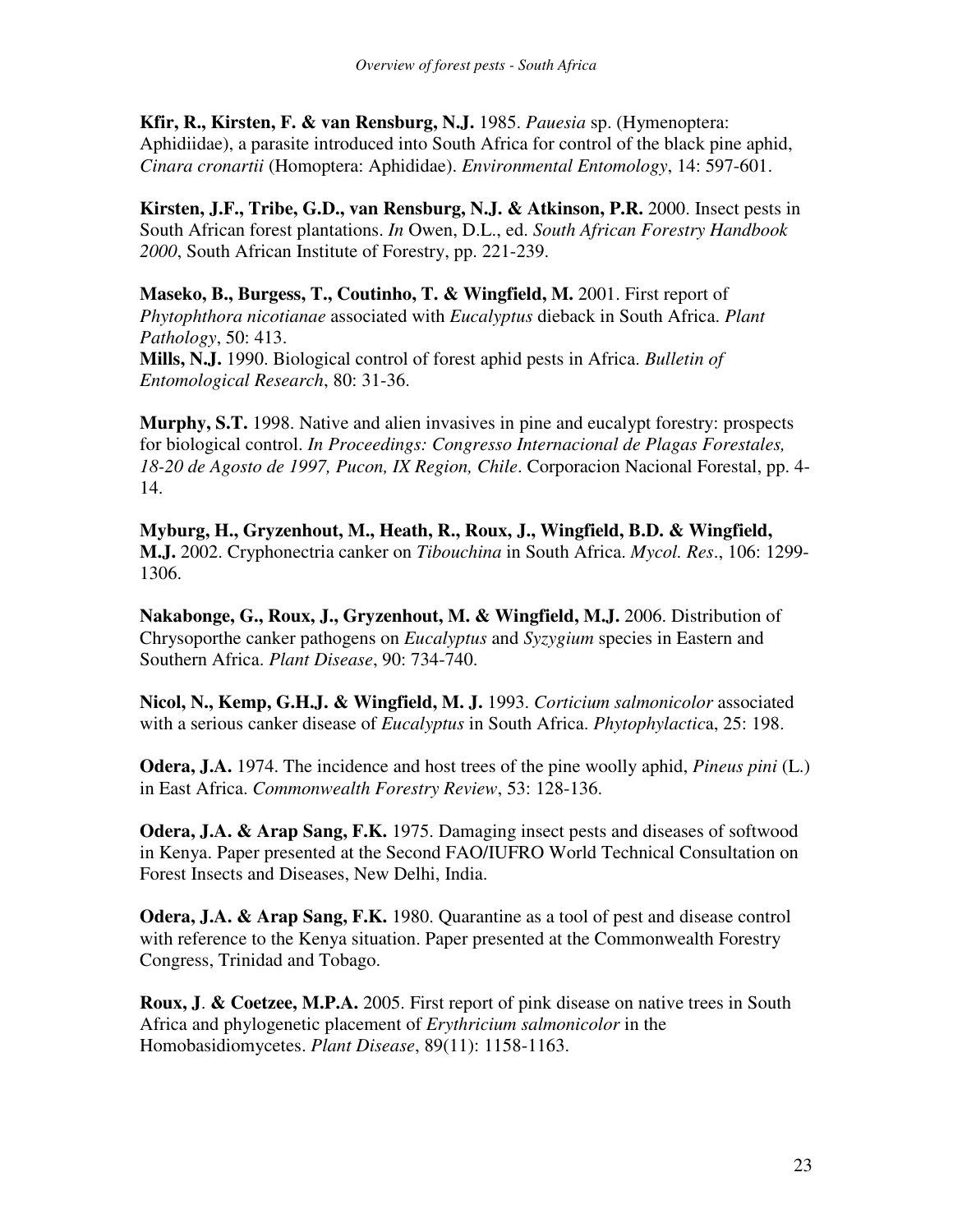**Roux, J., Harrington, T.A., Steimel, J.P. & Wingfield, M.J.** 2001. Genetic variation in the wattle wilt pathogen *Ceratocystis albifundus*. *Mycoscience*, 42: 327-332.

**Roux, J., Labuschagne, L., Heath, R.N., Nkuekam, G.K. & Wingfield, M.J.** 2004. The occurrence of the wilt pathogen, *Ceratocystis albifundus* on native South African trees. Proceedings of the American Phytopathological Society Meeting, July 31-August 4, Anaheim, California. *Phytopathology*, 94; S89.

**Roux, J., Meke, G., Kanyi, B., Mwangi, L., Mbaga, A., Hunter, G.C., Nakabonge, G., Heath, R.N. & Wingfield, M.J.** 2005. Diseases of plantation forestry trees species in Eastern and Southern Africa. *South African Journal of Science*, 101: 409-413.

**Six, D.L., De Beer, Z.W., Beaver, R.A., Visser, L. & Wingfield, M.J.** 2005. Exotic invasive elm bark beetle, *Scolytus kirschii*, detected in South Africa: research in action. *South African Journal of Science*, 101(5/6): 229-232.

**Slippers, B., Fourie, G., Crous, P.W., Coutinho, T.A., Wingfield, B.D., Carnegie, A.J. & Wingfield, M.J.** 2004. Speciation and distribution of *Botryosphaeria* spp. on native and introduced *Eucalyptus* trees in Australia and South Africa. *Studies in Mycology*, 50: 343–358.

**Smith, H., Crous, P.W., Wingfield, M.J., Coutinho, T.A. & Wingfield, B.D.** 2001. *Botryosphaeria eucalyptorum* sp. nov., a new species in the *B. dothidea*-complex on *Eucalyptus* in South Africa. *Mycologia*, 93(2): 277-285.

**Smith, H., Kemp, G.H.J. & Wingfield, M.J.** 1994. Canker and die-back of *Eucalyptus* in South Africa caused by *Botryosphaeria dothidea*. *Plant Pathology*, 43: 1031-1034.

**Smith, H., Wingfield, M.J. & Pertini, O.** 1996. *Botryosphaeria dothidea* endophytic in *Eucalyptus grandis* and *Eucalyptus nitens* in South Africa. *Forest Ecology and Management*, 89: 189-195.

**Tribe, G.** 1995. Possible occurrence of the European woodwasp, *Sirex noctilio* (Hymenoptera: Siricidae) in South Africa. *In* Nshubemuki, L. (ed). *Workshop Proceedings. Leucaena psyllid: a threat to agroforestry in Africa.* Dar-es-Salaam, United Republic of Tanzania, 10-24 October 1994. FAO, Rome, Tanzania Forestry Research Institute, Morogoro, Tanzania, pp. 98. Available at: http://www.fao.org/docrep/008/v5020e/v5020e00.htm

**Viljoen, A., Wingfield, M.J. & Marasas, W.F.O.** 1994. First report of *Fusarium subglutinans* f.sp. *pini* in South Africa. *Plant Dis*., 78: 309-312.

**Viljoen, A., Wingfield, M.J., Kemp, G.H.J. & Marasas, W.F.O.** 1995. Susceptibility of pines in South Africa to the pitch canker fungus *Fusarium subglutinans* f.sp. *pini*. *Plant Pathology*, 44: 877-882.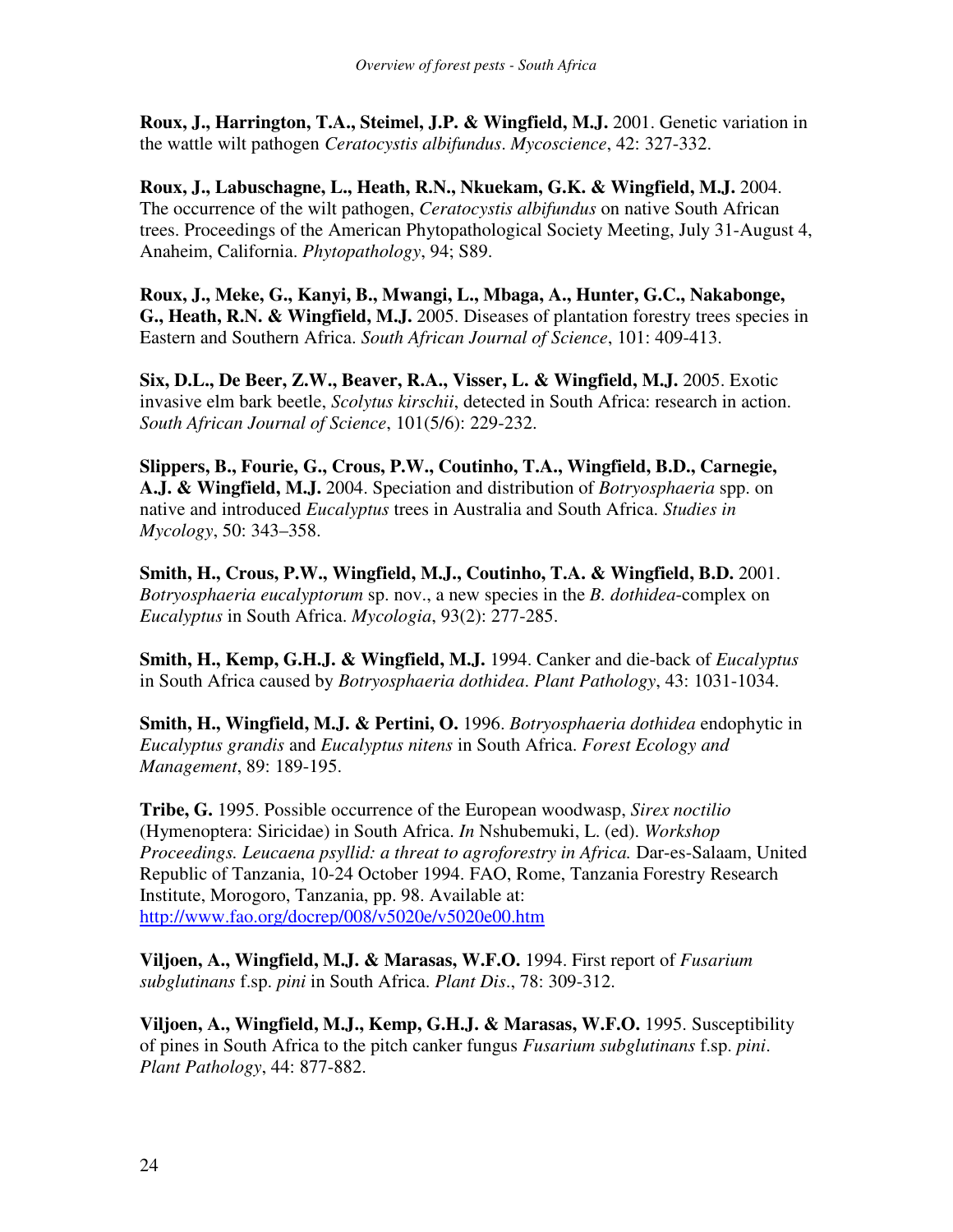**Von Broembsen, S.L.** 1984. Occurence of *Phytophthora cinnamomi* on indigenous and exotic hosts in South Africa, with special reference to the South Western Cape Province. *Phytophylactica*, 16(3): 221-225.

**Wingfield, M.J.** 2003. Daniel McAlpine Memorial Lecture. Increasing threat of diseases to non-native plantation forests in the Southern Hemisphere: lessons from Cryphonectria canker. *Aust. Plant Pathol*., 23: 133-139.

**Wingfield, M.J., Coutinho, T.A., Roux, J. & Wingfield, B.D.** 2002a. The future of exotic plantation forestry in the tropics and Southern Hemisphere: Lessons from pitch canker: evidence for sustainable plantation forestry. *South African Forestry Journal*, 195: 79-82.

**Wingfield, M.J., Swart, W.J. & Abear, B.J.** 1989. First record of Cryphonectria canker of *Eucalyptus* in South Africa. *Phytophylactica*, 21: 311-313.

**Wingfield, M.J., Wingfield, B.D., Coutinho, T.A., Viljoen, A., Britz, H. & Steenkamp E.T.** 1999. Pitch canker: A South African perspective. *In* Devey, M.E., Matheson, A.C. & Gordon, T.R., eds. *Current and potential impacts of pitch canker in radiata pine*. Proceedings of the IMPACT Monterey Workshop, California, USA, 30 November - 3 December 1998. CSIRO, Forestry and Forest Products, Kingston, Australia, pp. 62-69.

**Wood Southern Africa and Timber Times.** 2007. Thaumastocoris*: The solution*. May 2007: 10-11. (also available at: www.fabinet.up.ac.za/pdfs/tpcpnews/WoodSA%20May%202007%20P10-11.pdf)

# *Index*

 $\frac{OSN}{OSN}$  = Other Scientific Name (other names, synonyms, other combinations, etc. that have been used for this species)

*Abies* Insects *Sirex noctilio*, 12 *Acacia* **Insects** *Kotochalia junodi*, 6 *Lygidolon laevigatum*, 7 *Pachypasa capensis*, 7 *Acacia caffra* Diseases *Ceratocystis albifundus*, 2, 14 *Acacia decurrens* Diseases *Ceratocystis albifundus*, 2, 14 *Acacia mearnsii* Diseases *Botryosphaeria dothidea*, 15

*Ceratocystis albifundus*, 2, 14 *Phanerochaete salmonicolor*, 3, 18 **Insects** *Kotochalia junodi*, 6 *Lygidolon laevigatum*, 7 Adelgidae, 10 *Anisophleba pini OSN* , 10 Aphididae, 7 *Aphis pini OSN* , 10 *Armillaria fuscipes* **Hosts** *Eucalyptus*, 1, 13 *Pinus*, 1, 13 Armillaria root rot, 2, 13 Ascomycota, 2, 3, 14, 15, 16, 17, 19 Bark beetle, 9 Basidiomycota, 2, 3, 13, 17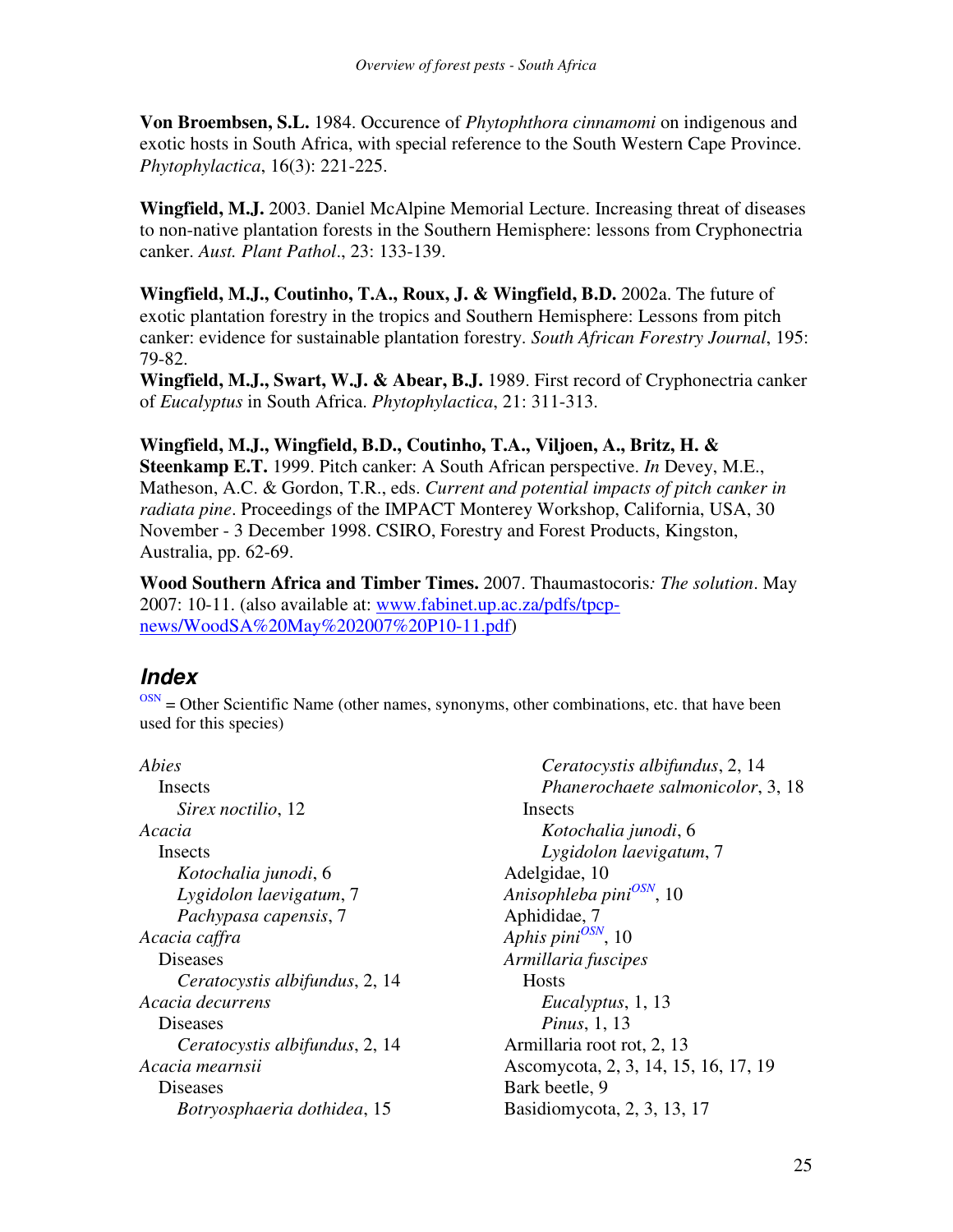Black pine aphid, 7 *Botryobasidium salmonicolor OSN* , 3, 17 *Botryodiplodia pinea OSN* , 19 Botryosphaeria canker, 15, 16 *Botryosphaeria dothidea* **Hosts** *Acacia mearnsii*, 15 *Eucalyptus*, 15 *Eucalyptus grandis*, 15 *Eucalyptus nitens*, 15 *Botryosphaeria eucalypticola* Hosts *Eucalyptus*, 15 *Botryosphaeria eucalyptorum* **Hosts** *Eucalyptus*, 16 Botrysphaeriaceae, 15, 16 Broadleaf *Armillaria fuscipes*, 2, 13 *Botryosphaeria dothidea*, 15 *Botryosphaeria eucalypticola*, 16 *Botryosphaeria eucalyptorum*, 16 *Ceratocystis albifundus*, 2, 14 *Chrysoporthe austroafricana*, 3, 14 *Coryphodema tristis*, 5 *Ellimenistes laesicollis*, 5 *Gonipterus scutellatus*, 8 *Holocryphia eucalypti*, 16 *Kotochalia junodi*, 6 *Lygidolon laevigatum*, 7 *Pachypasa capensis*, 7 *Phanerochaete salmonicolor*, 3, 18 *Phoracantha recurva*, 9 *Phoracantha semipunctata*, 10 *Phytophthora cinnamomi*, 4, 18 *Phytophthora nicotianae*, 19 *Scolytus kirschii*, 11 *Thaumastocoris peregrinus*, 12 Bronze bug, 12 Brown lappet moth, 7 Brown wattle mirid, 7 *Burkea africana* Diseases *Ceratocystis albifundus*, 2, 14 Caumadothis dothidea<sup>OSN</sup>, 15 *Cedrus*

Insects *Pissodes nemorensis*, 11 Cerambycidae, 9, 10 Ceratocystidaceae, 2, 14 *Ceratocystis albifundus* **Hosts** *Acacia caffra*, 2, 14 *Acacia decurrens*, 2, 14 *Acacia mearnsii*, 2, 14 *Burkea africana*, 2, 14 *Combretum apiculatum*, 2, 14 *Combretum molle*, 2, 14 *Combretum zeyherii*, 2, 14 *Faurea saligna*, 2, 14 *Ochna pulchra*, 2, 14 *Ozoroa paniculata*, 2, 14 *Protea*, 2, 14 *Protea gaguedii*, 2, 14 *Terminalia sericea*, 2, 14 Ceratocystis wilt, 2, 14 Chaliopsis junodi<sup>OSN</sup>, 6 Chryphonectriaceae, 3, 14 *Chrysanthemoides monilifera* Insects *Pachypasa capensis*, 7 *Chrysoporthe austroafricana* Hosts *Eucalyptus*, 3, 14 *Syzygium cordatum*, 3, 14 *Syzygium guineense*, 3, 14 *Tibouchina*, 3, 14 Chrysoporthe canker, 3, 14 *Cinara cronartii* Hosts *Pinus*, 7 *Pinus elliottii*, 7 *Pinus patula*, 7 *Pinus teada*, 7 Coleoptera, 5, 8, 9, 10, 11 *Combretum apiculatum* Diseases *Ceratocystis albifundus*, 2, 14 *Combretum molle* Diseases *Ceratocystis albifundus*, 2, 14 *Combretum zeyherii*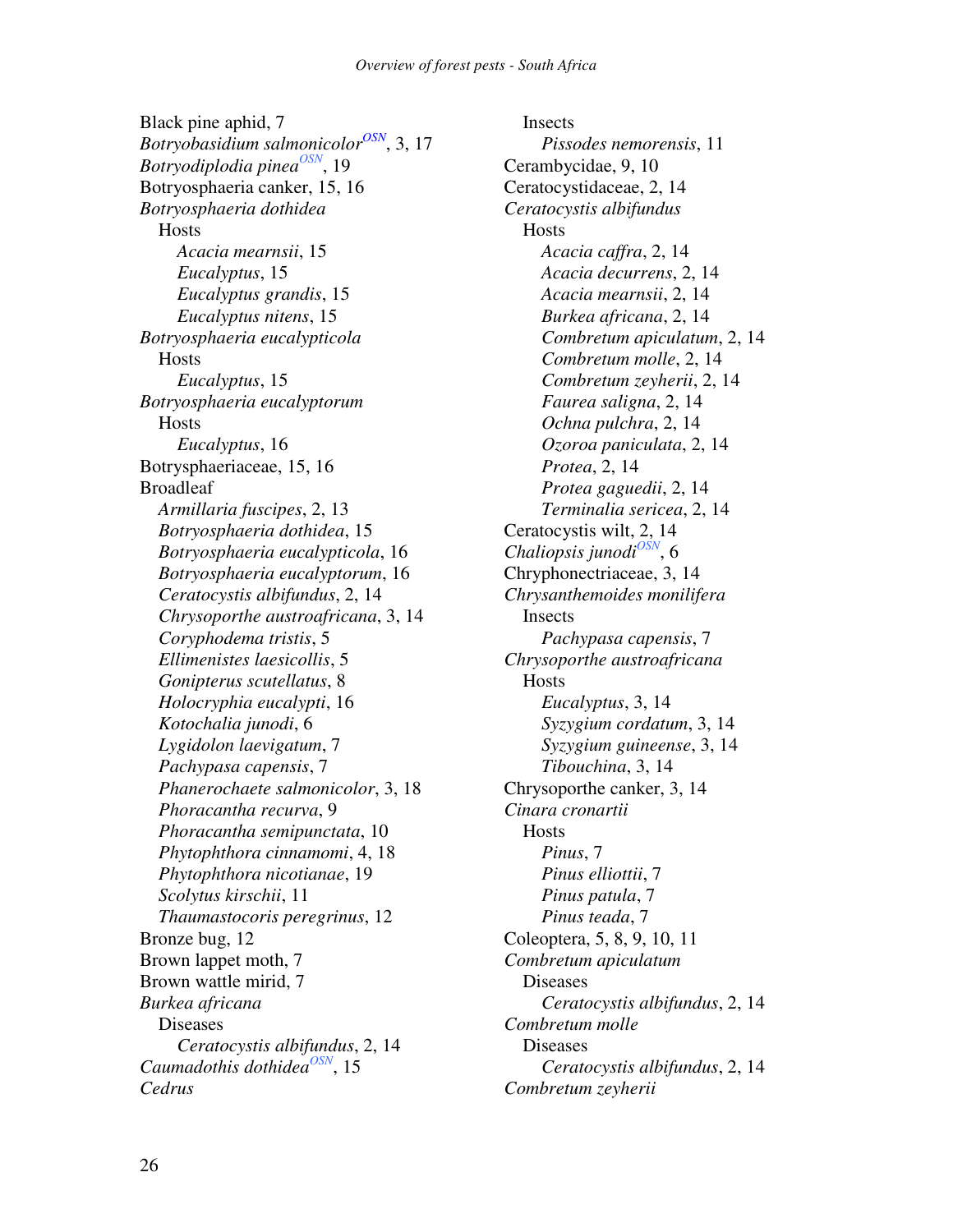Diseases *Ceratocystis albifundus*, 2, 14 Common eucalypt longhorn, 10 Common pine aphid, 10 Conifer *Armillaria fuscipes*, 2, 13 *Cinara cronartii*, 7 *Euproctis terminalis*, 6 *Gibberella circinata*, 17 *Hylastes angustatus*, 8 *Hylurgus ligniperda*, 9 *Imbrasia cytherea*, 6 *Mycosphaerella pini*, 17 *Pachypasa capensis*, 7 *Phytophthora cinnamomi*, 4 *Pineus pini*, 10 *Pissodes nemorensis*, 11 *Rhizina undulata*, 19 *Sirex noctilio*, 12 *Sphaeropsis sapinea*, 19 Corticium salmonicolor<sup>OSN</sup>, 3, 17 *Coryphodema tristis* Hosts *Eucalyptus nitens*, 5 Cossid moth, 5 Cossidae, 5 Curculionidae, 5, 8, 9, 11 Cytosporina septospora<sup>OSN</sup>, 17 *Dais cotonifolia* Diseases *Phanerochaete salmonicolor*, 3, 18 Data management, 21 Deodar weevil, 11 Diebacks and other conditions, 5, 20 Naturally regenerating forests, 5 Planted forests, 20 *Diplodia conigena OSN* , 19 *Diplodia pinastri OSN* , 19 *Diplodia pinea OSN* , 19 *Diplodia sapinea OSN* , 19 Diseases, 1, 13 *Armillaria fuscipes*, 1, 13 *Botryobasidium salmonicolor OSN* , 3, 17 *Botryodiplodia pinea OSN* , 19 *Botryosphaeria dothidea*, 15

*Botryosphaeria eucalypticola*, 15 *Botryosphaeria eucalyptorum*, 16 Caumadothis dothidea<sup>OSN</sup>, 15 *Ceratocystis albifundus*, 2, 14 *Chrysoporthe austroafricana*, 3, 14 Corticium salmonicolor<sup>OSN</sup>, 3, 17 Cytosporina septospora<sup>OSN</sup>, 17 *Diplodia conigena OSN* , 19 *Diplodia pinastri OSN* , 19 *Diplodia pinea OSN* , 19 *Diplodia sapinea OSN* , 19 *Dothiorella* mali<sup>OSN</sup>, 15 *Dothistroma pini OSN* , 17 *Dothistroma septosporum OSN* , 17 *Eruptio pini OSN* , 17 *Erythricium salmonicolor OSN* , 3, 17 *Fusarium circinatum OSN* , 16 *Fusicoccum eucalypticola<sup>OSN</sup>*, 16 *Fusicoccum eucalyptorum OSN* , 16 *Gibberella circinata*, 16 *Granulodiplodia pinea<sup>OSN</sup>,* 19 *Granulodiplodia sapinea*<sup>OSN</sup>, 19 *Helvella inflata OSN* , 19 *Holocryphia eucalypti*, 16 *Macrophoma pinea OSN* , 19 *Macrophoma sapinea<sup>OSN</sup>*, 19 *Mycosphaerella pini*, 17 *Mycosphaerella pini<sup>OSN</sup>,* 17 Naturally regenerating forests, 1 *Pellicularia salmonicolor OSN* , 3, 17 *Phanerochaete salmonicolor*, 3, 17 *Phoma pinastri OSN* , 19 *Phytophthora cinnamomi*, 4, 18 *Phytophthora nicotianae*, 18 Planted forests, 13 *Rhizina inflata* var. *rhizophora OSN* , 19 *Rhizina inflata OSN* , 19 *Rhizina laevigata OSN* , 19 *Rhizina undulata*, 19 *Scirrhia pini OSN* , 17 *Septoria septospora<sup>OSN</sup>,* 17 *Sphaeria dothidea<sup>OSN</sup>*, 15  $S$ phaeria pinea $^{OSN}$ , 19 *Sphaeria sapinea OSN* , 19 *Sphaeropsis ellisii<sup>OSN</sup>,* 19 *Sphaeropsis pinastri OSN* , 19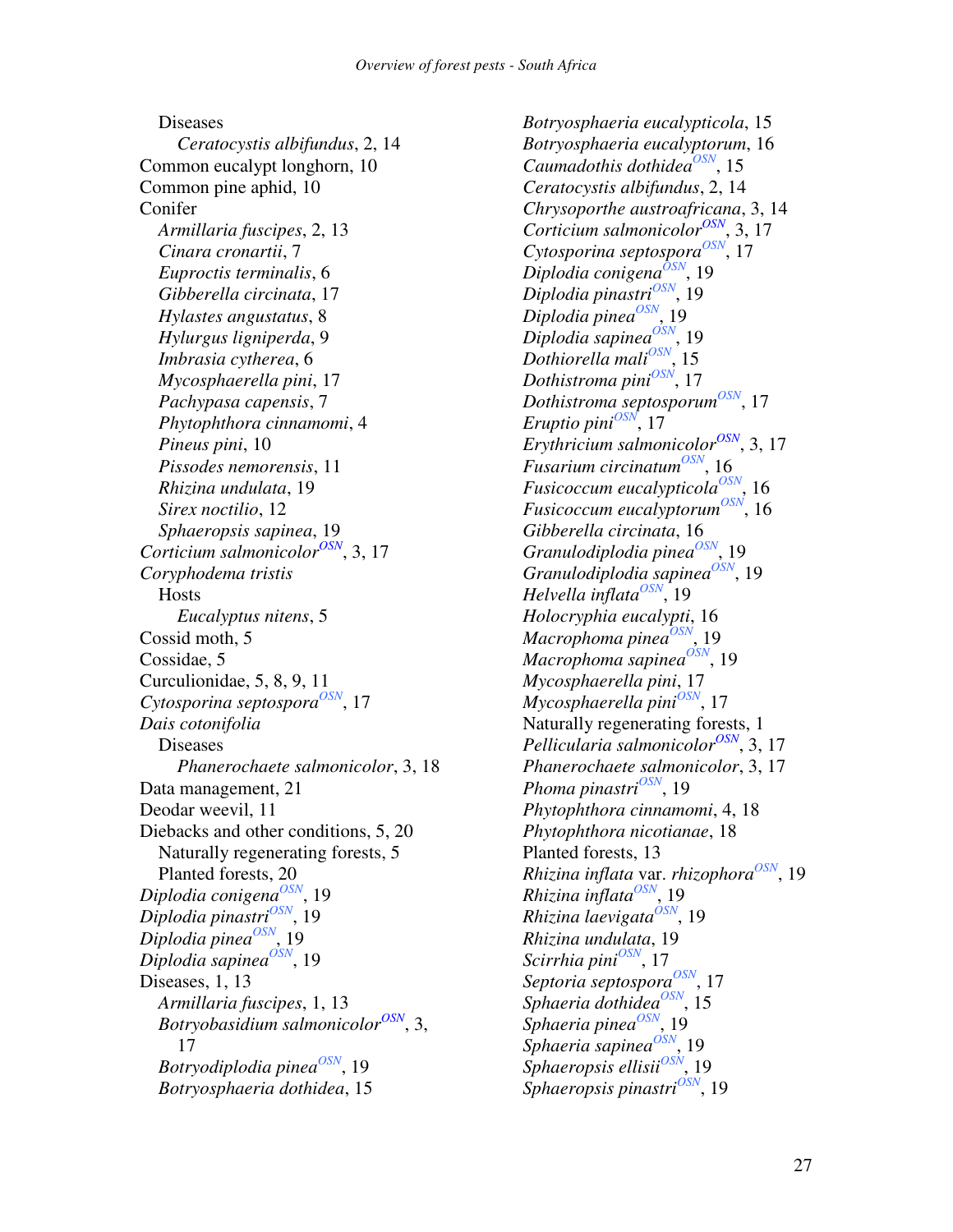*Sphaeropsis sapinea*, 19 *Terana salmonicolor OSN* , 3, 17 *Dothiorella mali OSN* , 15 Dothistroma needle blight, 17 *Dothistroma pini OSN* , 17 *Dothistroma septosporum OSN* , 17 Eastern pine weevil, 11 *Ekebergia capensis* Diseases *Phanerochaete salmonicolor*, 3, 18 *Ellimenistes laesicollis* **Hosts** *Eucalyptus*, 5 *Eruptio pini*<sup>OSN</sup>, 17 *Erythricium salmonicolor OSN* , 3, 17 Eucalypt longhorn, 10 *Eucalyptus* Diseases *Armillaria fuscipes*, 2, 13 *Botryosphaeria dothidea*, 15 *Botryosphaeria eucalypticola*, 16 *Botryosphaeria eucalyptorum*, 16 *Chrysoporthe austroafricana*, 3, 15 *Holocryphia eucalypti*, 16 *Phanerochaete salmonicolor*, 3, 18 *Phytophthora cinnamomi*, 4, 18 *Phytophthora nicotianae*, 19 Insects *Ellimenistes laesicollis*, 5 *Gonipterus scutellatus*, 8 *Phoracantha recurva*, 9 *Phoracantha semipunctata*, 10 *Eucalyptus camaldulensis* Insects *Thaumastocoris peregrinus*, 12 *Eucalyptus elata* Diseases *Phytophthora nicotianae*, 19 *Eucalyptus fastigata* Diseases *Phytophthora nicotianae*, 19 *Eucalyptus grandis* Diseases *Botryosphaeria dothidea*, 15 *Holocryphia eucalypti*, 16 **Insects** 

*Thaumastocoris peregrinus*, 12 *Eucalyptus grandis* x *camaldulensis* Insects *Thaumastocoris peregrinus*, 12 *Eucalyptus grandis* x *urophylla* Insects *Thaumastocoris peregrinus*, 12 Eucalyptus longhorned borer, 10 *Eucalyptus nitens* Diseases *Botryosphaeria dothidea*, 15 Insects *Coryphodema tristis*, 5 *Eucalyptus smithii* Diseases *Phytophthora nicotianae*, 19 Insects *Thaumastocoris peregrinus*, 12 Eucalyptus snout beetle, 8 *Eucalyptus tereticornis* Insects *Thaumastocoris peregrinus*, 12 *Eucalyptus viminalis* Insects *Thaumastocoris peregrinus*, 12 Eucalyptus weevil, 8 *Euprocis terminalis* **Hosts** *Pinus*, 6 Eurasian pine adelgid, 10 European wood wasp, 12 *Faurea saligna* Diseases *Ceratocystis albifundus*, 2, 14 *Fusarium circinatum<sup>ÕSN</sup>,* 16 *Fusicoccum eucalypticola<sup>OSN</sup>*, 16 *Fusicoccum eucalyptorum OSN* , 16 *Gibberella circinata* Hosts *Pinus*, 16 *Pinus patula*, 16 Goat moth, 5 Golden haired beetle, 9 *Gonipterus scutellatus Eucalyptus*, 8 Government level, 20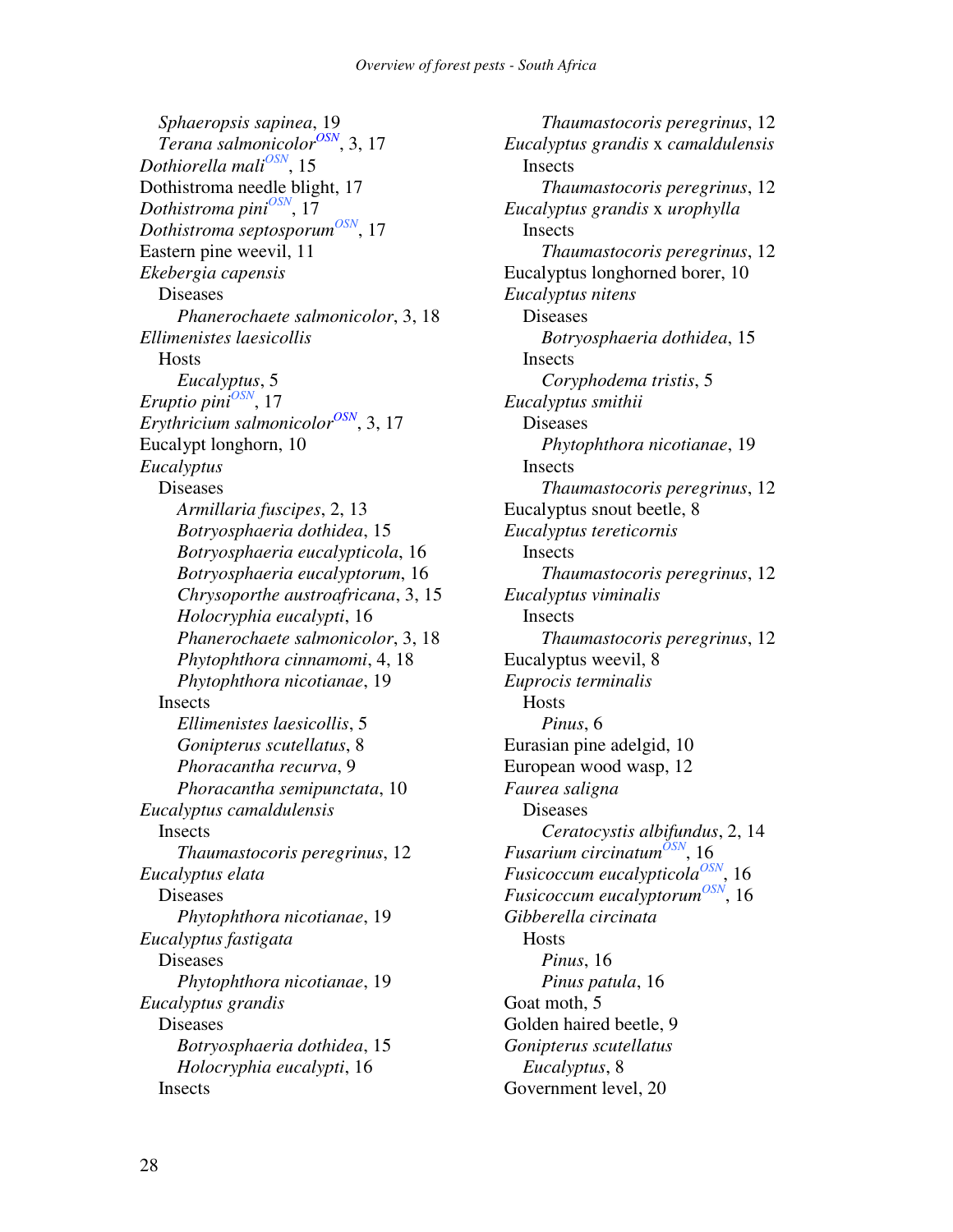*Granulodiplodia pinea<sup>OSN</sup>,* 19 *Granulodiplodia sapinea*<sup>OSN</sup>, 19 Grey weevil, 5 Gum tree weevil, 8 *Helvella inflata OSN* , 19 Hemiptera, 7, 10, 12 *Holocryphia eucalypti* **Hosts** *Eucalyptus*, 16 *Eucalyptus grandis*, 16 Host type Broadleaf, 2, 3, 4, 5, 6, 7, 8, 9, 10, 11, 12, 13, 14, 15, 16, 18, 19 Conifer, 2, 4, 6, 7, 8, 9, 10, 11, 12, 13, 17, 19 **Hosts** *Abies*, 12 Insects *Sirex noctilio*, 12 *Acacia*, 6, 7 **Insects** *Kotochalia junodi*, 6 *Lygidolon laevigatum*, 7 *Pachypasa capensis*, 7 *Acacia caffra*, 2, 14 Diseases *Ceratocystis albifundus*, 2, 14 *Acacia decurrens*, 2, 14 Diseases *Ceratocystis albifundus*, 2, 14 *Acacia mearnsii*, 2, 3, 6, 7, 14, 15, 18 Diseases *Botryosphaeria dothidea*, 15 *Ceratocystis albifundus*, 2, 14 *Phanerochaete salmonicolor*, 3, 18 Insects *Kotochalia junodi*, 6 *Lygidolon laevigatum*, 7 *Burkea africana*, 2, 14 Diseases *Ceratocystis albifundus*, 2, 14 *Cedrus*, 11 **Insects** *Pissodes nemorensis*, 11 *Chrysanthemoides monilifera*, 7

Insects *Pachypasa capensis*, 7 *Combretum apiculatum*, 2, 14 Diseases *Ceratocystis albifundus*, 2, 14 *Combretum molle*, 2, 14 Diseases *Ceratocystis albifundus*, 2, 14 *Combretum zeyherii*, 2, 14 Diseases *Ceratocystis albifundus*, 2, 14 *Dais cotonifolia*, 3, 18 Diseases *Phanerochaete salmonicolor*, 3, 18 *Ekebergia capensis*, 3, 18 Diseases *Phanerochaete salmonicolor*, 3, 18 *Eucalyptus*, 2, 3, 4, 5, 8, 9, 10, 13, 15, 16, 18, 19 Diseases *Armillaria fuscipes*, 2, 13 *Botryosphaeria dothidea*, 15 *Botryosphaeria eucalypticola*, 16 *Botryosphaeria eucalyptorum*, 16 *Chrysoporthe austroafricana*, 3, 15 *Holocryphia eucalypti*, 16 *Phanerochaete salmonicolor*, 3, 18 *Phytophthora cinnamomi*, 4, 18 *Phytophthora nicotianae*, 19 Insects *Ellimenistes laesicollis*, 5 *Gonipterus scutellatus*, 8 *Phoracantha recurva*, 9 *Phoracantha semipunctata*, 10 *Eucalyptus camaldulensis*, 12 Insects *Thaumastocoris peregrinus*, 12 *Eucalyptus elata*, 19 Diseases *Phytophthora nicotianae*, 19 *Eucalyptus fastigata*, 19 Diseases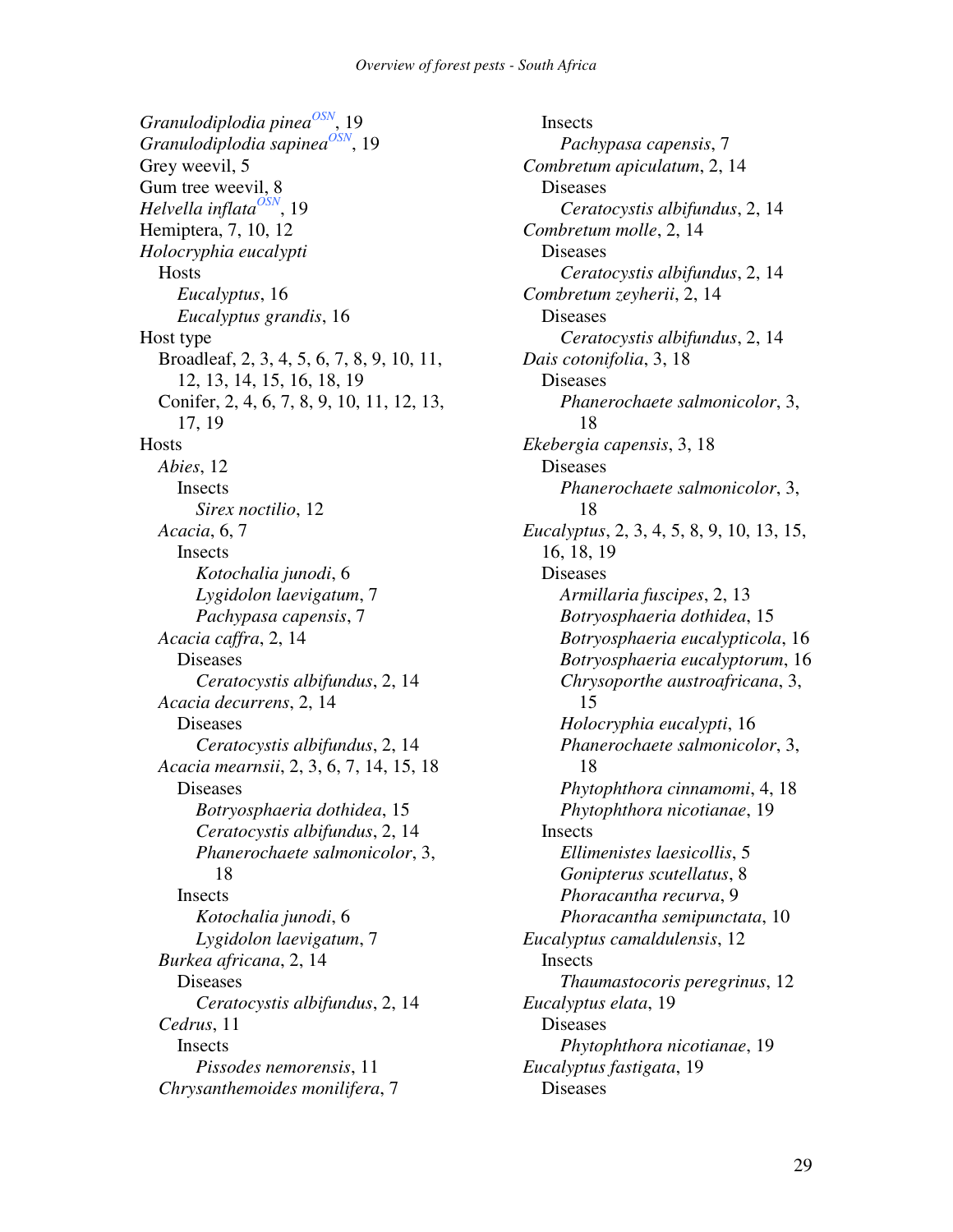*Phytophthora nicotianae*, 19 *Eucalyptus grandis*, 12, 15, 16 Diseases *Botryosphaeria dothidea*, 15 *Holocryphia eucalypti*, 16 **Insects** *Thaumastocoris peregrinus*, 12 *Eucalyptus grandis* x *camaldulensis*, 12 Insects *Thaumastocoris peregrinus*, 12 *Eucalyptus grandis* x *urophylla*, 12 Insects *Thaumastocoris peregrinus*, 12 *Eucalyptus nitens*, 5, 15 Diseases *Botryosphaeria dothidea*, 15 Insects *Coryphodema tristis*, 5 *Eucalyptus smithii*, 12, 19 Diseases *Phytophthora nicotianae*, 19 Insects *Thaumastocoris peregrinus*, 12 *Eucalyptus tereticornis*, 12 **Insects** *Thaumastocoris peregrinus*, 12 *Eucalyptus viminalis*, 12 Insects *Thaumastocoris peregrinus*, 12 *Faurea saligna*, 2, 14 Diseases *Ceratocystis albifundus*, 2, 14 *Larix*, 12 Insects *Sirex noctilio*, 12 *Maesa lanceolata*, 3, 18 Diseases *Phanerochaete salmonicolor*, 3, 18 *Ochna pulchra*, 2, 14 Diseases *Ceratocystis albifundus*, 2, 14 *Ozoroa paniculata*, 2, 14 Diseases *Ceratocystis albifundus*, 2, 14

*Picea*, 11, 12 **Insects** *Pissodes nemorensis*, 11 *Sirex noctilio*, 12 *Pinus*, 2, 4, 6, 7, 8, 9, 10, 11, 13, 17, 19 Diseases *Armillaria fuscipes*, 2, 13 *Gibberella circinata*, 17 *Mycosphaerella pini*, 17 *Phytophthora cinnamomi*, 4 *Rhizina undulata*, 19 *Sphaeropsis sapinea*, 19 Insects *Cinara cronartii*, 7 *Euproctis terminalis*, 6 *Hylastes angustatus*, 8 *Hylurgus ligniperda*, 9 *Imbrasia cytherea*, 6 *Pachypasa capensis*, 7 *Pineus pini*, 10 *Pissodes nemorensis*, 11 *Pinus caribaea*, 12 Insects *Sirex noctilio*, 12 *Pinus echinata*, 12 **Insects** *Sirex noctilio*, 12 *Pinus elliottii*, 7, 12 Insects *Cinara cronartii*, 7 *Sirex noctilio*, 12 *Pinus kesiya*, 12 Insects *Sirex noctilio*, 12 *Pinus nigra*, 12 Insects *Sirex noctilio*, 12 *Pinus palustris*, 12 Insects *Sirex noctilio*, 12 *Pinus patula*, 7, 12, 17 Diseases *Gibberella circinata*, 17 Insects *Pachypasa capensis*, 7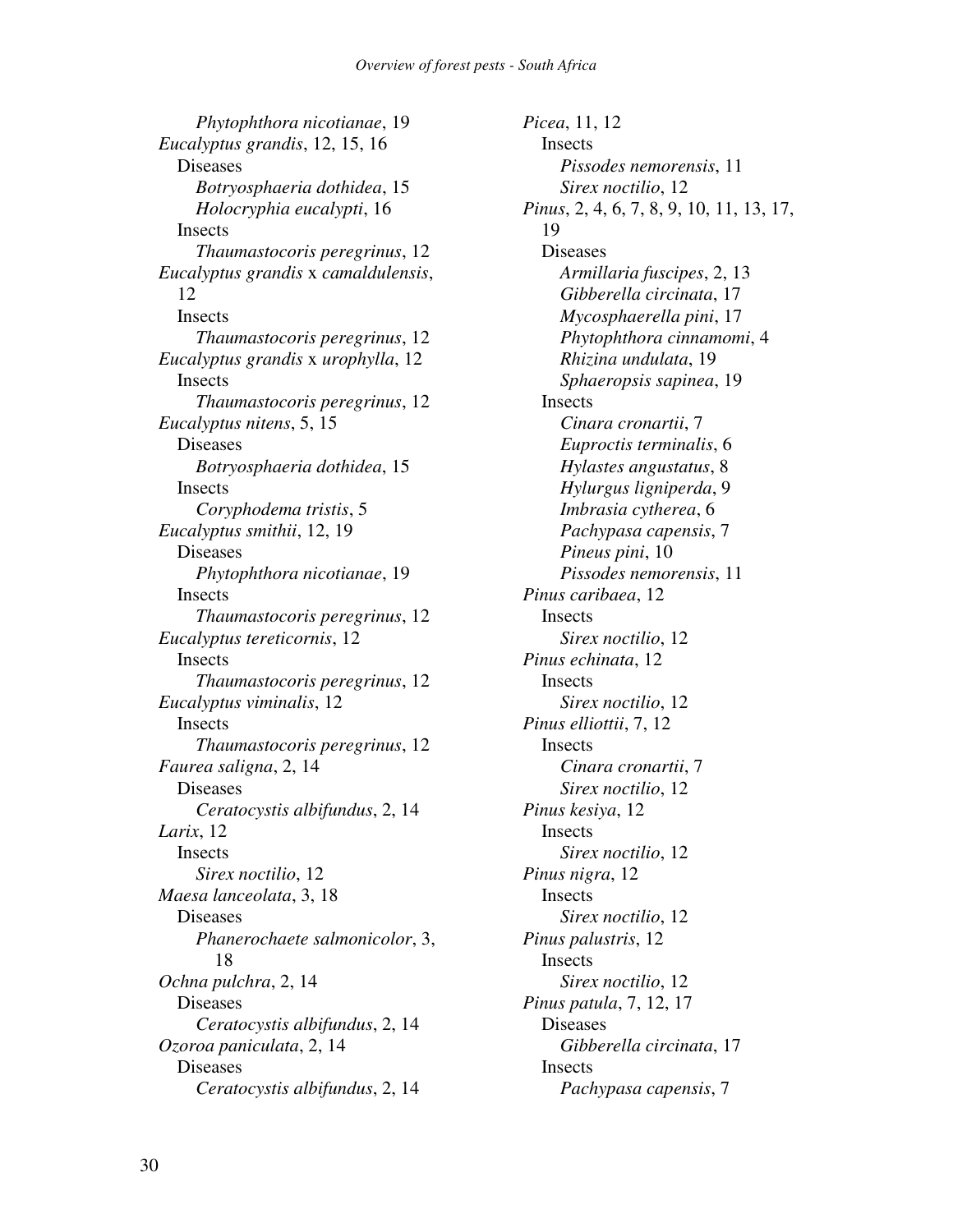*Sirex noctilio*, 12 *Pinus pinaster*, 12 Insects *Sirex noctilio*, 12 *Pinus pinea*, 12 **Insects** *Sirex noctilio*, 12 *Pinus radiata*, 4, 12 Diseases *Phytophthora cinnamomi*, 4 **Insects** *Sirex noctilio*, 12 *Pinus strobes*, 12 Insects *Sirex noctilio*, 12 *Pinus sylvestris*, 12 Insects *Sirex noctilio*, 12 *Pinus taeda*, 12 **Insects** *Sirex noctilio*, 12 *Pinus teada*, 7 Insects *Cinara cronartii*, 7 *Podocarpus henkellii*, 3, 18 Diseases *Phanerochaete salmonicolor*, 3, 18 *Podocarpus latifolius*, 3, 18 Diseases *Phanerochaete salmonicolor*, 3, 18 *Protea*, 2, 14 Diseases *Ceratocystis albifundus*, 2, 14 *Protea gaguedii*, 2, 14 Diseases *Ceratocystis albifundus*, 2, 14 *Pseudotsuga menziesii*, 12 *Pseudotsuga menziezii* **Insects** *Sirex noctilio*, 12 *Syzygium cordatum*, 3, 15 Diseases *Chrysoporthe austroafricana*, 3, 15

*Syzygium guineense*, 3, 15 Diseases *Chrysoporthe austroafricana*, 3, 15 *Terminalia sericea*, 2, 14 Diseases *Ceratocystis albifundus*, 2, 14 *Tibouchina*, 3, 15 Diseases *Chrysoporthe austroafricana*, 3, 15 *Ulmus*, 11 Insects *Scolytus kirschii*, 11 *Ulmus procera*, 11 Insects *Scolytus kirschii*, 11 *Watsonia*, 6 Insects *Imbrasia cytherea*, 6 *Hylastes angustatus* Hosts *Pinus*, 8 *Hylesinus ligniperda OSN* , 8 *Hylurgus elongatus*<sup>OSN</sup>, 8 *Hylurgus flavipes*<sup>OSN</sup>, 8 *Hylurgus ligniperda* Hosts *Pinus*, 8 Hymenoptera, 12 *Imbrasia cytherea* Hosts *Pinus*, 6 *Watsonia*, 6 Indigenous diseases, 1, 13 Indigenous insects, 1, 5 Indigenous other pests, 4, 20 Insects, 1, 5 *Anisophleba pini OSN* , 10 *Aphis pini OSN* , 10  $Chaliopsis junodi<sup>OSN</sup>$ , 6 *Cinara cronartii*, 7 *Coryphodema tristis*, 5 *Ellimenistes laesicollis*, 5 *Euproctis terminalis*, 6 *Gonipterus scutellatus*, 8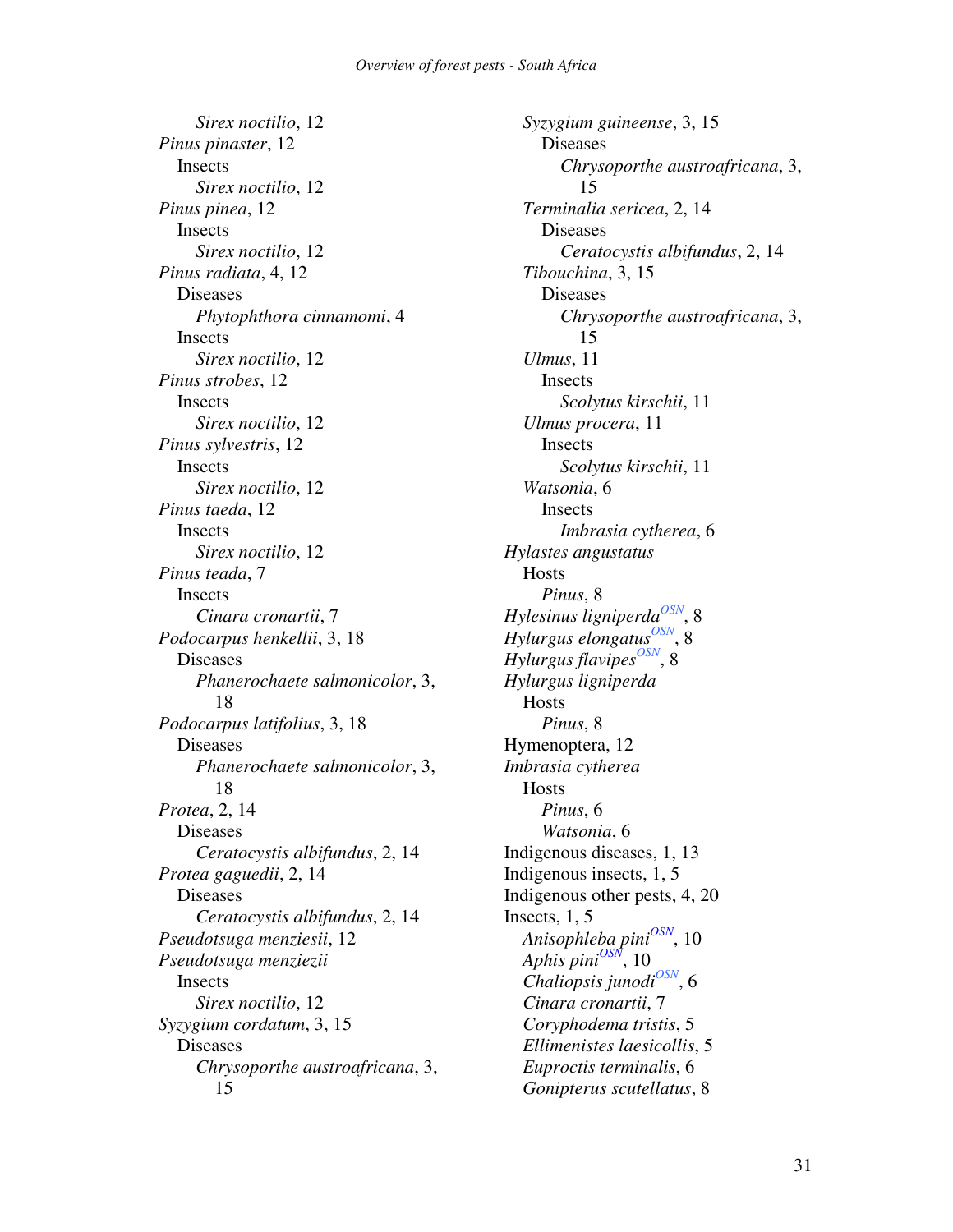*Hylastes angustatus*, 8 *Hylesinus ligniperda OSN* , 8 *Hylurgus elongatus*<sup>OSN</sup>, 8 *Hylurgus flavipes*<sup>OSN</sup>, 8 *Hylurgus ligniperda*, 8 *Imbrasia cytherea*, 6 *Kermaphis pini* var. *laevis OSN* , 10 *Kermes pini OSN* , 10 *Kotochalia junodi*, 6 *Lygidolon laevigatum*, 7 Naturally regenerating forests, 1 *Pachypasa capensis*, 7 *Paururus* noctilio<sup>OSN</sup>, 12 *Phoracantha recurva*, 9 *Phoracantha semipunctata*, 9 *Pineus boerneri OSN* , 10 *Pineus havrylenkoi OSN* , 10 *Pineus laevis OSN* , 10 *Pineus pini*, 10 *Pineus pini OSN* , 10 *Pineus simmondsi OSN* , 10 *Pineus sylvestris OSN* , 10 *Pissodes approximatus OSN* , 11 *Pissodes canadensis*<sup>OSN</sup>, 11 *Pissodes deodarae OSN* , 11 *Pissodes nemorensis*, 11 Planted forests, 5 *Scolytus kirschii*, 11 *Sirex melanocerus*, 12 *Sirex noctilio*, 12 *Thaumastocoris peregrinus*, 12 Introduced diseases, 3, 15 Introduced insects, 1, 7 Introduced other pests, 4, 20 *Kermaphis pini* var. *laevis OSN* , 10 *Kermes pini OSN* , 10 *Kotochalia junodi* Hosts *Acacia*, 6 *Acacia mearnsii*, 6 *Larix* Insects *Sirex noctilio*, 12 Lasiocampidae, 7 Lepidoptera, 5, 6, 7 Longicorn beetle, 9, 10

*Lygidolon laevigatum* **Hosts** *Acacia*, 7 *Acacia mearnsii*, 7 Lymantriidae, 6 *Macrophoma pinea OSN* , 19 *Macrophoma sapinea<sup>OSN</sup>*, 19 *Maesa lanceolata* Diseases *Phanerochaete salmonicolor*, 3, 18 Marasmiaceae, 2, 13 Miridae, 7 Monitoring and detection, 20 *Mycosphaerella pini* **Hosts** *Pinus*, 17 *Mycosphaerella pini OSN* , 17 Mycosphaerellaceae, 17 Naturally regenerating forests, 1 Diebacks and other conditions, 5 Diseases, 1 Insects, 1 Other pests, 4 Nectriaceae, 17 Northern pine weevil, 11 *Ochna pulchra* Diseases *Ceratocystis albifundus*, 2, 14 Oomycota, 4, 18, 19 Other pests, 4, 20 Naturally regenerating forests, 4 Planted forests, 20 *Ozoroa paniculata* Diseases *Ceratocystis albifundus*, 2, 14 *Pachypasa capensis* Hosts *Acacia*, 7 *Chrysanthemoides monilifera*, 7 *Pinus*, 7 *Pinus patula*, 7 *Paururus noctilio OSN* , 12 *Pellicularia salmonicolor OSN* , 3, 17 Pest management, 21 Phanerochaetaceae, 3, 17 *Phanerochaete salmonicolor*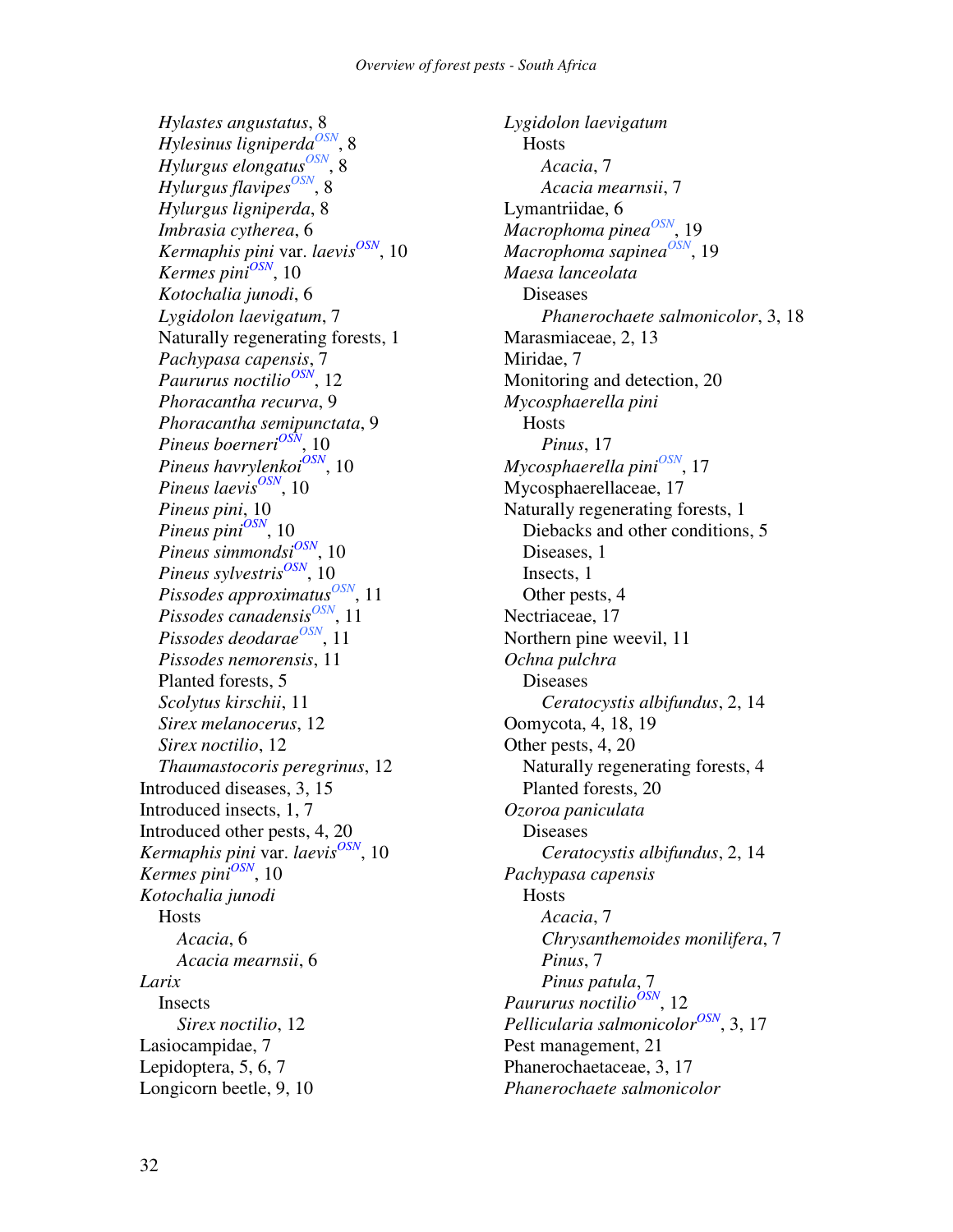**Hosts** *Acacia mearnsii*, 3, 17 *Dais cotonifolia*, 3, 17 *Ekebergia capensis*, 3, 17 *Eucalyptus*, 3, 17 *Maesa lanceolata*, 3, 17 *Podocarpus henkellii*, 3, 17 *Podocarpus latifolius*, 3, 17 *Phoma pinastri OSN* , 19 *Phoracantha recurva Eucalyptus*, 9 *Phoracantha semipunctata* Hosts *Eucalyptus*, 9 *Phytophthora cinnamomi* **Hosts** *Eucalyptus*, 4, 18 *Pinus*, 4 *Pinus radiata*, 4 *Phytophthora nicotianae* **Hosts** *Eucalyptus*, 18 *Eucalyptus elata*, 18 *Eucalyptus fastigata*, 18 *Eucalyptus smithii*, 18 Phytophthora rot, 4, 18, 19 *Picea* Insects *Pissodes nemorensis*, 11 *Sirex noctilio*, 12 Pine adelgid, 10 Pine bark beetle, 8 Pine brown tail moth, 6 Pine emperor moth, 6 Pine needle blight, 17 Pine pitch canker, 17 Pine root-infesting bark beetle, 8 Pine woolly aphid, 10 *Pineus boerneri OSN* , 10 *Pineus havrylenkoi OSN* , 10 *Pineus laevis OSN* , 10 *Pineus pini* Hosts *Pinus*, 10 *Pineus pini OSN* , 10 *Pineus simmondsi OSN* , 10

*Pineus sylvestris OSN* , 10 Pink disease, 3, 17 *Pinus* Diseases *Armillaria fuscipes*, 2, 13 *Gibberella circinata*, 17 *Mycosphaerella pini*, 17 *Phytophthora cinnamomi*, 4 *Rhizina undulata*, 19 *Sphaeropsis sapinea*, 19 **Insects** *Cinara cronartii*, 7 *Euproctis terminalis*, 6 *Hylastes angustatus*, 8 *Hylurgus ligniperda*, 9 *Imbrasia cytherea*, 6 *Pachypasa capensis*, 7 *Pineus pini*, 10 *Pissodes nemorensis*, 11 *Pinus caribaea* **Insects** *Sirex noctilio*, 12 *Pinus echinata* Insects *Sirex noctilio*, 12 *Pinus elliottii* **Insects** *Cinara cronartii*, 7 *Sirex noctilio*, 12 *Pinus kesiya* Insects *Sirex noctilio*, 12 *Pinus nigra* Insects *Sirex noctilio*, 12 *Pinus palustris* Insects *Sirex noctilio*, 12 *Pinus patula* Diseases *Gibberella circinata*, 17 Insects *Cinara cronartii*, 7 *Pachypasa capensis*, 7 *Sirex noctilio*, 12 *Pinus pinaster*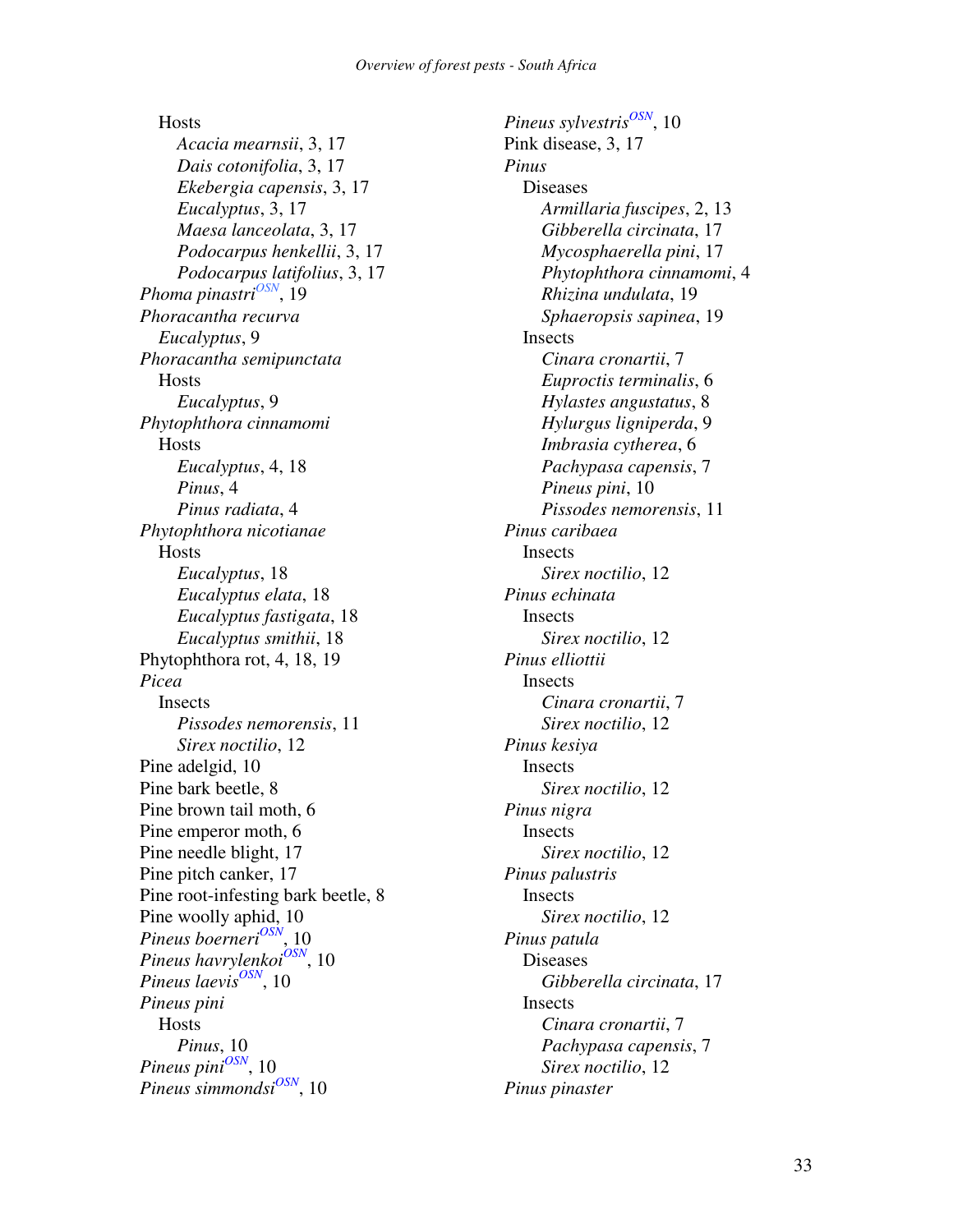**Insects** *Sirex noctilio*, 12 *Pinus pinea* Insects *Sirex noctilio*, 12 *Pinus radiata* Diseases *Phytophthora cinnamomi*, 4 Insects *Sirex noctilio*, 12 *Pinus strobes* **Insects** *Sirex noctilio*, 12 *Pinus sylvestris* **Insects** *Sirex noctilio*, 12 *Pinus taeda* Insects *Sirex noctilio*, 12 *Pinus teada* **Insects** *Cinara cronartii*, 7 *Pissodes approximatus OSN* , 11 *Pissodes canadensis*<sup>OSN</sup>, 11 *Pissodes deodarae OSN* , 11 *Pissodes nemorensis* **Hosts** *Cedrus*, 11 *Picea*, 11 *Pinus*, 11 Planted forests, 5 Diebacks and other conditions, 20 Diseases, 13 Insects, 5 Other pests, 20 *Podocarpus henkellii* Diseases *Phanerochaete salmonicolor*, 3, 18 *Podocarpus latifolius* Diseases *Phanerochaete salmonicolor*, 3, 18 Private landowners, 21 *Protea* Diseases *Ceratocystis albifundus*, 2, 14 *Protea gaguedii*

Diseases *Ceratocystis albifundus*, 2, 14 *Pseudotsuga menziesii* Insects *Sirex noctilio*, 12 Psychidae, 6 Pythiaceae, 4, 18, 19 Red band needle blight, 17 Red haired pine bark beetle, 9 Red pine adelgid, 10 *Rhizina inflata* var. *rhizophora OSN* , 19 *Rhizina inflata OSN* , 19 *Rhizina laevigata OSN* , 19 Rhizina root rot, 19 *Rhizina undulata* **Hosts** *Pinus*, 19 Rhizinaceae, 19 Saturnidae, 6 *Scirrhia pini OSN* , 17 Scolytidae, 11 *Scolytus kirschii* **Hosts** *Ulmus*, 11 *Ulmus procera*, 11 Septoria septospora<sup>OSN</sup>, 17 Sirex, 12 *Sirex melanocerus OSN* , 12 *Sirex noctilio* Hosts *Abies*, 12 *Larix*, 12 *Picea*, 12 *Pinus caribaea*, 12 *Pinus echinata*, 12 *Pinus elliottii*, 12 *Pinus kesiya*, 12 *Pinus nigra*, 12 *Pinus palustris*, 12 *Pinus patula*, 12 *Pinus pinaster*, 12 *Pinus pinea*, 12 *Pinus radiata*, 12 *Pinus strobes*, 12 *Pinus sylvestris*, 12 *Pinus taeda*, 12